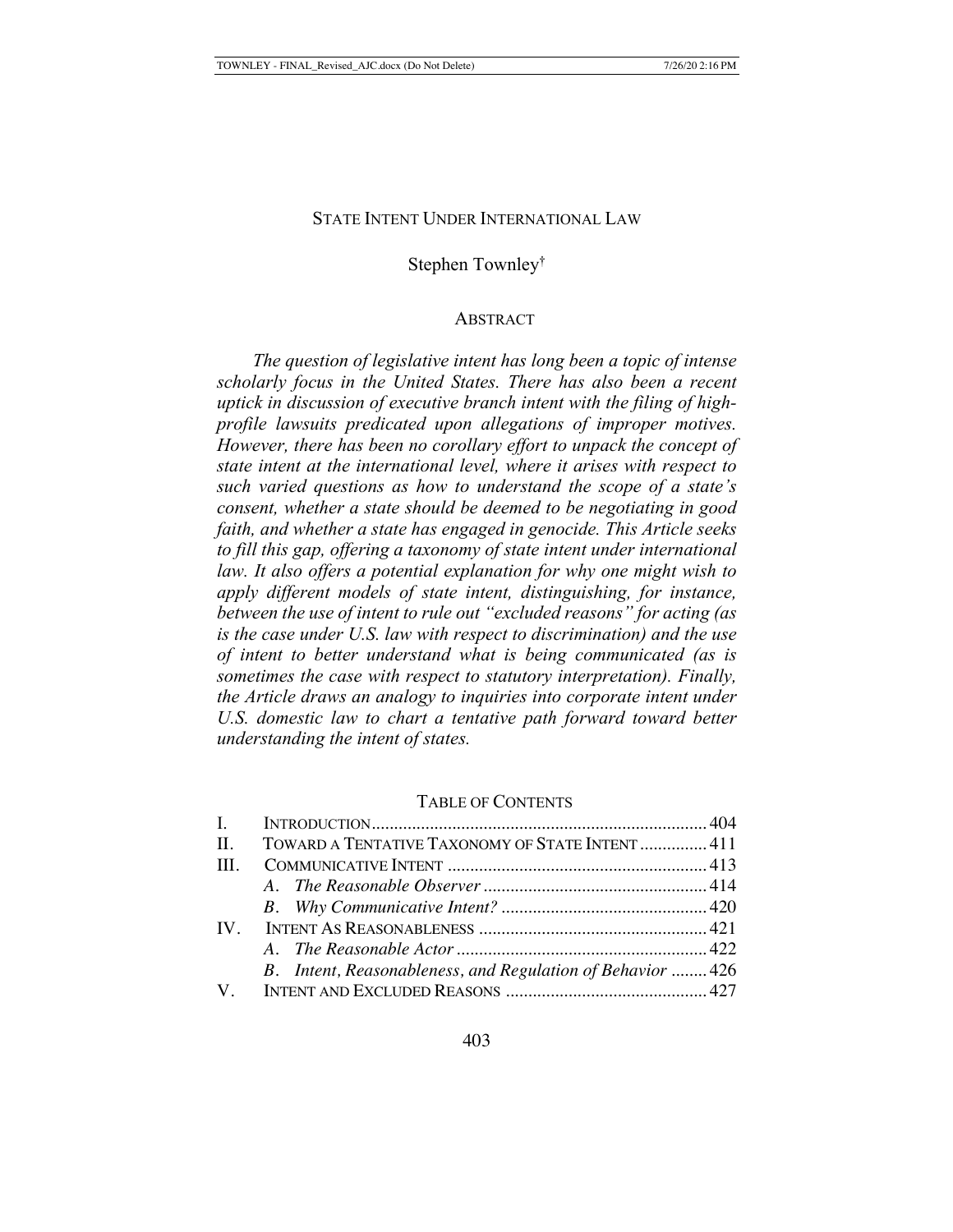| VI.  |                                                |  |
|------|------------------------------------------------|--|
|      |                                                |  |
|      |                                                |  |
|      |                                                |  |
| VII. | DIFFICULTIES IN ASCERTAINING STATE INTENT  445 |  |
|      |                                                |  |
|      |                                                |  |
|      |                                                |  |
|      |                                                |  |
|      |                                                |  |

# I. INTRODUCTION

The question of Executive Branch intent has been front-page news in the United States. It has arisen with respect to the Trump Administration's travel ban.<sup>1</sup> More recently, it has been litigated in the context of the proposed addition of a citizenship question to the 2020 U.S. census $2$ —a case in which a federal district court ultimately concluded that the "decision [to add a question] was pretextual [and]

<sup>†</sup> Senior Program Manager of the TrialWatch initiative at the Clooney Foundation for Justice ("CFJ"). He previously served as Deputy Legal Adviser at the U.S. Mission to the United Nations. This Article is written in the Author's personal capacity, and the views expressed in this Article do not represent those of CFJ or of the US government

<sup>1</sup>Trump v. Hawaii, 585 U.S. \_\_\_\_, slip op. at 27, 29 (2018) ("At the heart of plaintiffs' case is a series of statements by the President and his advisers casting doubt on the official objective of the Proclamation. . . . Plaintiffs therefore ask the Court to probe the sincerity of the stated justifications for the policy by reference to extrinsic statements."); *see also* Katherine Shaw, *Speech, Intent and the President*, 104 CORNELL L. REV. 1337, 1339 (2018) ("President Trump's novel rhetorical strategies have opened up a host of new questions regarding intent and the President."); William D. Araiza, *Animus and Its Discontents*, 71 FLORIDA L. REV. 155, 168-70 (2019); Tara Leigh Grove, *Presidential Laws and the Missing Interpretive Theory*, 168 U. PA. L. REV. (forthcoming 2020) (discussing reasons for a textual approach to interpreting Presidential "laws"), *available at*  https://papers.ssrn.com/sol3/papers.cfm?abstract\_id=3338466; *cf.* Camilo Montoya-Galvez, *Trump Administration Expands Travel Ban to Include Nigeria and 5 Other Countries*, CBS NEWS (Jan. 31, 2020), https://www.cbsnews.com/news/trump-travel-ban-expands-nigeria-5-othercountries/.

<sup>2</sup> *See* New York v. Dep't of Commerce, No. 18-CV-2921, slip op. at 1 (JMF) (S.D.N.Y. Sept. 21, 2018) ("Secretary Ross must sit for a deposition because, among other things, his intent and credibility are directly at issue in these cases.").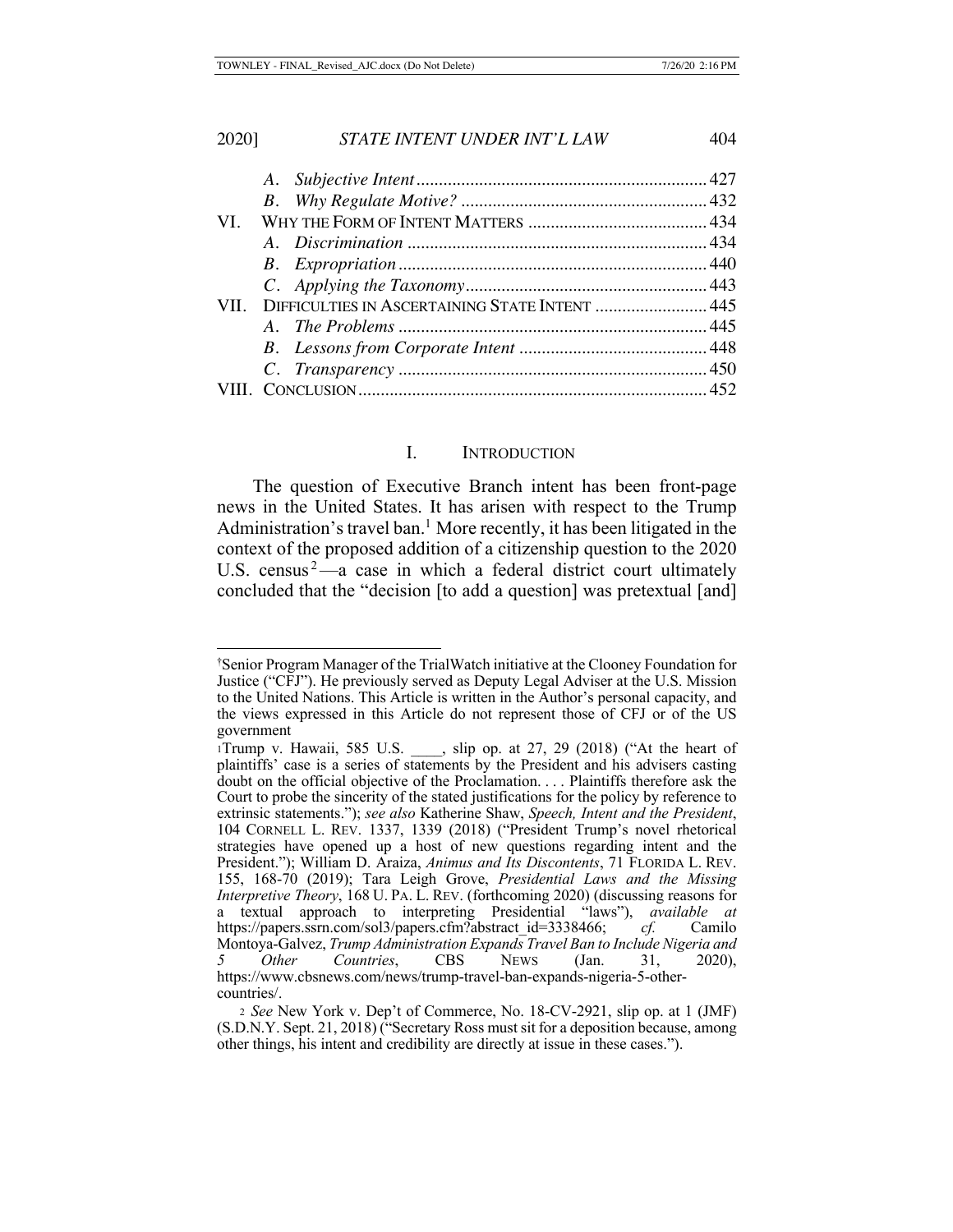that the rationale provided was not [the] real rationale<sup> $3$ </sup>—a finding upheld by the U.S. Supreme Court.<sup>4</sup>

Such inquiries are not limited to the domestic sphere. For instance, some have argued that the U.S. invocation of national security to justify tariffs on steel was an act of bad faith.<sup>5</sup> (And, indeed, World Trade Organization ("WTO") tribunals have on occasion suggested that the treaty "prohibits the abusive exercise of a state's rights."). $^6$ 

Even further afield, in the midst of a 2017 war-of-words with North Korea, some legal scholars analyzed whether United States comments amounted to "threats"<sup>7</sup> within the meaning of Article  $2(4)$ of the UN Charter,<sup>8</sup> which prohibits the "threat or use of force," and pursuant to which the identification of a "threat" may turn on the underlying intent of the "threatening" state.  $9$  Additionally, the

<sup>5</sup> *Given How Trump is Treating U.S. Allies, America Could Soon Find Itself Short of Friends*, WASH. POST (May 31, 2018), https://www.washingtonpost.com/opinions/trump-coerces-americasfriends/2018/05/31/e1131ab0-64f6-11e8-99d2-

0d678ec08c2f\_story.html?noredirect=on; John Brinkley, *Trump's National Security Tariffs Have Nothing to Do with National Security*, FORBES (Mar. 12, 2018), https://www.forbes.com/sites/johnbrinkley/2018/03/12/trumps-national-securitytariffs-have-nothing-to-do-with-national-security/#58ace298706c ("A foreign government could reasonably argue in a WTO tribunal that the tariffs are purely protectionist measures disguised as an effort to protect national security.").

<sup>6</sup> Appellate Body Report, *United States—Import Prohibition of Certain Shrimp and Shrimp Products*, WTO Doc. WT/DS58/AB/R, AB-1998-4 (Oct. 12, 1998) [hereinafter "Shrimp Turtle Case"]; *see also* Andrew D. Mitchell, *Good Faith in WTO Dispute Settlement*, 7 MELB. J. INT'L L. 339, 368-70 (2006).

<sup>7</sup> Mohamed Helal, *Of Fire and Fury: The Threat of Force and the Korean Missile Crisis*, OPINIO JURIS (Aug. 30, 2017), http://opiniojuris.org/2017/08/30/offire-and-fury-the-threat-of-force-and-the-korean-missile-crisis/.

8 U.N. Charter art. 2(4).

<sup>9</sup> Marco Roscini, *Threats of Armed Force and Contemporary International Law*, 54 NETH. INT'L L. REV. 229, 234, 241 (2007) (collecting sources). This is distinct from the question of whether the "coerciveness" of a threat should be deemed to turn on the threatening state's intent or the effect of the threat upon the threatened state. *Cf.* Stephen Townley, *Intervention's Idiosyncracies*, 42 FORD.INT'L L.J. 1167, 1189 & n.108 (2019).

<sup>3</sup> New York v. Dep't of Commerce, No. 18-CV-2921, slip op. at 206 (JMF) (S.D.N.Y. Jan. 15, 2019).

<sup>4</sup> Dep't of Commerce v. New York, 588 U.S. , slip op. at 26, 28 (2019)  $("V)$ iewing the evidence as a whole, we share the  $\overline{D}$ istrict Court's conviction that the decision to reinstate a citizenship question cannot be adequately explained in terms of DOJ's request for improved citizenship data to better enforce the VRA. Several points, considered together, reveal a significant mismatch between the decision the Secretary made and the rationale he provided. . . . Here the VRA enforcement rationale—the sole stated reason—seems to have been contrived.").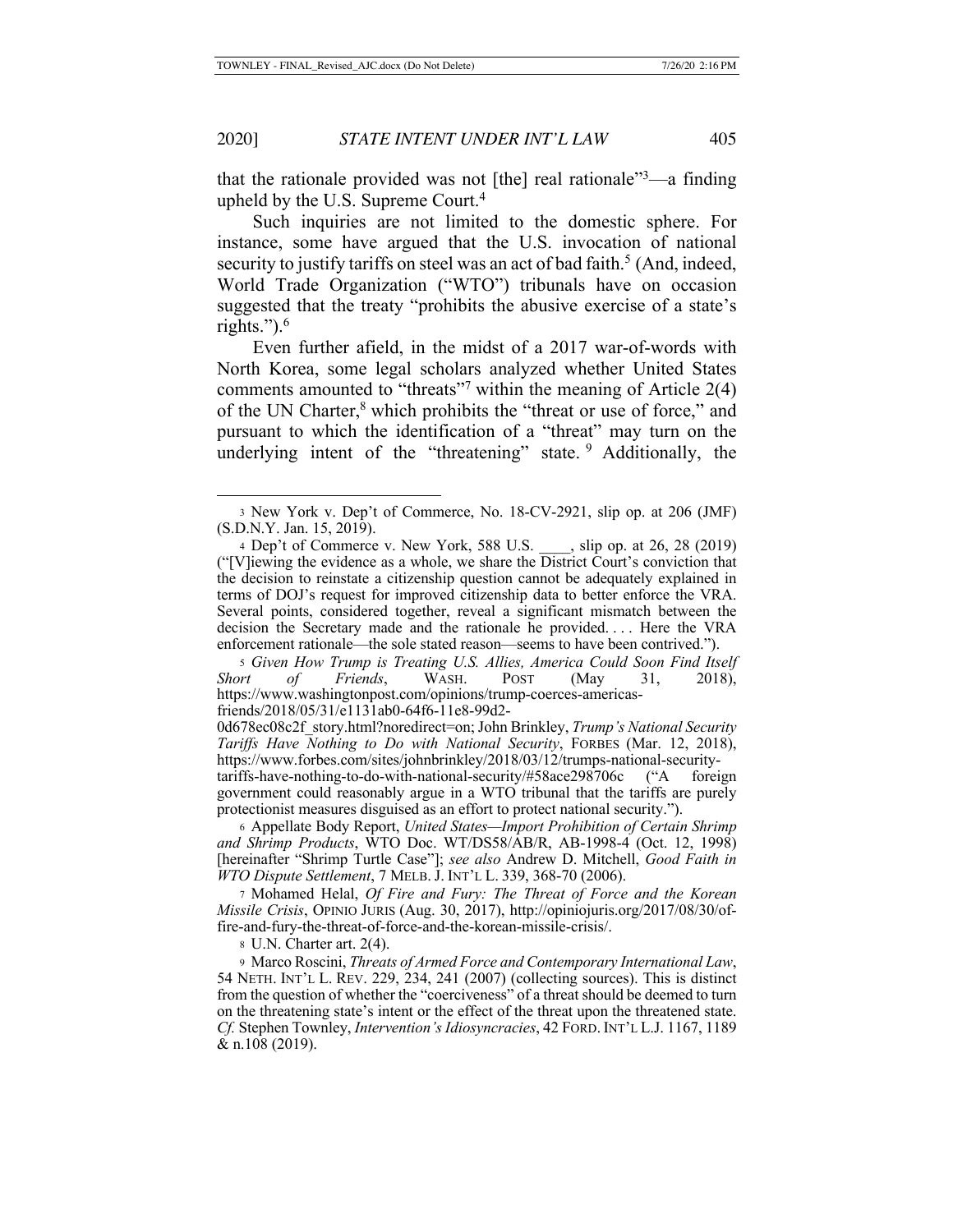question of intent has been raised obliquely in the context of debate regarding U.S. support for Saudi Arabia in the conflict in Yemen.<sup>10</sup>

This search for intent is not unique to the United States. Issues of state intent have come to the fore in connection with analyzing whether the government of Myanmar is committing genocide against the Rohingya.<sup>11</sup> Earlier, these same types of questions were raised with respect to whether Bashar al-Assad had "intentionally" sought to starve civilians in rebel-held areas of Syria in violation of international humanitarian law.<sup>12</sup> Intent has likewise been put at issue by states claiming that they have the right to nuclear technology for "peaceful purposes."13 And state intent has recently been litigated before the

<sup>10</sup> *See, e.g.*, Oona Hathaway et al., *State Responsibility for U.S. Support of the Saudi-led Coalition in Yemen*, JUST SECURITY (Apr. 25, 2018), https://www.justsecurity.org/55367/state-responsibility-u-s-support-saudi-ledcoalition-yemen/.

<sup>11</sup> *See* Application of the Convention on the Prevention and Punishment of the Crime of Genocide (The Gambia v. Myanmar), Order I.C.J., at ¶ 30 (Jan. 23, 2020), https://www.icj-cij.org/files/case-related/178/178-20200123-ORD-01-00-EN.pdf (noting that "whether any violations of Myanmar's obligations under the Genocide Convention have occurred . . . . notably depends on the assessment of the existence of an intent to destroy"); Rep. of the Independent Int'l Fact-Finding Mission on Myanmar, UN Doc. A/HRC/42/50, ¶ 90 (Aug. 8, 2019) ("[T]he mission also has reasonable grounds to conclude that there is a strong inference of genocidal intent on the part of the State."); *see also* Nahal Toosi, *Leaked Pompeo Statement Shows Debate over 'Genocide' Label for Myanmar*, POLITICO (Aug. 13, 2018), https://www.politico.com/story/2018/08/13/mike-pompeo-state-departmentgenocide-myanmar-775270; Priya Pillai, *Renewed Impetus for Accountability: Implications of the Myanmar Fact-Finding Mission Report*, OPINIO JURIS (Sept. 18, 2018), http://opiniojuris.org/2018/09/25/renewed-impetus-for-accountabilityimplications-of-the-myanmar-fact-finding-mission-report/ ("To be clear, while the FFM is not saying that the crime of genocide has definitively occurred – it is however saying that such intent very likely exists, with substantial evidence to back up this assertion."); Beth Van Schaack, *Why What's Happening to the Rohingya is Genocide*, JUST SECURITY (Oct. 1, 2018), https://www.justsecurity.org/60912/happening-rohingya-genocide/ ("It is difficult to imagine a set of facts that would better support such an inference of genocidal

intent."). <sup>12</sup> *See* Stephen Townley, *Indiscriminate Attacks and the Past, Present, and Future of the Rules/Standards and Objective/Subjective Debates in International Humanitarian Law*, 50 VAND.J. TRANSNAT'L L. 1223, 1262–63 (2017) [hereinafter Townley, *Indiscriminate Attacks*]; *cf.* Jane Ferguson, *Is Intentional Starvation the Future of War?*, NEW YORKER (July 11, 2018), https://www.newyorker.com/news/news-desk/is-yemen-intentional-starvation-the-

future-of-war ("The situation in Yemen goes to the heart of the major legal dispute regarding economic warfare: intent. Military and political figures can claim that they never intended to starve a population, and argue that hunger is an unintended sideeffect of war for which they do not bear legal responsibility.").

<sup>13</sup> Treaty on the Non-Proliferation of Nuclear Weapons art. 4(1), July 1, 1968, 21 U.S.T. 483, 729 U.N.T.S. 161 ("Nothing in this Treaty shall be interpreted as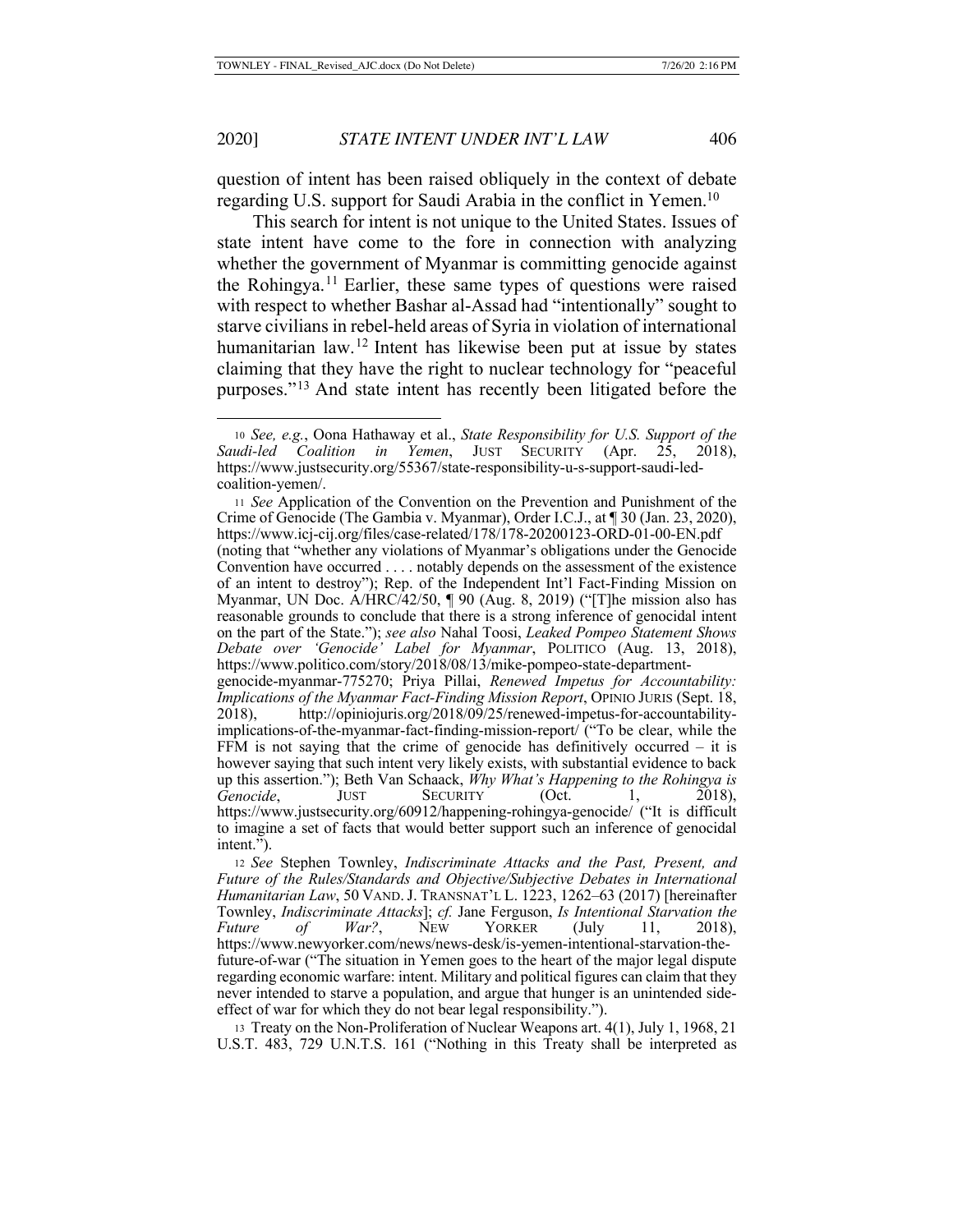International Court of Justice ("ICJ") by Bolivia and Chile in relation to Chile's putative obligation to negotiate access to the sea with Bolivia.<sup>14</sup> More broadly, state intent is fundamental to understanding a variety of core international law concepts, such as consent,<sup>15</sup> good faith,  $16$  and the formation of customary international law.<sup>17</sup>

Of course, "intention" can have a variety of meanings. This Article uses the term to mean the reason a person (or, in this case, a state) has for taking (or not taking) an action.<sup>18</sup> Intent understood in this way can include, but is not limited to, what is sometimes described as subjective motivation.19 That is, for purposes of this Article, both a state's near or medium-term aim and its potential values-driven reasons for seeking to achieve that aim are included within the definition of intent.

So defined, state intent is hard to identify. Indeed, as one author has recently concluded, "the whole concept of a state having welldefined intentions is problematic."20 While one might be tempted to

affecting the inalienable right of all the Parties to the Treaty to develop research, production and use of nuclear energy for peaceful purposes . . . ."); David E. Sanger & William J. Broad, *Saudis Want a U.S. Nuclear Deal. Can They Be Trusted Not to Build a Bomb?*, N.Y. TIMES (Nov. 22, 2018), https://www.nytimes.com/2018/11/22/world/middleeast/saudi-arabia-nuclear.html; *cf.* S.C. Res. 2231, pmbl. (July 20, 2015) ("Affirming that full implementation of the JCPOA will contribute to building confidence in the exclusively peaceful nature of Iran's nuclear programme[.]").

<sup>14</sup> *Cf.* Obligation to Negotiate Access to the Pacific Ocean (Chile v. Bol.), Judgment, 2018 I.C.J. Rep. 507, ¶ 91 (Oct. 1) ("In particular, for there to be an obligation to negotiate on the basis of an agreement, the terms used by the parties, the subject-matter and the conditions of the negotiations *must demonstrate an intention of the parties* to be legally bound. This intention, in the absence of express terms indicating the existence of a legal commitment, may be established on the basis of an objective examination of all the evidence.") (emphasis added).

<sup>15</sup> Case Concerning Certain Questions of Mutual Assistance in Criminal Matters (Djib. v. Fr.), Judgment, 2008 I.C.J. Rep. 177, ¶ 62 (June 4) ("[W]hatever the basis of consent, the attitude of the respondent State must 'be capable of being regarded as "an unequivocal indication" of the desire of that State . . . .'").

<sup>16</sup> *See infra* notes 95-113 and accompanying text.

<sup>17</sup> *See infra* notes 53-67 and accompanying text.

<sup>18</sup> *Cf.* Micah Schwartzman, *Official Intentions and Political Legitimacy: The Case of the Travel Ban*, *in* NOMOS LXI: POLITICAL LEGITIMACY 201, 205 (Jack Knight & Melissa Schwartzberg eds., 2010).

<sup>19</sup> Richard H. Fallon, *Constitutionally Forbidden Legislative Intent*, 130 HARV. L. REV. 523, 535 n.43 (2016).

<sup>20</sup> James M. Acton, *The Problem with Nuclear Mind Reading*, 51 SURVIVAL 119, 126 (2009); *see also* Case of Certain Norwegian Loans (Fr. v. Nor.), Judgment, 1957 I.C.J. 34, 54 (July 6) (separate opinion by Lauterpacht, J.) ("Any attempt to embark upon the examination of the question whether a Government has acted in bad faith . . . may involve an exacting enquiry into the merits of the dispute—an enquiry so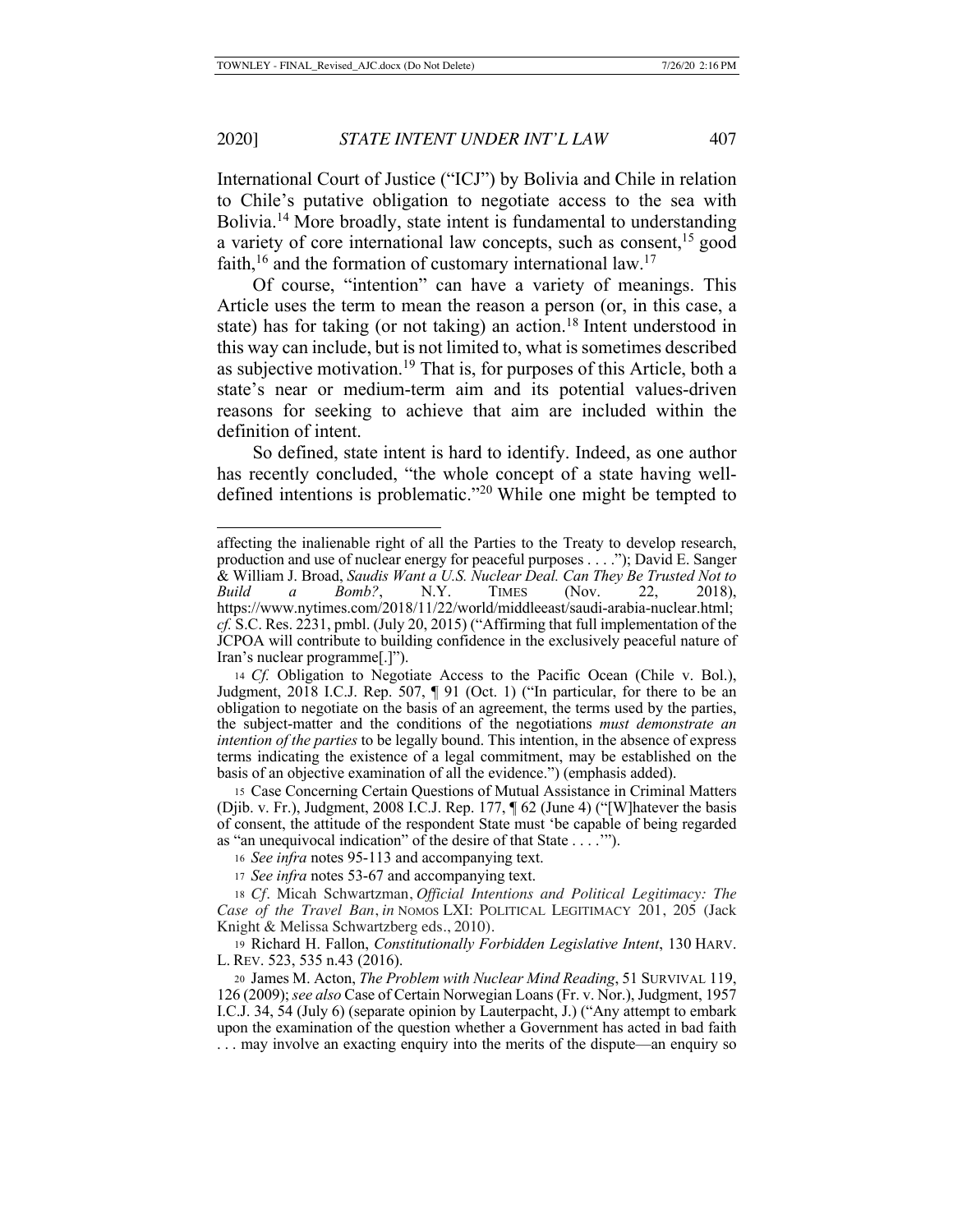conclude that it should be easier to discern a state's intent than, for instance, the intent of a legislature, because the latter is comprised of numerous individuals each of whom may have an intent different from others, the underlying premise—that a state is significantly less polycentric than a legislature<sup>21</sup>—may no longer obtain. Indeed, there is a significant and rich literature on the ways in which constituent elements of a state's decision-making apparatus may each have their own views<sup>22</sup> and their own networks<sup>23</sup> and, ultimately, make their own international decisions. 24 At the same time, a state's international

<sup>23</sup> *See, e.g.*, Sol Picciotto, *Networks in International Economic Integration: Fragmented States and the Dilemmas of Neo-Liberalism*, 17 NW.J. INT'L L. & BUS. 1014, 1047 (1996-97) ("[T]ax treaties establish a 'competent authority' procedure, authorising tax administrators to reach agreement, both in respect to the liability of a specific taxpayer and on the interpretation of the treaty's provisions.").

<sup>24</sup> Consider for instance the ways in which domestic courts may contribute to the development of customary international law. *See* Jurisdictional Immunities of the State (Ger. v. It.), Judgment, 2012 I.C.J. Rep. 99, at ¶¶ 55, 77, 83, 85 (Feb. 3); Anthea Roberts, *Comparative International Law? The Role of National Courts in Creating and Enforcing International Law*, 60 INT'L COMP. L.Q. 57, 62 (2011) ("[N]ational court decisions on matters of international law are evidence of the practice of the forum State."); *cf.* Ingrid Wuerth, *National Court Decisions and* Opinio Juris, Conference Paper for Conference on the Role of *Opinio Juris* in Customary International Law, Duke – Geneva Institute in Transnational Law, University of Geneva, at \*8 (2013) (discussing the potential normative benefit of "[i]nternally conflicting state practice"), *available at*

exacting that it could claim to determine, with full assurance, that the juridical view advanced by a Government is so demonstrably and palpably wrong and so arbitrary as to amount to an assertion made in bad faith."); Edward T. Swaine, *Rational Custom*, 52 DUKE L. J. 559, 568 (2002) ("Assuming that states have a coherent and discernible intent when they act is obviously problematic, as is trying to evidence that intent.").

<sup>21</sup> *See, e.g.*, Swaine, *supra* note 20, at 561 ("[I]nternational law typically presumes unitary and sovereign states."); *cf.* André Nollkaemper, *Concurrence Between Individual Responsibility and State Responsibility in International Law*, 52 INT'L & COMP. L.Q. 615, 620–21 (2003) (quoting Fitzmaurice to the effect that "[i]t is only by treating the State as one indivisible entity, and the discharge of the international obligations concerned as being incumbent on that entity as such, and not merely on particular individuals or organs, that the supremacy of international law can be assured.").

<sup>22</sup> Rebecca Ingber, *Bureaucratic Resistance and the National Security State*, 104 IOWA L. REV. 101, 109-10 (2018) ("While conventional international law scholarship often treated states as though they were individual, rational actors, imbued with anthropomorphized thoughts and self-interests, many modern scholars have moved beyond this treatment. They have opened up those states to examine how the many institutions within affect the state's actions and legal positioning."); *see also* Neomi Rao, *Public Choice and International Law Compliance: The Executive Branch Is a "They," Not an It*, 96 MINN. L. REV. 194, 229 (2011) ("[P]ublic choice insights suggest that international law compliance results, at least in part, from the negotiation and competition between different stakeholders in the executive branch, rather than from a unitary interest or purpose.").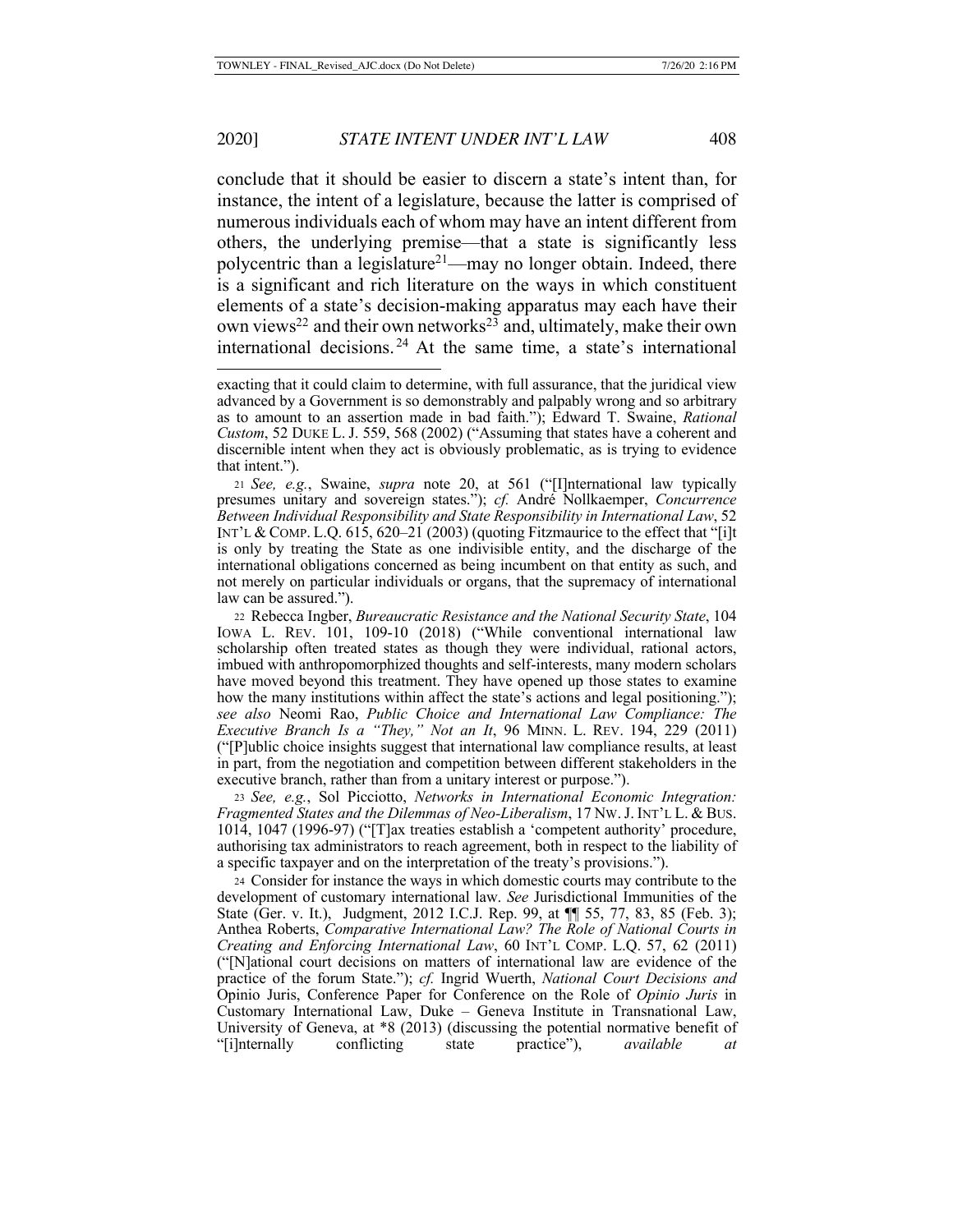decision-making may be becoming more opaque<sup>25</sup>—and of course there are many fewer sources of "legislative history" regarding a state's decisions.

Despite these difficulties, this Article seeks to unpack the concept of state intent under international law. While there has been robust debate in the U.S. regarding how to understand, for instance, legislative intent<sup>26</sup>—and there is a burgeoning discussion of executive  $int^{27}$ —no comparable cross-cutting effort has been undertaken with respect to state intent at the international level.<sup>28</sup> This Article aims to fill this gap, albeit in the sense of starting a conversation as, given the breadth of the topic, this Article's approach is necessarily impressionistic.

Upon cursory inspection, one potentially unsurprising conclusion is that different areas of international law—and even different provisions of the same treaty—treat state intent differently. That is, as Tara Leigh Grove has recently argued, attention should be paid to the "institutional setting" in seeking to understand the rules for divining state intent.<sup>29</sup> Indeed, in that sense, state intent may be little different from the various forms of intent under domestic law. Consider for instance two rules in Additional Protocol I to the Geneva Conventions. 30 The first is the prohibition of "[a]cts or threats of violence the *primary purpose* of which is to spread terror among the civilian population,"31 and the second is the prohibition on attacking objects indispensable to the survival of the civilian population "for the *specific purpose* of denying them for their sustenance value to the

https://law.duke.edu/cicl/pdf/opiniojuris/panel\_3-wuerth-

national court decisions and opinio juris.pdf.

<sup>25</sup> Eleanor D. Kinney, *The Emerging Field of International Administrative Law: Its Content and Potential*, 54 ADMIN. L. REV. 415, 429 (2002); *see also* Picciotto, *supra* note 23, at 1049 ("[T]he informal nature of international networks [at the substate/regulator level] allows them to operate so much in the shadows that often their very existence is concealed; their activities, and even their decisions, are generally unpublicised.").

<sup>26</sup> *See, e.g.*, Fallon, *supra* note 19; Brandon L. Garrett, *Unconstitutionally Illegitimate Discrimination*, 104 VA. L. REV. 1471 (2018); Aziz Z. Huq, *Judging Discriminatory Intent*, 103 CORNELL L. REV. 1211 (2019); Araiza, *supra* note 1.

<sup>27</sup> *See generally* Shaw, *supra* note 1.

<sup>28</sup> Indeed, the most significant treatment of the question of state intent has been in the specific context of genocide. *Cf. infra* notes 128-142 and accompanying text.

<sup>29</sup> Grove, *supra* note 1, at \*2.

<sup>30</sup> Protocol Additional to the Geneva Conventions of 12 August 1949, and Relating to the Protection of Victims of International Armed Conflicts, December 12, 1977, 1125 U.N.T.S. 3 (entered into force Dec. 7, 1978).

<sup>31</sup> *Id.* at art. 51(2) (emphasis added).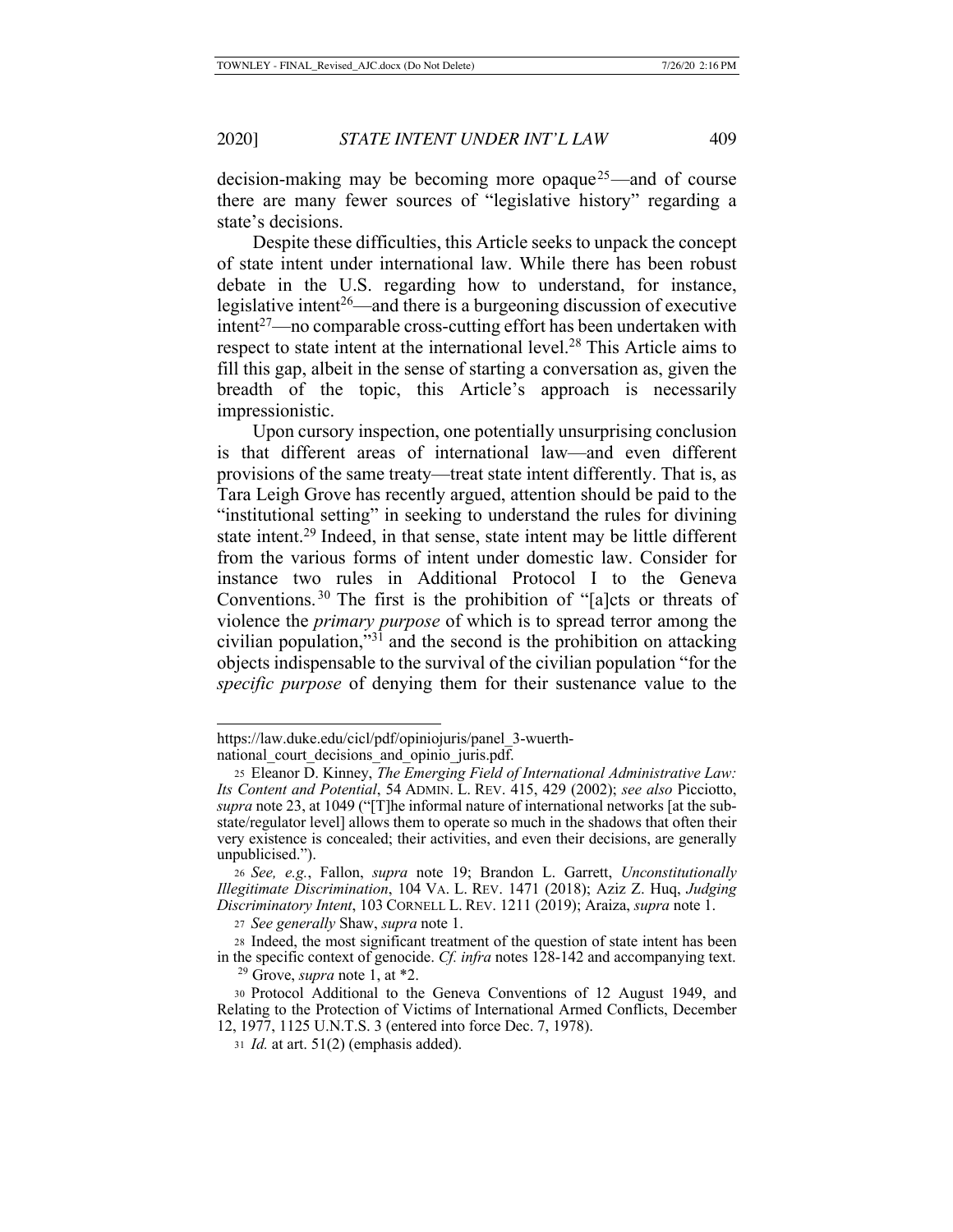civilian population or to the adverse Party."32 Both of these rules speak to the state's purpose in taking military action, yet these two "purpose" provisions are understood differently: the former infers the state's intent from the nature of the act whereas the latter looks to actual, subjective motivation. $33$ 

A deeper look, however, reveals at least a potential taxonomy of the ways in which international law understands intent, which this Article seeks to describe. To be clear, I am not overly sanguine with respect to the conceptual and practical difficulties that attend identifying state intent under international law. Given, however, that international law increasingly refers to state intent, the topic deserves deeper consideration than it has hitherto received.

Part II introduces the three principle ways in which state intent has been understood: objectively, from the perspective of the reasonable observer; objectively, from the perspective of the reasonable actor; and subjectively. It briefly explains that each model of state intent can potentially be understood as serving a different purpose: that is, for instance, relying upon a reasonable observer heuristic to understand state intent could provide a common frame of reference for identifying what a state is trying to communicate, whereas analysis of subjective intent facilitates drawing a line around "excluded reasons" for actions (such as the intent to destroy a vulnerable group). The Article then goes on in Parts III, IV, and V to explore each model of state intent in greater depth, providing both descriptive examples and a tentative explanation of the normative work each model performs.

In Part VI, the Article seeks to show why this matters in practice and how the taxonomy this Article has sought to identify can assist in thinking through how one might wish to assess intent. To that end, Part VI describes two unsettled areas of law—that is, where there are differing views on how to understand state intent—in an effort to further elucidate the stakes in selecting among the three models described.

Finally, Part VII offers thoughts on why the effort to identify state intent is likely to become ever more difficult, including as decisions become harder to explain (to the extent they rely upon algorithms), and with the proliferation of both true "fake news" and self-serving

<sup>32</sup> *Id.* at art. 54(2) (emphasis added).

<sup>33</sup> Townley, *Indiscriminate Attacks*, *supra* note 12, at 1239. Interestingly, the latter provision of API also stipulates that the prohibition applies "whatever the motive, whether in order to starve out civilians, to cause them to move away, or for any other motive."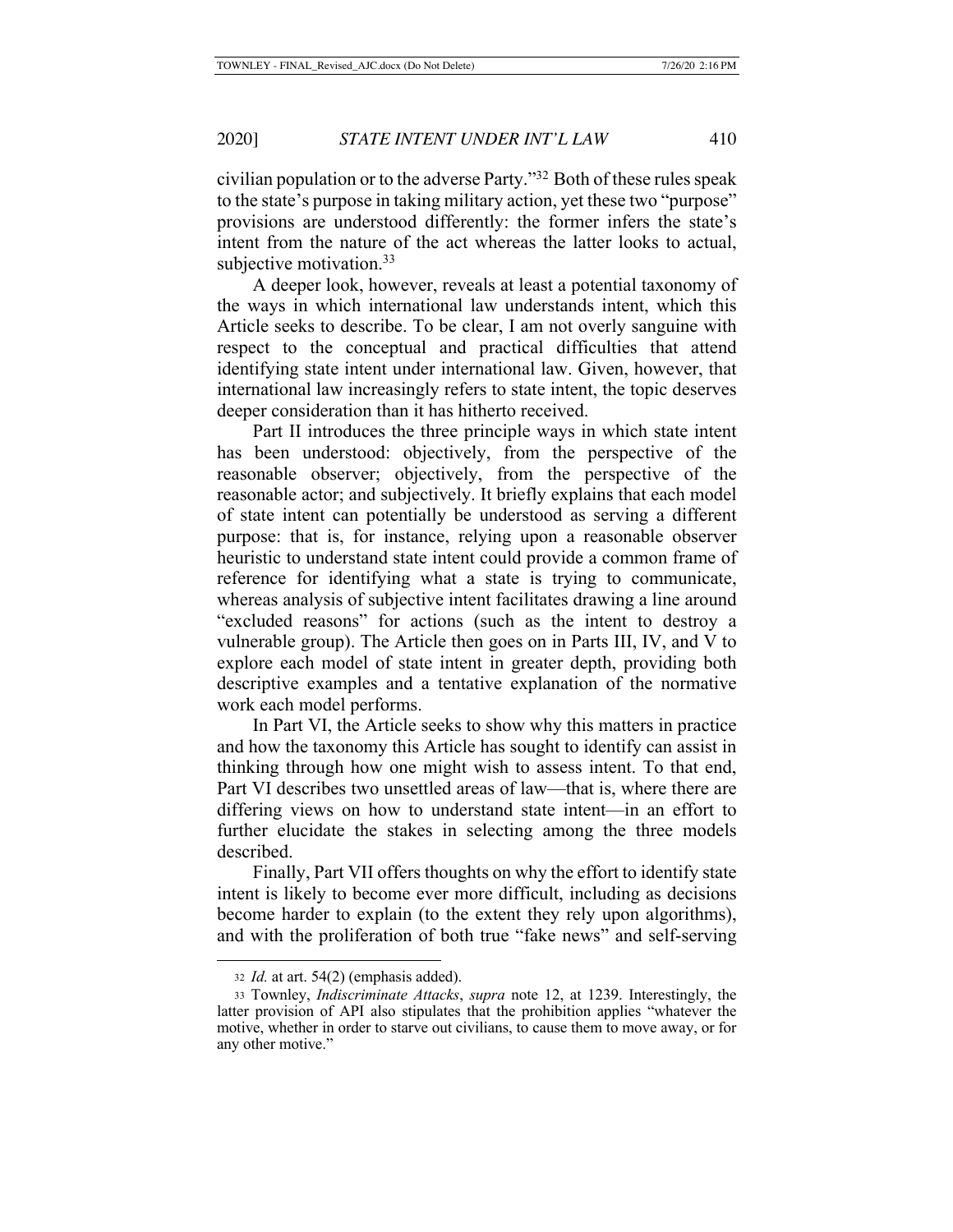leaks. Part VII goes on to argue, however, that all is not lost: relying upon scholarship regarding corporate criminal liability, it points out that there are ways to identify the intent of a legal entity; and it suggests that a (broadly discussed elsewhere) policy suggestion might facilitate the identification of state intent. Part VIII then offers a brief conclusion.

## II. TOWARD A TENTATIVE TAXONOMY OF STATE INTENT

This Part outlines in broad strokes the three different ways of describing state intent under international law that are pursued in the three Parts that follow.34 The first distinction, which is common to U.S. domestic law, is between "objective" intent and "subjective" intent.<sup>35</sup> Roughly speaking, "objective" intent is ascribed intent; "subjective" intent is "true" intent. To give an analogy, a "true threat" in U.S. law requires an intent to cause fear. In some cases, courts have considered how a reasonable person would understand the statement in question (objective intent), whereas in others they have sought to ascertain the actor's *actual* intent (subjective intent).<sup>36</sup> More broadly, the question of objective intent and subjective intent might be (grossly) mapped onto the *mens rea* categories of negligence and purpose. Thus, the Model Penal Code distinguishes negligence when a person acts in such a way as to deviate from the standard of care "a reasonable person would observe in the actor's situation"<sup>37</sup> from purpose—where a person acts and "it is his conscious object to engage in conduct of that nature or to cause such a result."<sup>38</sup> That is, while negligence can be assessed simply by reference to observable facts, i.e., what the person *did*, purpose requires evidence of what the individual *was actually thinking*.

<sup>34</sup> I make no claim that there are only three ways, but these are the three that have seemed most prevalent from an impressionistic survey of the field.

<sup>35</sup> *See* Fallon, *supra* note 19, at 536–37 ("In rough terms, subjective conceptions—of which there are several subvarieties—first seek to identify the actual thought processes or psychological attitudes of the legislators who proposed or enacted a statute. . . . By contrast, objective conceptions of legislative intent aspire to identify a form of legislative intention that exists independently of the thought processes of individual legislators and that is ascertainable through inquiries that do not focus on individual psychology.").

<sup>36</sup> Paul T. Crane, *"True Threats" and the Issue of Intent*, 82 VA. L. REV. 1225, 1227, 1235-36 (2006).

<sup>37</sup> MODEL PENAL CODE § 2.02(2)(d) (AM. LAW INST. 2019).

<sup>38</sup> MODEL PENAL CODE § 2.02(2)(a)(i).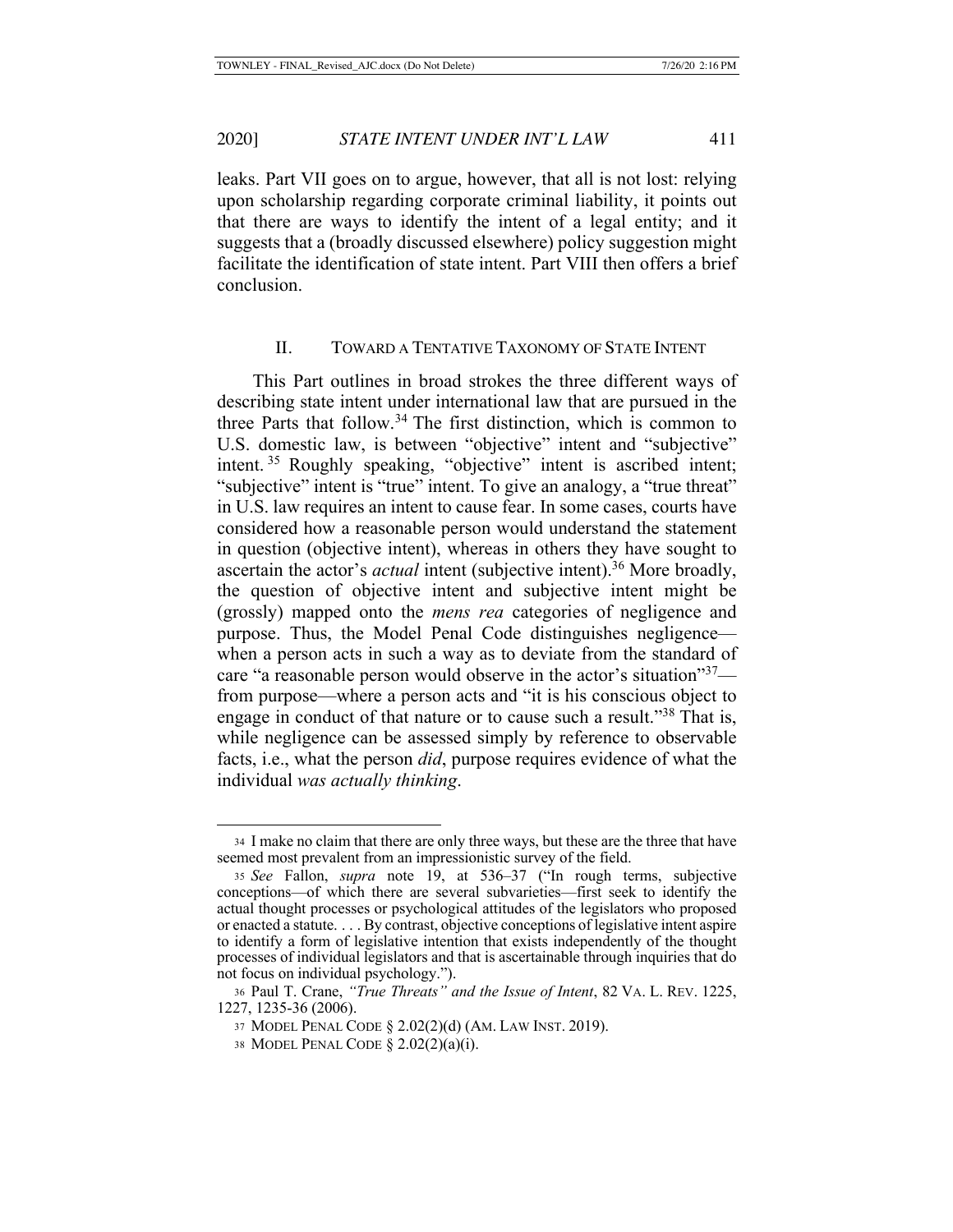One might argue of course that objective intent is not intent at all, insofar as it may not *actually* be the reason why a person or entity acted. However, objective intent is widely relied upon (indeed, noted legislative-intent skeptic Justice Scalia condoned "objectified intent"  $39$ ). So, for instance, it is a broadly accepted way of understanding legislation—i.e., speaking of the "intent of a statute<sup>"40</sup>—but more than that, it is also a necessary legal fiction in the many cases when subjective intent cannot actually be identified.<sup>41</sup>

This distinction between objective and subjective intent is one way in which one might divide up how international law understands state intent. However, there is an additional distinction within the category of objective intent. To return to the true threats analogy, one might ask whether the question is how a reasonable person would expect their statement to be understood<sup>42</sup> or how an "an ordinary, reasonable recipient" would understand the statement.<sup>43</sup> That is, should objective intent be assessed from the perspective of the actor or from the perspective of an observer? This distinction, too, is found in international law.

These, then, are the three forms of intent this Article will explore: objective intent from the perspective of a reasonable observer; objective intent from the perspective of a reasonable actor; and subjective intent. But before doing so, it is worth pausing to discuss the consequences of the choice—that is, what each way of looking at intent could potentially help the law achieve.<sup>44</sup> Taking each in turn, the first model I have sought to describe—the assessment of intent from the perspective of the reasonable observer—provides a common referent for understanding the views of a state. As Victoria Nourse has

<sup>39</sup> Caleb Nelson, *What is Textualism?*, 91 VA. L. REV. 347, 354 (2005) (citing Antonin Scalia, *Common-Law Courts in a Civil-Law System: The Role of United States Federal Courts in Interpreting the Constitution and Laws*, *in* A MATTER OF INTERPRETATION: FEDERAL COURTS AND THE LAW 3, 17 (Amy Gutmann ed., 1997)).

<sup>40</sup> *See* Edwards v. Aguillard, 482 U.S. 578, 636 (1987) (Scalia, J., dissenting).

<sup>41</sup> *See, e.g.*, Gregory Klass, *Intent to Contract*, 95 VA. L. REV. 1437, 1447-48 (2009); *cf.* Fallon, *supra* note 19, at 545 & n. 96 (citing Joseph M. Perillo, *The Origins of the Objective Theory of Contract Formation and Interpretation*, 69 FORDHAM L. REV. 427, 427 (2000)) ("The objective theory of contract formation and interpretation holds that the intentions of the parties to a contract or alleged contract are to be ascertained from their words and conduct rather than their unexpressed intentions.").

<sup>42</sup> *See* Crane, *supra* note 36, at 1243–45.

<sup>43</sup> *Id.* at 1227 (citing United States v. Bly, No. CRIM. 3:04CR00011, 2005 WL 2621996 (W.D. Va. Oct. 14, 2005)).

<sup>44</sup> *Cf.* Shaw, *supra* note 1, at 1373 (arguing that the way one seeks to understand presidential intent should vary depending on the context).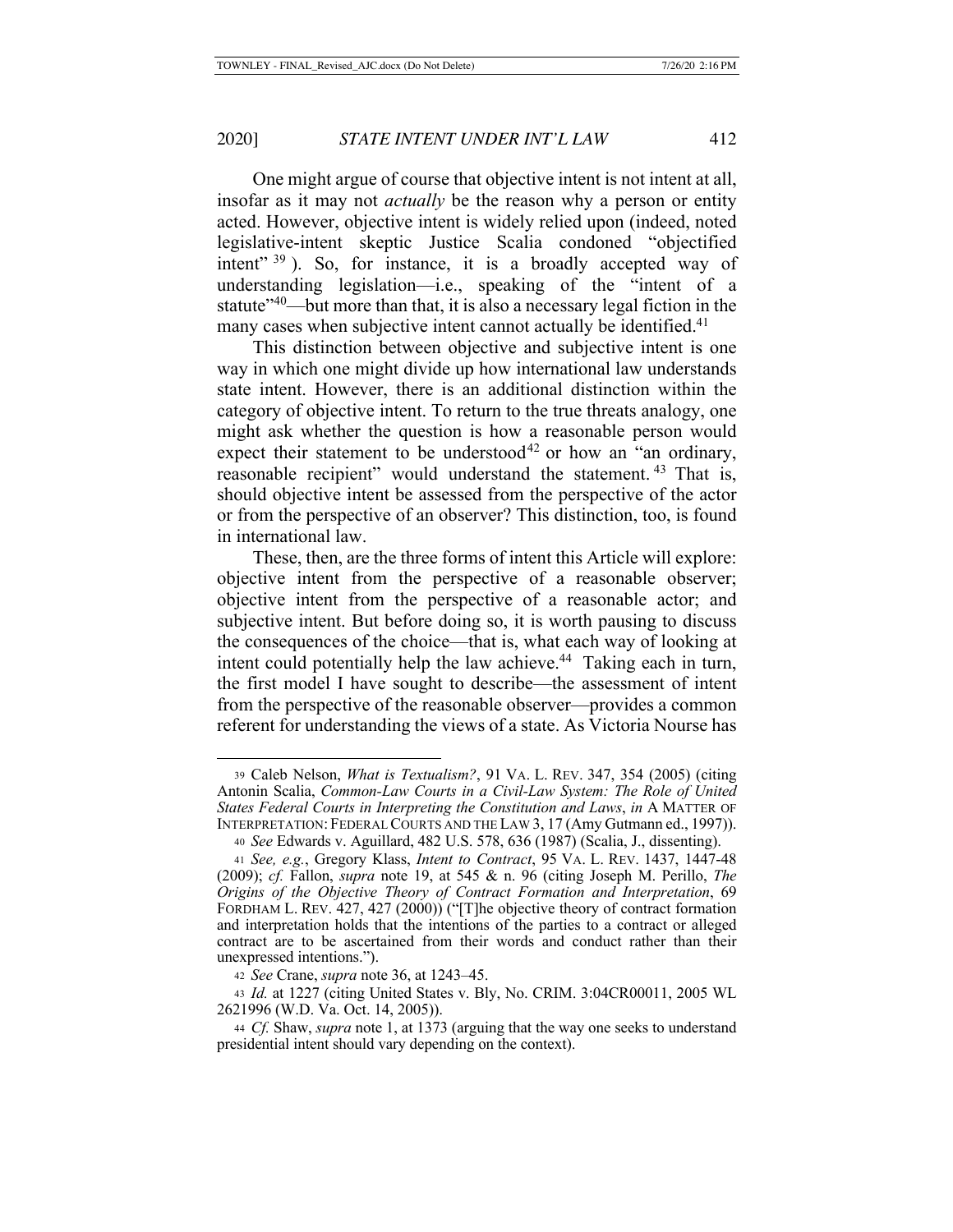recently noted, in U.S. statutory interpretation theory the reasonable observer can help unpack legislative meaning, using what she calls "[i]ntent-as-communication." 45 This model of intent performs a similar function in international law. It is useful where what is needed is an external heuristic for what a state means to signal by its words or acts.

The second model, on the other hand—intent from the perspective of the reasonable actor—allows for the imposition of "reasonableness" limits on state conduct. That is, it helps to establish what George Fletcher has referred to as "second-level norms,"<sup>46</sup> or reasons why a state's course of conduct should be rejected. It relies upon the following syllogism: The law requires that a state act in accordance with a defined purpose (e.g., in good faith, for peaceful purposes, etc.); no reasonable state would have taken a particular action in pursuit of that purpose; therefore, if the state took that action, it did not have the defined purpose. Unpacking this kind of intent therefore allows the international community to say that certain acts are out of bounds because they are presumed to manifest an improper intent.

The third model—subjective intent—has yet a third potential purpose, which is allowing the international community to deem certain *reasons for action* out of bounds (in the parlance of Joseph Raz, "excluded reasons").<sup>47</sup> The third model differs from the second in that it is not a vehicle for regulating conduct *per se* (or at least, not *only* a vehicle for regulating conduct), but rather is also a way to flush out inappropriate bases for what might otherwise putatively appear to be lawful conduct. Think here of the way ostensibly neutral government actions may be deemed unlawful if in fact they have a discriminatory purpose or are intended to restrict speech.<sup>48</sup> Each of these ideas is explored in turn in the Parts that follow.

# III. COMMUNICATIVE INTENT

The reasonable observer, of course, is a well-established figure, often relied upon to parse what an actor means. Take for instance contract law. The case of *Embry v. Hardagine, McKittrick Dry Goods* 

<sup>45</sup> VICTORIA NOURSE, MISREADING LAW, MISREADING DEMOCRACY 142 (2016). <sup>46</sup> George P. Fletcher, *The Right and the Reasonable*, 98 HARV. L. REV. 949, 952

<sup>(1985) (</sup>discussing abuse of right under German domestic law).

<sup>47</sup> *Cf.* Richard H. Pildes, *Avoiding Balancing: The Role of Exclusionary Reasons in Constitutional Law*, 45 HASTINGS L.J. 711, 712 n.2 (1994).

<sup>48</sup> *Cf. infra* notes 152-154 and accompanying text.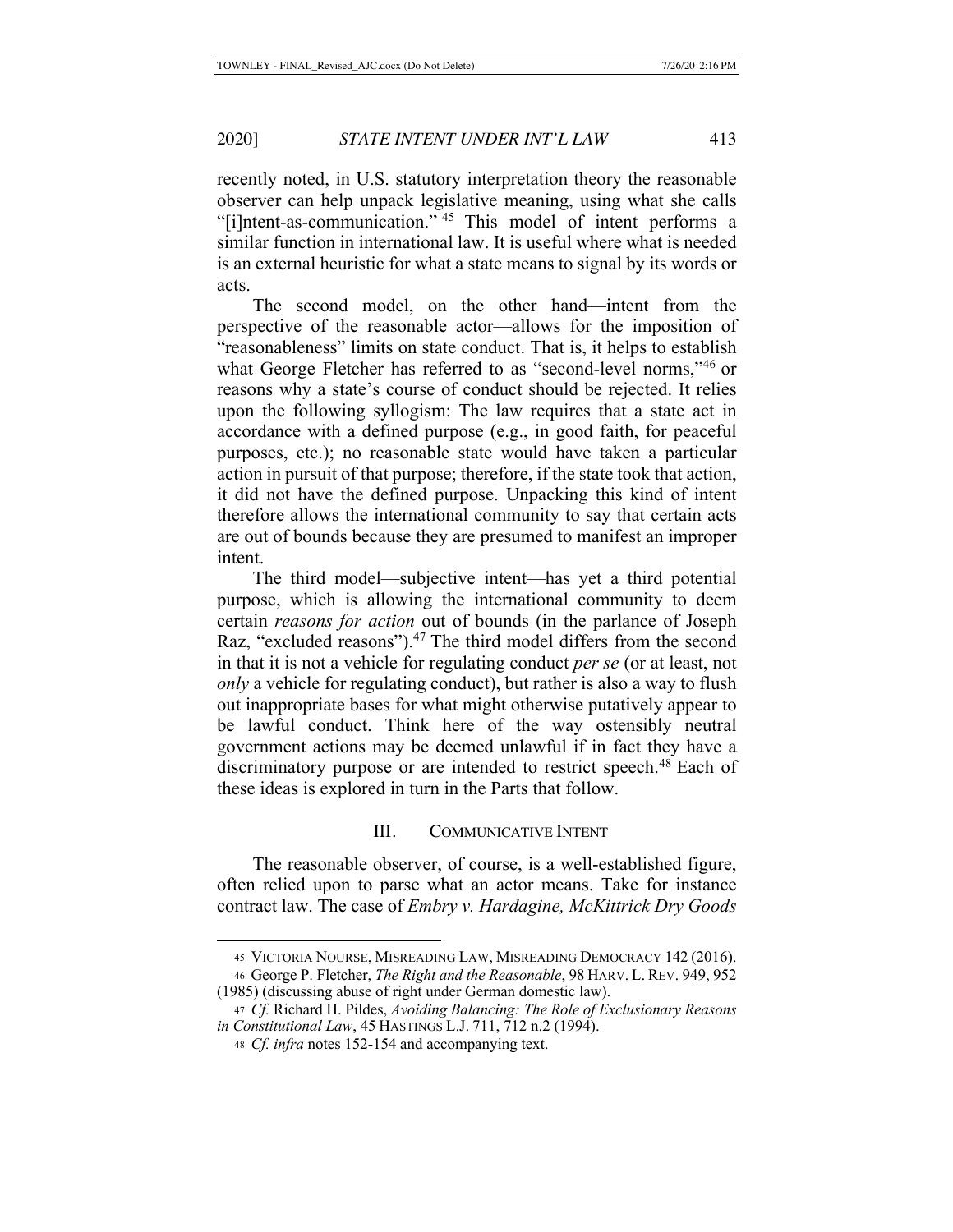*Co.*, for example, posed the question of how a statement that was given in response to a demand for clarification regarding whether a contract would be renewed should be understood—and the court adverted to the reasonable observer standard.<sup>49</sup> To give another example from U.S. domestic law, "the reasonable observer" plays a similar role in Establishment Clause jurisprudence, helping to unpack "the social meaning of a government practice"  $50$ —or in other words, how a practice should be understood. Indeed, Justice O'Connor described her view of the "endorsement test" under the Establishment Clause as turning on the "'objective' meaning of [a] statement."51

The same approach obtains at the international level. For example, the United Nations Convention on Contracts for the International Sale of Goods stipulates that in the absence of evidence of subjective intent, "statements made by and other conduct of a party are to be interpreted according to the understanding that a reasonable person of the same kind as the other party would have had in the same circumstances."52

The "reasonable observer" is relied upon to similar effect in public international law. That is, intent is defined by reference to the "reasonable observer" when the question is what a state means—the state's "communicative intent." It is to that form of intent that I now turn.

## *A. The Reasonable Observer*

Perhaps the most prominent example of communicative intent comes from doctrine regarding the formation of customary international law. The blackletter rule is that custom requires both state practice and *opinio juris*—meaning that state practice is accepted as arising from a sense of legal obligation.<sup>53</sup> The International Court of Justice has glossed this to the effect that "[t]he States concerned

<sup>49</sup> Embry v. Hardagine, McKittrick Dry Goods Co., 105 S.W. 777, 777 (Mo. Ct. App. 1907).

<sup>50</sup> B. Jessie Hill, *Anatomy of the Reasonable Observer*, 79 BROOK. L. REV. 1407, 1408 (2014).

<sup>51</sup> Lynch v. Donnelly, 465 U.S. 668, 690 (1984) (O'Connor, J., concurring).

<sup>52</sup> United Nations Convention on Contracts for the International Sale of Goods art. 8(2), Apr. 11, 1980, 1489 U.N.T.S. 3 (entered into force Jan. 1, 1988).

<sup>53</sup> *Cf.* Statute of the International Court of Justice art. 38, June 26, 1945, 59 Stat. 1055, 33 U.N.T.S. 993.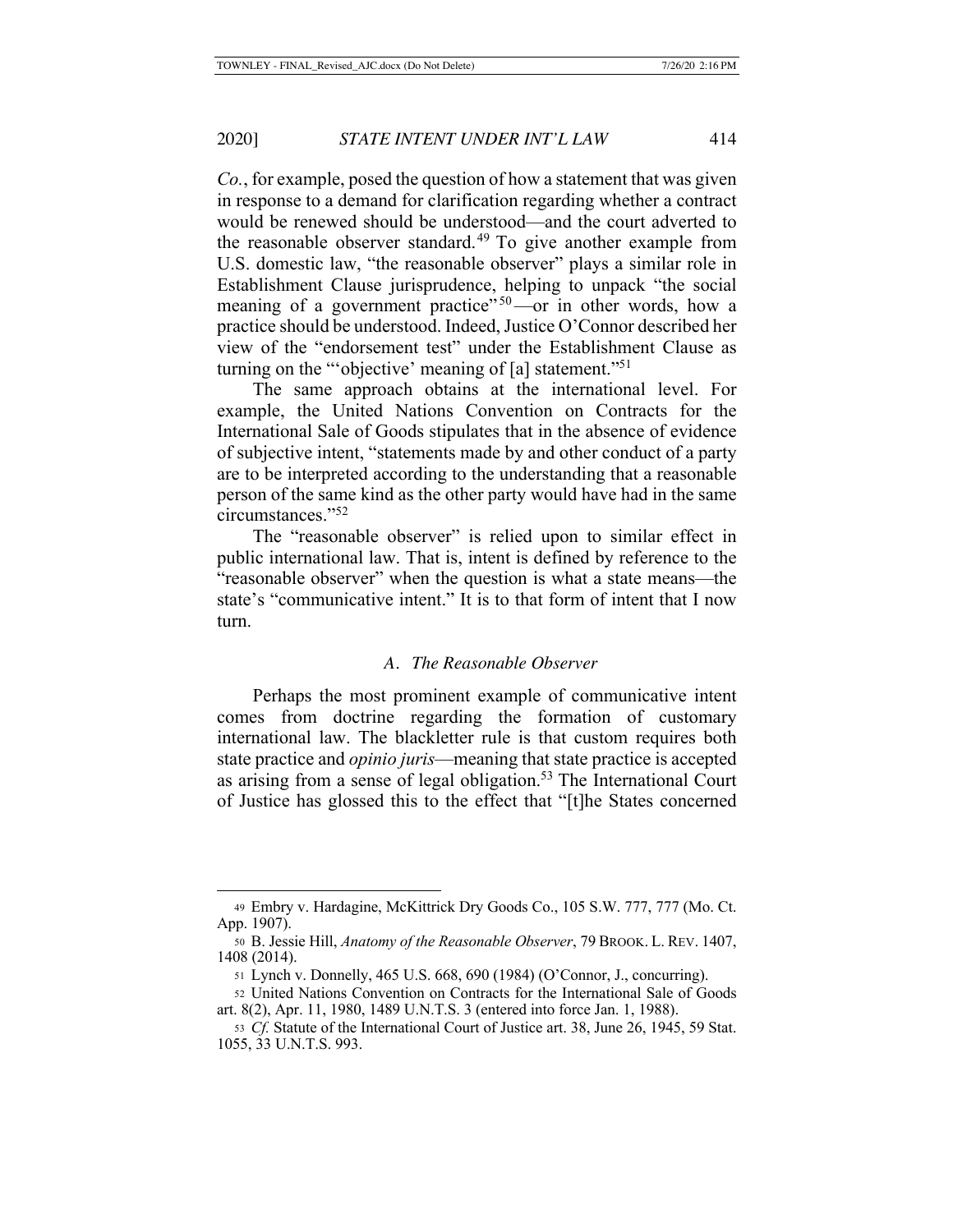must therefore *feel* that they are conforming to what amounts to a legal obligation."54 But how do we understand what states "feel?"

In general, scholars have eschewed the question of what the state *actually thinks*55 in favor of looking to what the state *says it thinks*  when assessing whether the state "believes" they are acting out of a sense of legal obligation. As Anthea Roberts has summarized, "*[o]pinio juris* concerns statements of belief rather than actual beliefs." 56 That is, it is "objective behavior evidencing subjective beliefs."57 Michael Wood, the International Law Commission ("ILC") rapporteur on the topic, has also opined that "[a]n express statement by a State that a given rule is obligatory qua customary international law, for a start, provides the clearest proof that it believes itself bound by, or that from now on it will adhere to, [that] certain principle or rule."58

Courts have taken the same approach. In the *Jurisdictional Immunities of the State* case, for instance, the International Court of Justice stressed that one source of *opinio juris* regarding the scope of immunity was "*the assertion* by States claiming immunity that international law accords them a right to such immunity from the jurisdiction of other States."59 Likewise, a number of judges of the ICJ in the *Fisheries Jurisdiction* case asserted that "declarations and

<sup>54</sup> North Sea Continental Shelf (Ger. v. Neth.), Judgment, 1969 I.C.J. Rep. 3 , ¶ 85 (Feb. 20) (emphasis added); *see also* Int'l Law Comm'n, Second Report on Identification of Customary International Law, U.N. Doc. A/CN.4/672, at 45 (May 22, 2014) (prepared by Special Rapporteur Michael Wood) ("States are to believe . . . .") (internal quotation marks omitted) [hereinafter Wood, Second Report].

<sup>55</sup> *See, e.g.*, Olufemi Elias, *The Nature of the Subjective Element in Customary International Law*, 44 BRIT. INSTIT. INT'L & COMP. L. 501, 514 (1995) ("If *opinio juris* is described as belief or conviction, the problems involved in finding out its content are patent.").

<sup>56</sup> Anthea Elizabeth Roberts, *Traditional and Modern Approaches to Customary International Law: A Reconciliation*, 95 AM.J.INT'L L. 757, 757-58 (2001); *see also*  Elias, *supra* note 55, at 515; Jorg Kammerhofer, *Uncertainty in the Formal Sources of International Law: Customary International Law and Some of Its Problems*, 15 EUR. J. INT'L L. 523, 536 (2004) ("[I]t is the fact of the making of the claim, not of the 'value' of the claim that is relevant.").

<sup>57</sup> William Thomas Worster, *The Inductive and Deductive Methods in Customary International Law Analysis: Traditional and Modern Approaches*, 45 GEO. J. INT'L L. 445, 490 (2014); *see also* Omri Sender & Michael Wood, *Celebrating 50 Years of Scholarship: Reflections on Key Articles from the First Five Decades: A Mystery No Longer? Opinio Juris and Other Theoretical Controversies Associated with Customary International Law*, 50 ISR. L. REV. 299, 301 (2017).

<sup>58</sup> Wood, Second Report, *supra* note 54, at 53 (internal quotation marks and alteration marks omitted).

<sup>59</sup> Jurisdictional Immunities of the State (Ger. v. It.), *supra* 24, at ¶ 55 (emphasis added).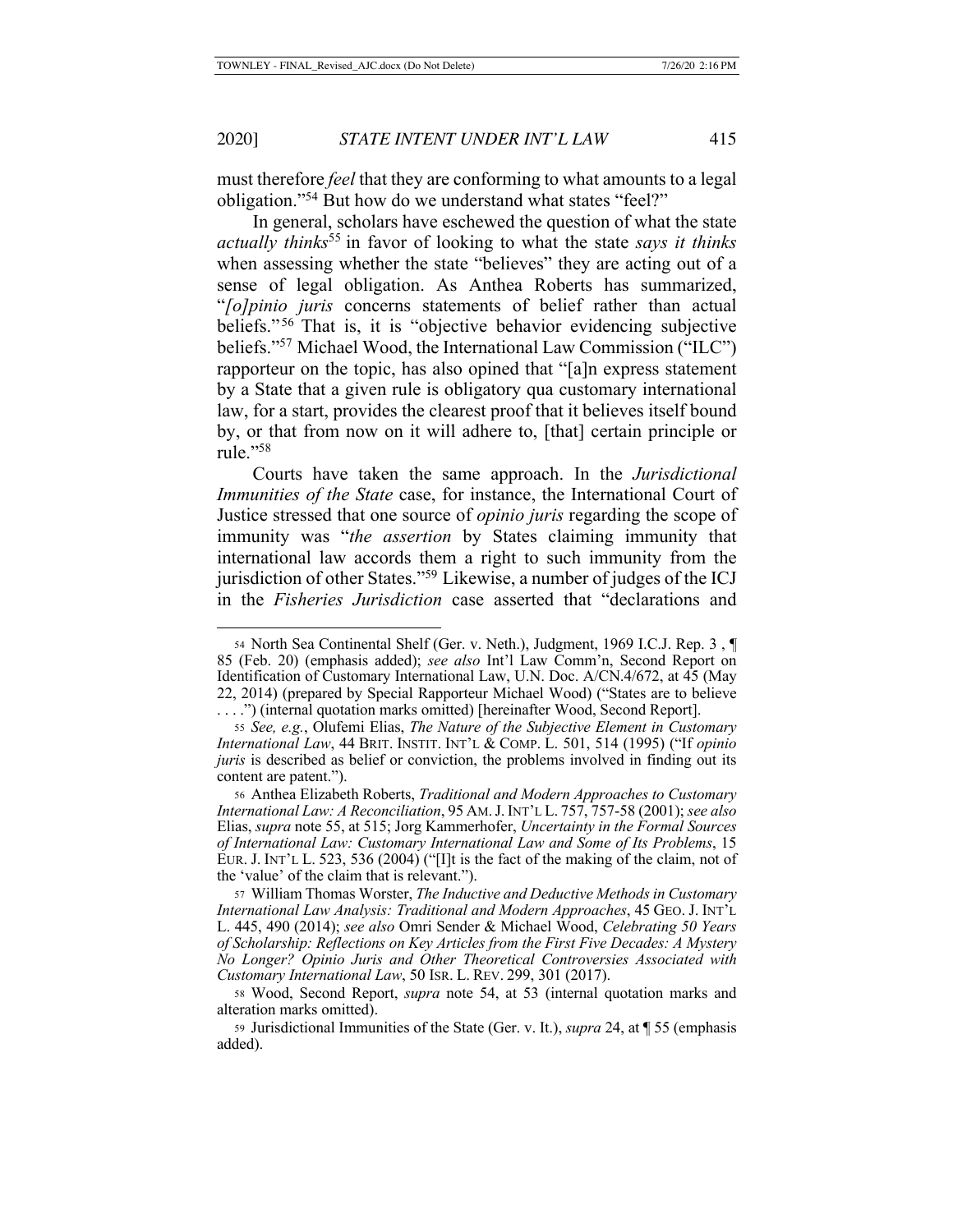statements and the written proposals submitted by representatives of States are of significance to determine the views of those States as to the law on fisheries jurisdiction and the *opinio juris* on a subject regulated by customary law."60

It is thus clear that a state's intent in complying with an international norm is not a subjective question. Rather, the question is what a state says, not what it thinks. But how to understand what a state says? This, in turn, is a question of linguistics, communicative semiotics,  $61$  and social meaning.  $62$  And the reasonable observer offers a construct for unpacking such statements.

In part, this focus on what a state says is common-sense. As Curtis Bradley has trenchantly noted, "nations presumably follow many customs out of self-interest (and, indeed, one would assume that customs develop because they are generally in the interest of the participants), yet it is unclear why behavior motivated by self-interest [rather than motivated by a sense of legal obligation] should not count when discerning CIL."<sup>63</sup> A second reason why it makes sense to look to what states say rather than what they think when it comes to the intent relevant to the formation of customary international law is that this approach helps to solve the "tipping point scenario."64 That is, we might say that a particular practice crystallizes into custom when a final, important state undertakes to conform its practice to that rule;  $65$ 

<sup>60</sup> Fisheries Jurisdiction (U.K. v. Ice.), 1974 I.C.J. Rep. 3, 45, ¶ 13 (July 25) (separate Opinion of Judges Forster, Bengzon, de Arechaga, Singh, and Ruda); *cf.*  Anthony D'Amato, *Manifest Intent and the Generation by Treaty of Customary Rules of International Law*, 64 AM. J. INT'L L. 892, 895 (1970) (parsing ICJ jurisprudence and arguing that whether treaty provisions state a rule of customary international law turns upon whether "the treaty manifests an intent to have a particular provision create customary law" rather than subjective intent of the treaty parties).

<sup>61</sup> *Cf.* Lawrence M. Solan, *Private Language, Public Laws: The Central Role of Legislative Intent in Statutory Interpretation*, 93 GEO. L. J. 427 (2005).

<sup>62</sup> *See* Lawrence Lessig, *The Regulation of Social Meaning*, 62 CHI. L. REV. 943, 954 (1995).

<sup>63</sup> CURTIS A. BRADLEY, THE CHRONOLOGICAL PARADOX, STATE PREFERENCES, AND OPINIO JURIS (2006), *available at* https://web.law.duke.edu/cicl/pdf/opiniojuris/panel\_1-bradley-

the\_chronological\_paradox,\_state\_preferences,\_and\_opinio\_juris.pdf; *see also* Worster, *supra* note 57, at 491 (discussing "the difficulty of the distinction between political positions of state organs and the 'beliefs of state.'").

<sup>64</sup> *See* Sender & Wood, *supra* note 57, at 301 (calling it the "opinio juris paradox").

<sup>65</sup> Even if this perspective is dismissed as the self-serving view of influential states, there must be a tipping a point at some point, even if it is just the *x*th state to see a norm as legally binding.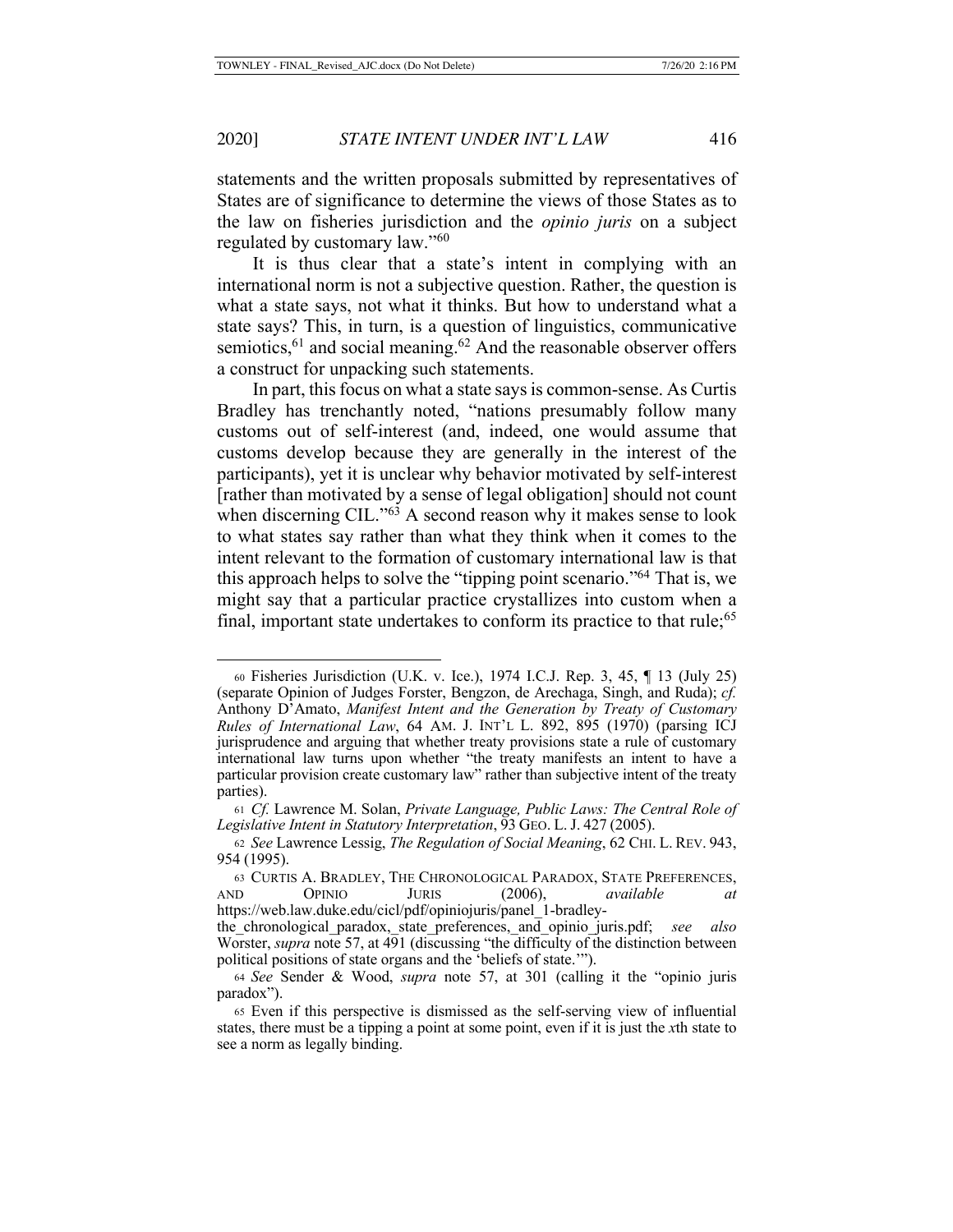but at the time the state takes that decision, it presumably cannot truly be said that it is doing so out of a sense of legal obligation (because the norm has not crystalized yet). $66$  So instead, we accept as evidence of custom when a state simply says it *will* follow a rule out of a sense of legal obligation, even if it is not *opinio juris* in the strictest sense of the phrase.<sup>67</sup>

A look at the way state intent is parsed in the related area of unilateral commitments makes even clearer that the reasonable observer is a helpful vehicle for understanding a state's statements regarding whether it considers a norm binding or not. In determining whether a unilateral statement should be treated as binding, the key question is whether a state *wishes* to be bound to what it is has said.<sup>68</sup> And again, the question is not one of interior motivation but rather whether an external facing declaration "manifest[s] the will to be bound."69

<sup>68</sup> Nuclear Tests Case (Austl. v. Fr.), Judgement, 1974 I.C.J., ¶ 43 (Dec. 20) ("When it is the *intention of the State* making the declaration that it should become bound according to its terms, that intention confers on the declaration the character of a legal undertaking.") (emphasis added); *see also* Frontier Dispute (Burk. Faso v. Mali), Judgment, 1986 I.C.J., ¶ 39 (Dec. 22).

<sup>66</sup> Kammerhofer, *supra* note 56, at 533-35 (discussion of two prevailing approaches to the subjective element in the formation of CIL).

<sup>67</sup> The U.S. statement of policy regarding Article 75 of Additional Protocol I is a good example of this phenomenon (at least as the U.S. may see it). In March 2011, the U.S. announced that it would "choose out of a sense of legal obligation to treat the principles set forth in Article 75 as applicable to any individual it detains in an international armed conflict." It went on to say that it "expects all other nations to adhere to these principles as well." White House, Fact Sheet: New Actions on Guantánamo and Detainee Policy (Mar. 7, 2011), *available at*  https://obamawhitehouse.archives.gov/the-press-office/2011/03/07/fact-sheet-newactions-guant-namo-and-detainee-policy. At the time, if the U.S. could "choose" to adhere to the principles set forth in Article 75, they must not have been custom (at least in the U.S. view). But the fact that the U.S. would thereafter "expect all other nations to adhere" to those principles suggests a belief that they crystalized into custom at the moment the U.S. announced that it would comply with them. One way of squaring this circle is to squint at the U.S. statement and accept it as *opinio juris*, rather than inquiring more deeply into whether the U.S. really believed itself to be bound by customary rules at the time it made that announcement of its "choice." *See, e.g.*, Marko Milanovic, *Article 75 AP I and U.S.* Opinio Juris, EJIL TALK! (Mar. 9, 2011), https://www.ejiltalk.org/article-75-ap-i-and-us-opinio-juris/ ("If, on the other hand, Art. 75 was not customary at the time of the US statement, then the expression of US opinio juris might take it over the tipping point. . . .").

<sup>69</sup> Int'l L. Comm'n, *Guiding Principles Applicable to Unilateral Declarations of States Capable of Creating Legal Obligations, with Commentaries Thereto*, 2 YR. BOOK INT'L L. 2006, at 370 [hereinafter Unilateral Declarations GPs].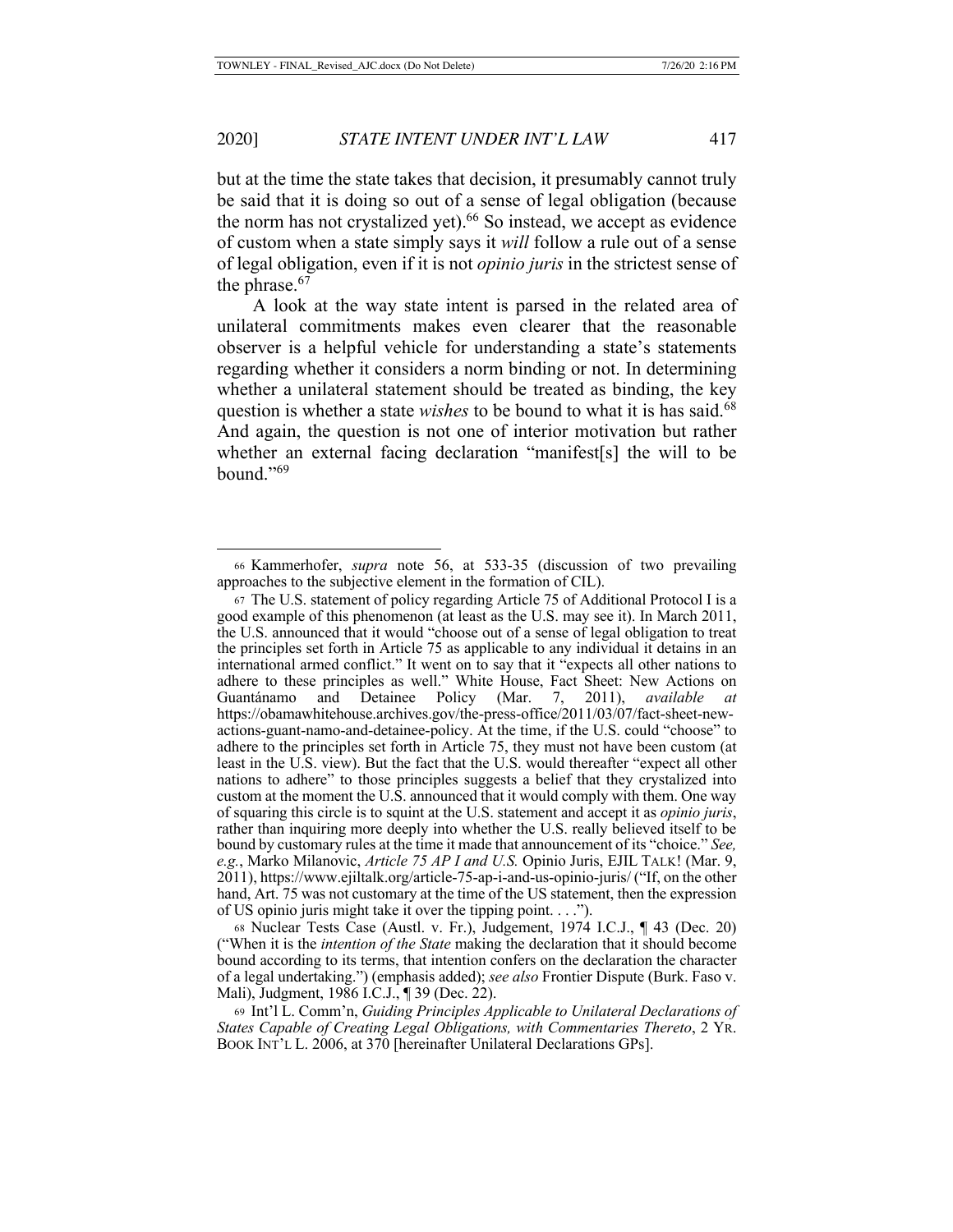Here, the inquiry has explicitly focused on the context in which the statements in question were made.70 Thus, in the *Nuclear Test Cases*, the ICJ explained that the "the intention is to be ascertained by interpretation of the act."<sup>71</sup> The court looked in particular to the *speaker* (in that case, the French President),<sup>72</sup> and held that because the statement at issue was made to other states, it should be assumed that those states were likely to rely upon it.<sup>73</sup> Likewise, the ILC points to the "the importance of the reactions of other States concerned in evaluating the legal scope of the unilateral acts in question," again suggesting that intent, when it comes to evaluating the legal significance of a unilateral commitment, is a question of how the commitment would reasonably be interpreted by observers.<sup>74</sup>

Communicative intent is also relevant to analysis of a treaty's object and purpose. Tremendous ink has, of course, been spilled on how to understand a treaty's "object and purpose;" and the phrase can be used in different ways.<sup>75</sup> How a treaty's object and purpose should be understood in the context of interpretation of the treaty as a whole,  $76$ at least, has been said to hinge on "the communicative intention of the treaty parties."77 While in some sense ascertaining the intent of treaty drafters is a question of aggregate state intent, rather than the intent of a single state, it is state intent nonetheless. And again, it is an exercise

<sup>70</sup> Unilateral Declarations GPs, *supra* note 69, at 377 (emphasizing that "weight shall be given first and foremost to the text of the declaration"); *id.* at 378 (noting that "priority consideration must be given to the text of the unilateral declaration, which best reflects its author's intentions.").

<sup>71</sup> Nuclear Tests Case, *supra* note 68, at ¶ 44; *id.* at ¶ 50 ("The general nature and characteristics of these statements are decisive for the evaluation of the legal implications.").

<sup>72</sup> *Id.* at ¶ 49.

<sup>73</sup> *Id.* at ¶ 51.

<sup>74</sup> Unilateral Declarations GPs, *supra* note 69, at 372. The same is generally true of the questions regarding whether a state ultimately intends to become party to a treaty (or not), Vienna Convention on the Law of Treaties art. 18(a), May 23, 1969, 1155 U.N.T.S. 331[hereinafter VCLT], and whether a state has consented to be bound to a treaty, *see also* VCLT art. 12(1)(c), 14(1)(d).

<sup>75</sup> *See generally* David S. Jonas & Thomas N. Saunders, *The Object and Purpose of a Treaty: Three Interpretive Methods*, 43 VAND. J. TRANSNT'L L. 565, 571–77 (2010).

<sup>76</sup> *See* VCLT, *supra* note 74, art. 31(1).

<sup>77</sup> Ulf Linderfalk, *Is Treaty Interpretation an Art or a Science? International Law and Rational Decision Making*, 26 EUR. J. INT'L L. 169, 171 (2015); *cf.* Dispute Regarding Navigational and Related Rights (Costa Rica v. Nicar.), Judgment, 2009 I.C.J. Rep. 213, 242 (Jul. 13) ("It is true that the terms used in a treaty must be interpreted in light of what is determined to have been the parties' common intention.").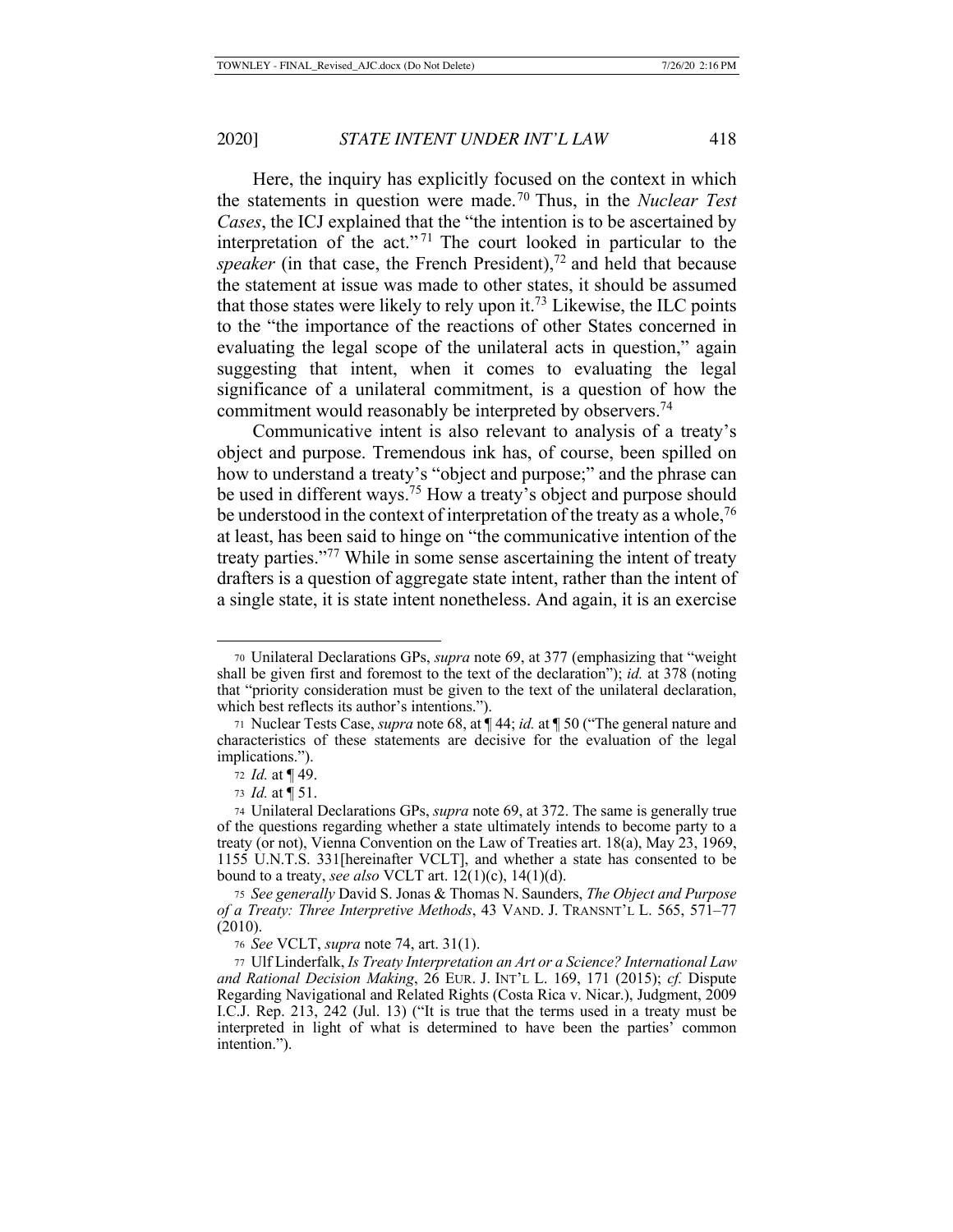in understanding what states are trying to communicate<sup>78</sup> which turns on the treaty's text and context<sup>79</sup> and how that text and context should reasonably be understood.

Finally, communicative intent is relevant to whether a statement or action constitutes a threat of force. Whether a state is making an unlawful threat within the meaning of Article 2(4) of the UN Charter turns, at least in part, on its purpose.  $80$  But with respect to the subsidiary question of whether a statement *is* a threat, the analysis has turned on the words that states use. $81$  Thus, for instance, a clear case is where State A tells State B to take a certain action or force will follow.82 In the *Nuclear Weapons Case*, the ICJ likewise focused on how a threat (or an action that might be a threat) would be understood, explaining that the possession of nuclear weapons as deterrence "necessitates [gives rise to an inference] that the intention to use nuclear weapons be credible."<sup>83</sup> On the flip side, more equivocal

<sup>78</sup> *See, e.g.*, Case Concerning Rights of Nationals of the United States of America in Morocco (Fr. v. U.S.), Judgment, 1952 I.C.J. Rep. at 24 (Aug. 27) (looking to the preamble of the treaty to understand what states *say* the object and purpose may be); Sovereignty over Pulau Ligitan and Pulau Sipadan (Indon. v. Malay.), Judgment, 2001 I.C.J. Rep. at ¶ 49-50 (Oct. 23) (same); *cf.* Michael C. Wood, *The Interpretation of Security Council Resolutions*, 2 MAX PLANCK Y.B. INT'L L. 73, 86 (1998) ("The preambles to SCRs may assist in interpretation, by giving guidance as to their object and purpose."). In other cases, states will specifically express themselves on the question of a treaty's object and purpose. Thus, for instance, in the context of the Comprehensive Nuclear Test-Ban Treaty, the permanent five members of the Security Council stated that a nuclear explosion would defeat the object and purpose of the treaty. *See P5 Statement on the Comprehensive Nuclear-Test-Ban Treaty (CTBT) adopted on September 15, 2016*, FRANCE DIPLOMATIE (Sept. 15, 2016), https://www.diplomatie.gouv.fr/en/french-foreignpolicy/disarmament-and-non-proliferation/events/article/p5-statement-on-thecomprehensive-nuclear-test-ban-treaty-ctbt-adopted-on. Of course, this was in the

context of a different use of "object and purpose" but it is noteworthy, nonetheless. <sup>79</sup> *See generally* Sanja Djajić, *Searching for Purpose: Critical Assessment of Teleological Interpretation of Treaties in Investment Arbitration*, 2016 INT'L REV. L. 1 (2016).

<sup>80</sup> *See, e.g.*, Case Concerning the Corfu Channel (U.K. v. Alb.), Judgment, 1949 I.C.J. Rep. 4, 35 (Apr. 9) (the ICJ looked to whether the UK's "demonstration of force" was "*for the purpose* of exercising political pressure on Albania.") (emphasis added). *Cf. supra* note 9 and accompanying text (noting the difference between whether a statement is a threat and whether a statement is an unlawful threat).

<sup>81</sup> *See, e.g.*, Helal, *supra* note 7 (defining a threat of force as an "unambiguous statement that communicates an intention to use armed force unless a specific demand . . . is met").

<sup>82</sup> James A. Green & Francis Grimal, *The Threat of Force as an Action in Self Defense Under International Law*, 44 VAND. J. TRANSNT'L L. 285, 295 (2011).

<sup>83</sup> Legality of the Threat or Use of Nuclear Weapons, Advisory Opinion, 1996 I.C.J. Rep. 226, at ¶ 48 (July 8).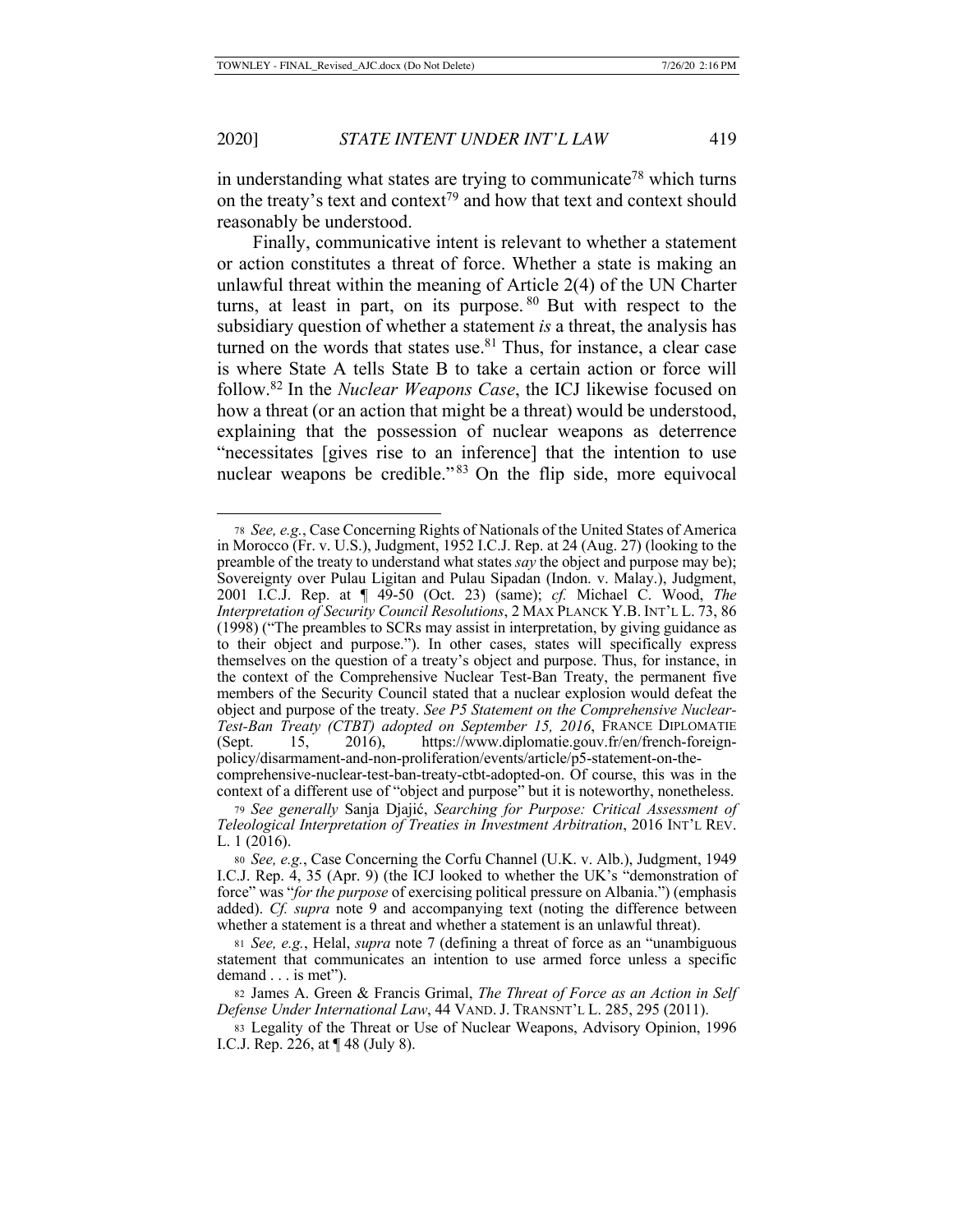demonstrations of force—i.e., actions that would not necessarily be understood by an observer as communicating a threat—are not generally regarded as breaches of Article  $2(4)$ .<sup>84</sup> Thus, in this quite distinct area of law, intent is also understood as turning on how a reasonable observer would understand the situation.

## *B. Why Communicative Intent?*

If this Part has thus far sought to show that state intent is understood in several areas of international law as turning on the perspective of a reasonable observer, here I briefly describe *why* one might wish to understand intent this way. First and foremost, it provides a common vocabulary for understanding what a state is communicating. As one author has put it in a related context, "[t]he addressee or addressees of [an] utterance have to assume that in verbalizing and expressing her intention, the utterer act [sic] in conformity with some particular standards of communication." <sup>85</sup> More broadly, though, this form of state intent can give "public meaning"<sup>86</sup> to state action, unpacking not only content but also significance. Thus, for instance, in the U.S. domestic context, some have argued that regulations should be understood by reference to "the public meaning of the rule's legally binding text." 87 One would therefore expect that this form of intent would be relevant in international law where the question is how to interpret what a state is saying or doing.

And, indeed, that is the thread that ties together the examples adduced above. Some turn on consent or are what might be termed

<sup>84</sup> *See* Oscar Schachter, *The Right of States to Use Armed Force*, 82 MICH. L. REV. 1620, 1625 (1984) ("But in many situations the deployment of military forces or missiles has unstated aims and its effect is equivocal. . . . Curiously, it [Article 2(4)] has not been invoked much as an explicit prohibition of such implied threats.").

<sup>85</sup> Ulf Linderfalk, *The Concept of Treaty Abuse: On the Exercise of Legal Discretion* at \*16, *available at* https://ssrn.com/abstract=2526051; *see also* Tom Campbell, *Legislative Intent and Democratic Decision Making*, *in* INTENTION IN LAW AND PHILOSOPHY 291, 292 (Ngaire Naffine et al. eds., 2011) ("[T]he legislating assembly must be taken to intend that its enacted words . . . be understood in terms of their public meaning as captured by the conventions of language and legislation in that society.").

<sup>86</sup> John F. Manning, *Textualism and Legislative Intent*, 91 VA. L. REV. 419, 420 (2005).

<sup>87</sup> Jennifer Nou, *Regulatory Textualism*, 65 DUKE L. J. 81, 84 (2015) (discussing how "a reasonable reader of the regulation would have understood the meaning of the regulation as negotiated by the President, Congress, and other authoritative regulatory actors.").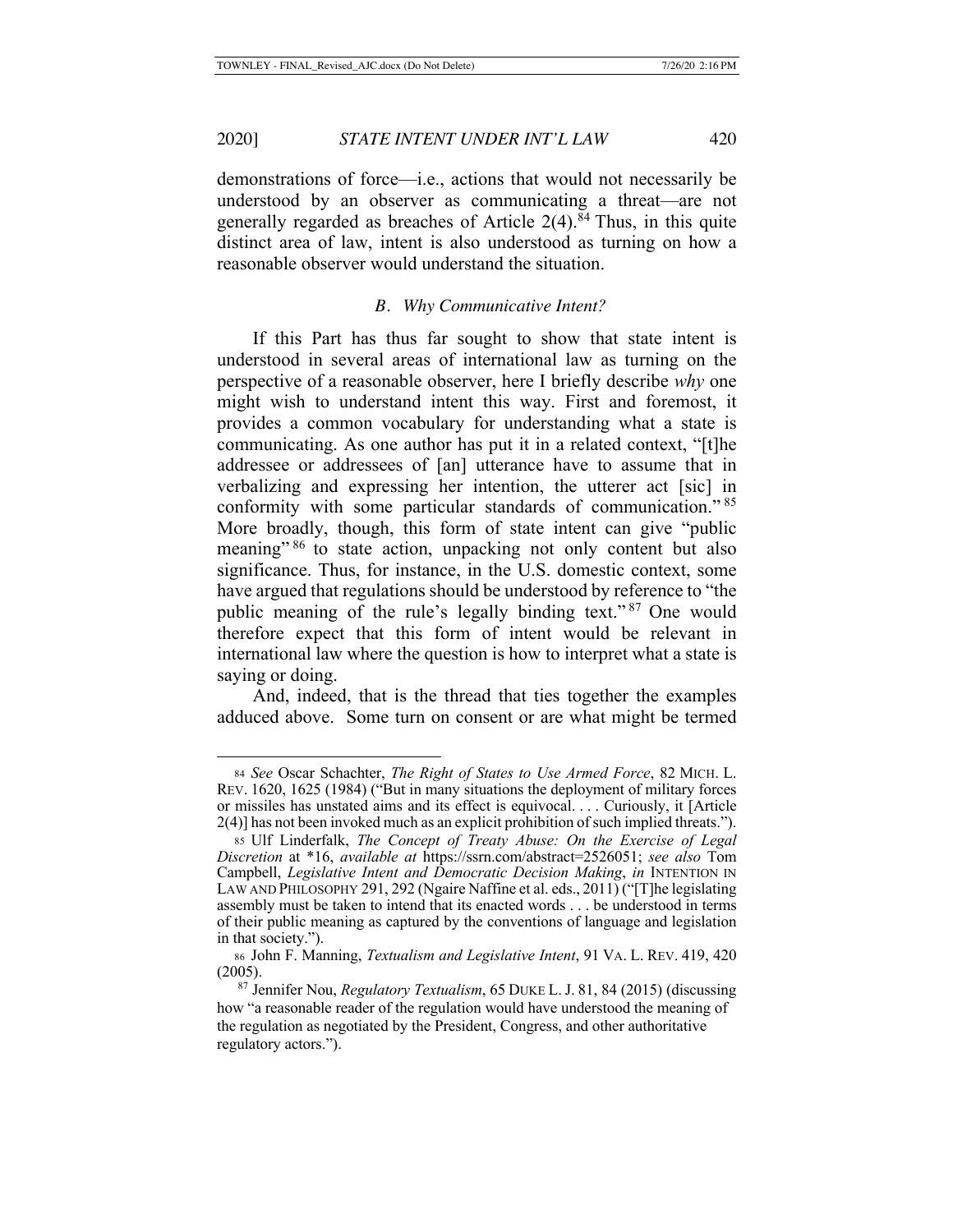"consent adjacent." 88 And whatever one thinks of consent-based theories of international law,  $89$  there needs to be a common way to understand when and to what a state has consented. And the other example—threats—likewise turns on what a state's actions should be understood to signal. $90$ 

# IV. INTENT AS REASONABLENESS

A second form of objective intent is intent measured from the perspective of a reasonable actor in the acting state's position. This differs from the form of intent described above insofar as it requires hypothesizing what a reasonable actor *would have done*, rather than seeking to understand *what has been done*. To draw an analogy, consider the difference between the way U.S. domestic courts seek to understand legislation and how they approach questions about what Congress would have intended under a hypothetical set of facts, such as when deciding whether a provision of law should be deemed severable from broader legislation.<sup>91</sup> The latter requires a court to imagine what a legislature *would have* done,<sup>92</sup> which is what the reasonable actor lens facilitates. The question of whether someone was negligent entails a similar exercise, as it turns on how a reasonable person in the actor's shoes would have proceeded.93 Essentially, the difference between the form of objective intent this Part describes, and the one described in Part III above, turns on where one places the

<sup>88</sup> Whether customary international law requires consent is a notoriously tricky question. *Cf.* Wood, Second Report, *supra* note 54, at 51 ("[S]ome have debated whether the subjective element does indeed stand for the belief (or opinion) of States, or rather, for their consent (or will)."); Olufemi Elias, *Some Remarks on the Persistent Objector*, 6 DENNING L.J. 37, 47-48 (1991). On its face, it does not, not only because a belief that a rule is obligatory is not the same thing as consent to that rule, but also because not all states must believe a rule to be obligatory for it to become so. *Cf.* Andrew T. Guzman, *Against Consent*, 52 VA. J. INT'L L. 747, 775- 76 (2011).

<sup>89</sup> *Cf.* Fernando R. Teson, *International Obligation and the Theory of Hypothetical Consent*, 15 YALE J. INT'L L. 84, 101-02 (1990).

<sup>90</sup> *Cf.* Aditi Bagchi, *Intention, Torture, and the Concept of State Crime*, 114 PENN. STATE L. REV. 1, 25 (2009) (arguing that what matters is how citizens see the reasons for state action).

<sup>91</sup> Nelson, *supra* note 39, at 404.

<sup>92</sup> *Cf.* Jonathan H. Adler & Abbe R. Gluck, *What the Lawless Obamacare Ruling Means*, N.Y. TIMES (Dec. 15, 2018), https://www.nytimes.com/2018/12/15/opinion/obamacare-ruling-unconstitutionalaffordable-care-act.html.

<sup>93</sup> MODEL PENAL CODE § 2.02(2)(d).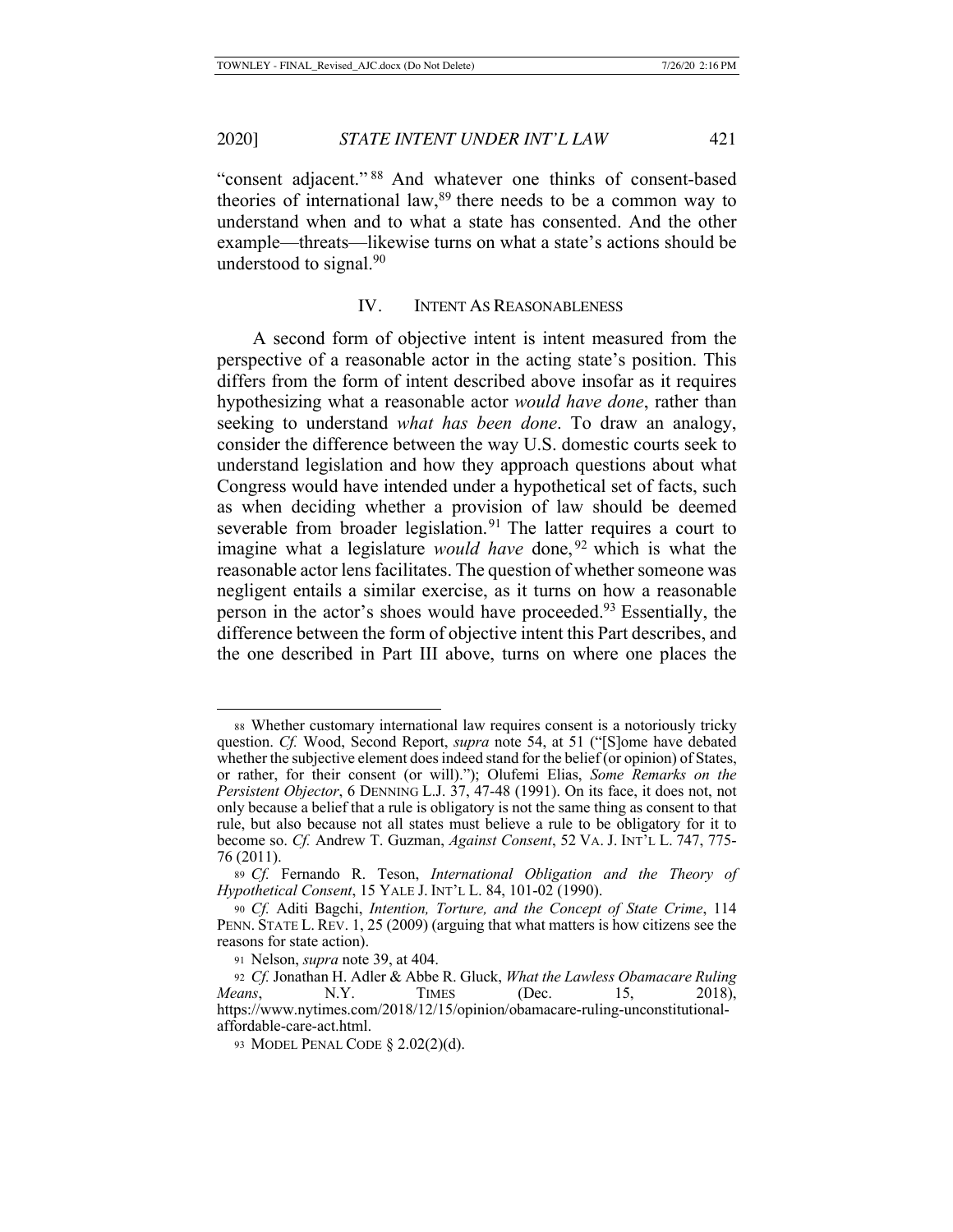hypothetical reasonable person—are they watching what transpires or are they themselves taking the relevant action?

#### *A. The Reasonable Actor*

There are several examples of a reasonable actor approach to intent under international law. 94 This Section focuses on two: the requirement to negotiate in "good faith"95 (as well as corresponding rules regarding "bad faith"); and "peaceful purposes" limits on state action. Good faith/bad faith is addressed first.<sup>96</sup>

The concepts of "good faith" and "bad faith" under international law are—at a general level— thought to turn on a state's mindset.<sup>97</sup> In the context of negotiations, the latter is perhaps easiest to see, for negotiating in bad faith can loosely be described as bargaining *without*  any intent to see negotiations come to fruition.<sup>98</sup> Good faith is trickier, at least in part because it can mean so many different things under international law.99 But in the narrow sense described here, good faith

<sup>94</sup> In broad strokes, much of proportionality analysis could be seen as turning on this same concept, at least at proportionality stage one—the identification of the purpose of a regulation. Moreover, this same approach can be said to undergird much of the approach to permissible restrictions on human rights, which also often turn on the question of whether a government rule fits a defined exception. *Cf.* International Covenant on Civil and Political Rights art. 19(3), 999 U.N.T.S. 171, entered into force Mar. 23, 1976; U.N. Human Rights Comm., General Comment No. 34, ¶¶ 28- 32, U.N. Doc. CCPR/C/GC/34 (Sept. 12, 2011). Both topics are too broad to be addressed adequately here (but warrant separate exploration), although I address both somewhat obliquely in the context of discussion of non-discrimination. *Cf. infra* note 175 and accompanying text (discussing proportionality).

<sup>95</sup> Robert Kolb, *Principles as Sources of International Law*, 53 NETH. INT'L L. REV. 1, 17 (2006) (describing this aspect of good faith as "by far the most important form in which good faith appears in international law").

<sup>96</sup> These are treated together because in many ways they mirror each other. *See, e.g.*, Shrimp Turtle Case, *supra* note 6, at ¶ 158.

<sup>97</sup> *Cf.* David E. Pozen, *Constitutional Bad Faith*, 129 HARV. L. REV. 885, 892 (2016) (explaining that in the U.S. domestic-law context, "[c]lassic formulations of legal bad faith look to the actor's state of mind").

<sup>98</sup> In this sense, I see bad-faith negotiation as a sub-component of the international-law doctrine of "abuse of right." *See, e.g.*, Mitchell, *supra* note 6, at 349; *see also* Bernardo M. Cremades, *Good Faith in International Arbitration*, 27 AM. U. INT'L L. REV. 761, 768 (2012) (A "[s]pecific manifestation of good faith as a general principle of law might be the abuse of law through an antisocial exercise of a right."). For a general overview, *compare* Alexandre Kiss, *Abuse of Rights*, *in* MAX PLANCK ENCYCLOPEDIA OF INTERNATIONAL LAW ¶ 1, *with* Michael Byers, *Abuse of Rights: An Old Principle, A New Age*, 47 MCGILL L. J. 389, 389 (2002).

<sup>99</sup> *See* ROBERT KOLB, GOOD FAITH IN INTERNATIONAL LAW 15 (2017) (describing good faith as "a vague standard for evaluating the reasonableness or the normality of behavior"). I do not focus here on the aspect of good faith that concerns protection of legitimate expectations, nor the adjacent areas of estoppel and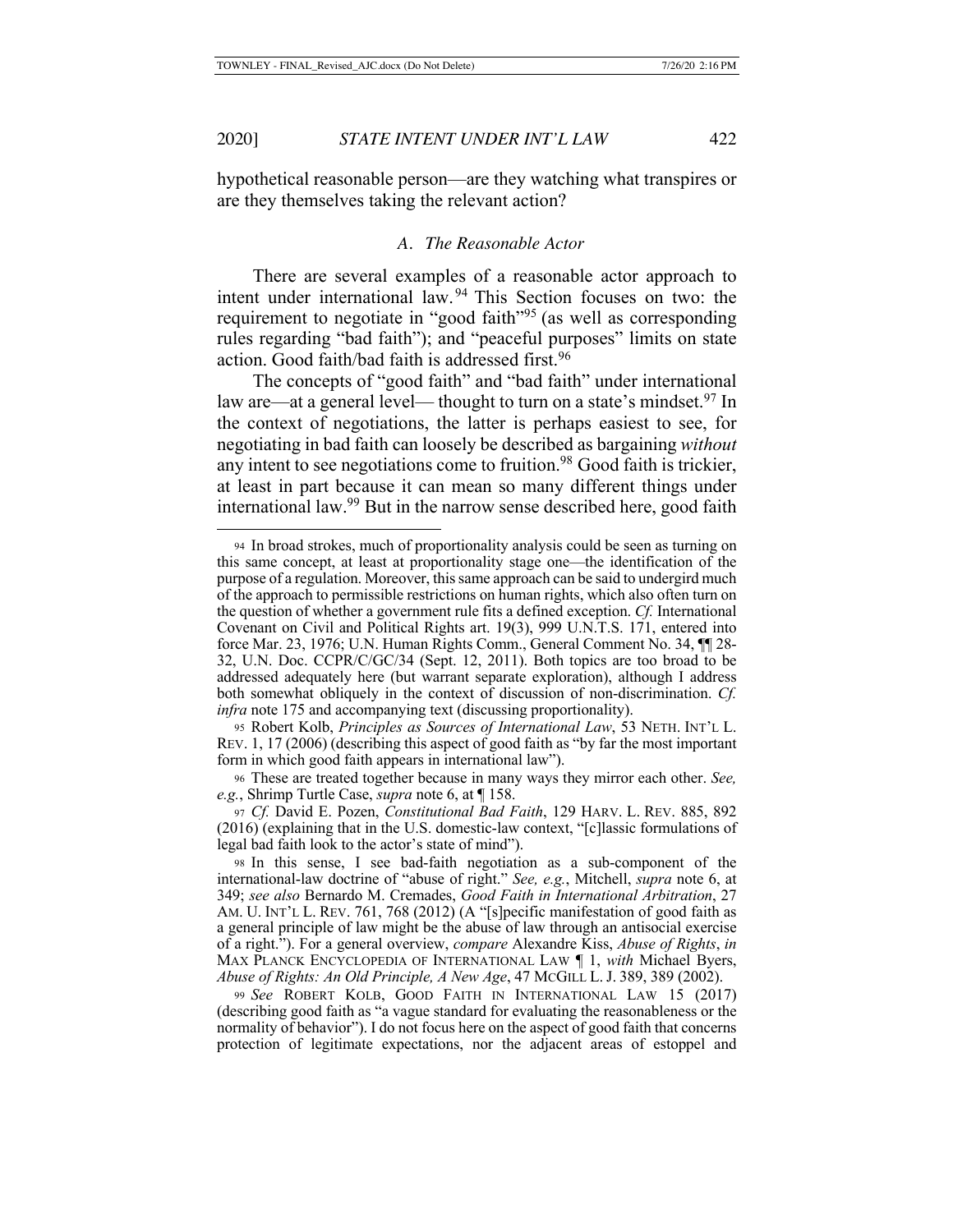negotiations are those pursued with a genuine intention to reach a resolution.100

And yet, how is one to assess whether a state is acting in good or bad faith during negotiations? How is one to determine whether a state genuinely intends for negotiations to succeed if possible, or whether in fact their objective is to frustrate efforts to reach agreement? In both cases, the assessment is made by reference to what a reasonable state would do under the circumstances.<sup>101</sup> That is, this form of "good faith" [and its corollary, bad faith] has an objective sense ...."<sup>102</sup> One author has gone so far as to explicitly situate the concept of good faith within the standards "prevailing in the international community at that time,"<sup>103</sup> akin to the classic sense of reasonableness familiar from tort law.

Indeed, the duty to negotiate in good faith is generally understood as turning on just such extrinsic evidence<sup>104</sup> of reasonableness.<sup>105</sup> For instance, in the *Fisheries Jurisdiction* case, the ICJ characterized the obligation as requiring that "each must in good faith pay *reasonable regard* to the legal rights of the other."106 Likewise, in the *North Sea Continental Shelf* case, the Court explained that parties were "under an obligation so *to conduct themselves* that the negotiations are meaningful, which will not be the case when either of them insists upon its own position without contemplating any modification of

acquiescence. *See* Matthias Goldmann, *Putting Your Faith in Good Faith: A Principled Strategy for Smoother Sovereign Debt Workouts*, 41 YALE J. INT'L L. (SPECIAL ISSUE) 117, 125 (2016). I also do not focus on the requirement to interpret treaties in good faith. *See, e.g.*, KOLB, *supra*, at 65 ("The principle of good faith here [interpretation] ushers largely into the standard of 'reasonableness.'"); Steven Reinhold, *Good Faith in International Law*, 2 UCL J. L. & JURIS. 40, 59 (2013) ("The exact contours of how to interpret a treaty in good faith are difficult, yet an element of 'reasonableness' must be inherent when an interpretation is advanced.").

<sup>100</sup> Int'l Inst. for the Unification of Private Law, Principles of International Commercial Contracts art. 2.1.15 (2010). *Cf.* Mitchell, *supra* note 6, at 340 ("The touchstone of good faith is therefore honesty, a subjective state of mind."). Likewise, the Uniform Commercial Code defines good faith as "honesty in fact and the observance of reasonable commercial standards of fair dealing." U.C.C. § 1- 201(b)(20) (2014).

<sup>101</sup> *Cf.* KOLB, *supra* note 99, at 256 ("'[O]bjective good faith' is incomparably more present and important than 'subjective good faith.").

<sup>102</sup> Kolb, *supra* note 95, at 17.

<sup>103</sup> J.F. O'CONNOR, GOOD FAITH IN INTERNATIONAL LAW 124 (1991).

<sup>104</sup> Tacna-Arica Question (Chile v. Peru), 2 R.I.A.A. 921, 930 (1925) ("Undoubtedly, the required proof may be supplied by circumstantial evidence.").

<sup>105</sup> Tariq Hassan, *Good Faith in Treaty Formation*, 21 VA. J. INT'L L. 443, 447 (1981).

<sup>106</sup> Fisheries Jurisdiction, *supra* note 60, ¶ 78 (emphasis added).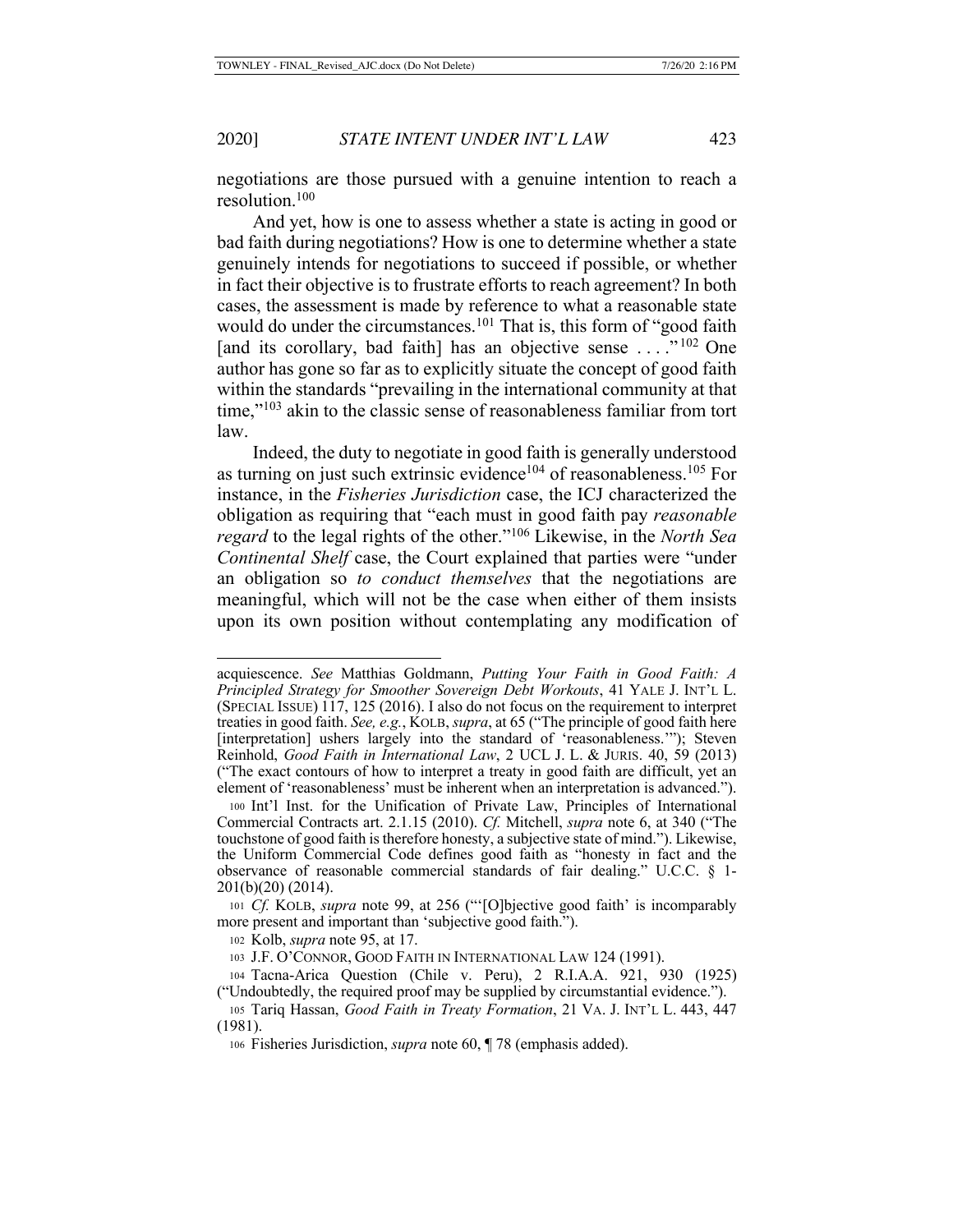it."107 Thus, from analysis of a state's acts, and whether a reasonable state wishing negotiations to succeed would undertake them, the idea is that one can reverse engineer an understanding of intent.

This same approach obtained in the *Lac Lanoux* case, where, in applying the principle of good faith, the arbitral tribunal looked to whether France had given due consideration to Spain's interests—that is, whether France had given "a *reasonable* place to these interests in the solution finally adopted." 108 Indeed, these precedents can be summed up as suggesting that "[t]he focus is on whether, considering all of the facts and circumstances at issue, the negotiation is, *or can be said to have been, 'meaningful.*'"<sup>109</sup>

Bad faith, and the doctrine of abuse of right more generally, is also generally understood as turning upon reasonableness assessed from the perspective of the actor.<sup>110</sup> As one commentator has put it, "objective factors are key."111 Thus, for instance, in the *Conditions of Admission of a State to the United Nations* case, the ICJ held that the criteria laid down in the UN Charter for state admission to the UN were exhaustive, but that "Article 4 does not forbid the taking into account of any factor which it is possible *reasonably* and in good faith to connect with the conditions laid down in that Article."112 In essence, bad faith excluded consideration only of those factors that no reasonable state would consider. Likewise, in a famous dissent, Judge Anzilotti glossed the bad faith principle by noting that facts and

<sup>107</sup> North Sea Continental Shelf, *supra* note 54, at ¶ 85 (emphasis added); *see also* Interpretation of the Agreement of 25 March 1951 between the WHO and Egypt, Advisory Opinion, 1980 I.C.J. Rep. 73, ¶ 49 (Dec. 20) (discussing reasonableness).

<sup>108</sup> Lake Lanoux Arbitration (Fr. v. Spain), 12 R.I.A.A. 281, at 34 (Perm. Ct. Arb. 1957) (emphasis added).

<sup>109</sup> Robert P. Barnidge, Jr.**,** *The International Law of Negotiation as a Means of Dispute Settlement*, 36 FORDHAM INT'L L.J. 545, 560 (2013) (emphasis added); *see also* Guy. v. Surin., 30 R.I.A.A. 1, ¶ 476 (Perm. Ct. Arb. 2007) ("In order to satisfy its obligation to make every effort to reach provisional arrangements, Suriname would have actively had to attempt to bring Guyana to the negotiating table, or, at a minimum, have accepted Guyana's last minute 2 June 2000 invitation and negotiated in good faith.").

<sup>110</sup> Lest this be overstated, it bears noting that there are some inflections of subjective intent within the doctrine of bad faith, e.g., the concept of malicious action as an abuse of rights. *Cf*. Free Zones of Upper Savoy and the District of Gex (Fr. v. Switz.), Judgment, 1932 P.C.I.J. (ser. A/B) No. 46 (June 7). For a discussion of a related area of law—the concept of "ulterior motives"—*see infra* notes 149-53 and accompanying text. *Cf.* KOLB, *supra* note 99, at 142.

<sup>111</sup> Mitchell, *supra* note 6, at 351.

<sup>112</sup> Conditions of Admission of a State to Membership in the United Nations, Advisory Opinion, 1948 I.C.J. Rep. 57, 63 (May 28) (emphasis added).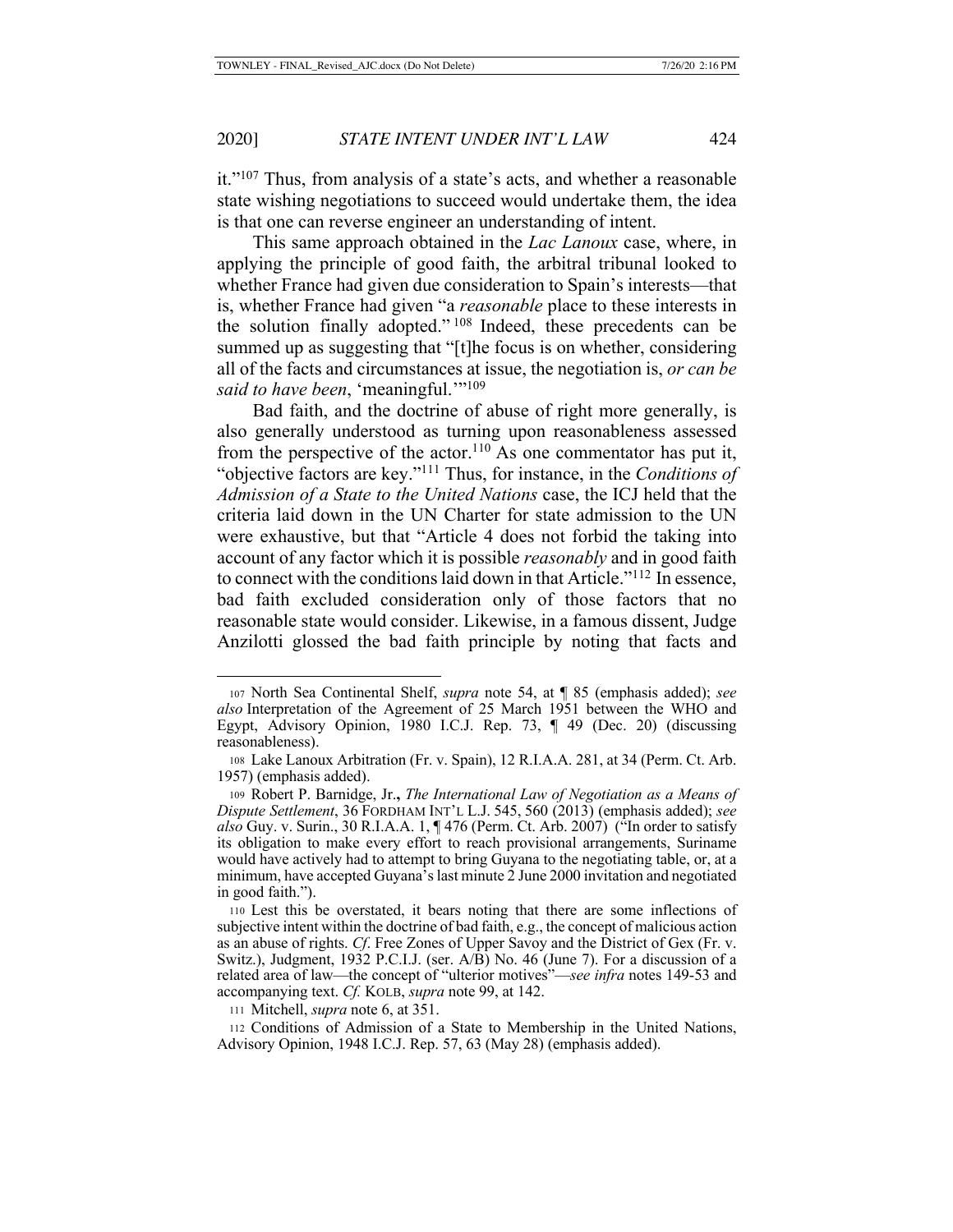circumstances could give rise to an inference of bad faith $113$ —by virtue of what a reasonable actor would or would not have done under those same circumstances.

A second doctrinal area where intent turns on what a reasonable state would have done under the circumstances is the law of "peaceful purposes." The Nuclear Non-Proliferation Treaty ("NPT"), for instance, provides that "[n]othing in this Treaty shall be interpreted as affecting the inalienable right of all the Parties to the Treaty to develop research, production and use of nuclear energy *for peaceful purposes*."114 This provision has been glossed as turning on a state's intention in undertaking enrichment activities. 115 However, it has generally been understood by reference to the uses to which an activity would ordinarily be put.<sup>116</sup> That is, the approach has been to infer a state's intent by virtue of what a reasonable state would intend by undertaking certain activities.

The same is true of another treaty where a "peaceful purposes" limit appears. Indeed, Article IV of the Outer Space Treaty provides that "[t]he moon and other celestial bodies shall be used by all States Parties to the [Outer Space] Treaty exclusively for peaceful purposes."117 There is some disagreement about whether this prohibits all military activities or only "aggressive" behavior.<sup>118</sup> But again, the discussion has tended to focus on the character of the activities rather

<sup>113</sup> The Electricity Company of Sofia and Bulgaria (Belg. v. Bulg.), Preliminary Objections, 1939 P.C.I.J. (ser. A/B) No. 77, at 98 (Apr. 4) (dissenting opinion of Anzilotti, J.) ("The situation might be somewhat different if the Bulgarian Government, being free to denounce the Treaty at any time, had chosen the particular moment at which it had been informed of the Belgian Government's intention to apply to the Court. But that is not the case."); *see also* G. D. S. Taylor, *The Content of the Rule against Abuse of Rights in International Law*, 46 BRIT. Y. B. INT'L L. 323, 332 (1972-73) ("The object is to find whether the facts indicate a defective reason without attempting to find that the State had that reason actually in mind.").

<sup>114</sup> Treaty on the Non-Proliferation of Nuclear Weapons art. 4(1), Apr. 22, 1970, 729 U.N.T.S. 161 (emphasis added).

<sup>115</sup> Acton, *supra* note 20, at 120. The U.S. has generally taken the view that "peaceful purposes" in this context means "non-aggressive."

<sup>116</sup> David S. Jonas & Ariel E. Brownstein, *What's Intent Got to Do with It? Interpreting 'Peaceful Purpose' in Article IV.1 of the NPT*, 32 EMORY INT'L L. REV. 351, 354-55 (2018).

<sup>117</sup> Treaty on Principles Governing the Activities of States in the Exploration and Use of Outer Space, Including the Moon and Other Celestial Bodies art. IV, Oct. 10, 1967, 610 U.N.T.S. 205.

<sup>118</sup> *See* David A. Koplow, *ASAT-isfaction: Customary International Law and the Regulation of Anti-Satellite Weapons*, 30 MICH. J. INT'L L. 1187, 1198 n.28 (2009); WHITE HOUSE, NATIONAL SPACE POLICY OF THE UNITED STATES OF AMERICA 3, https://obamawhitehouse.archives.gov/sites/default/files/national\_spa ce\_policy\_6- 28-10.pdf, (June 28, 2010).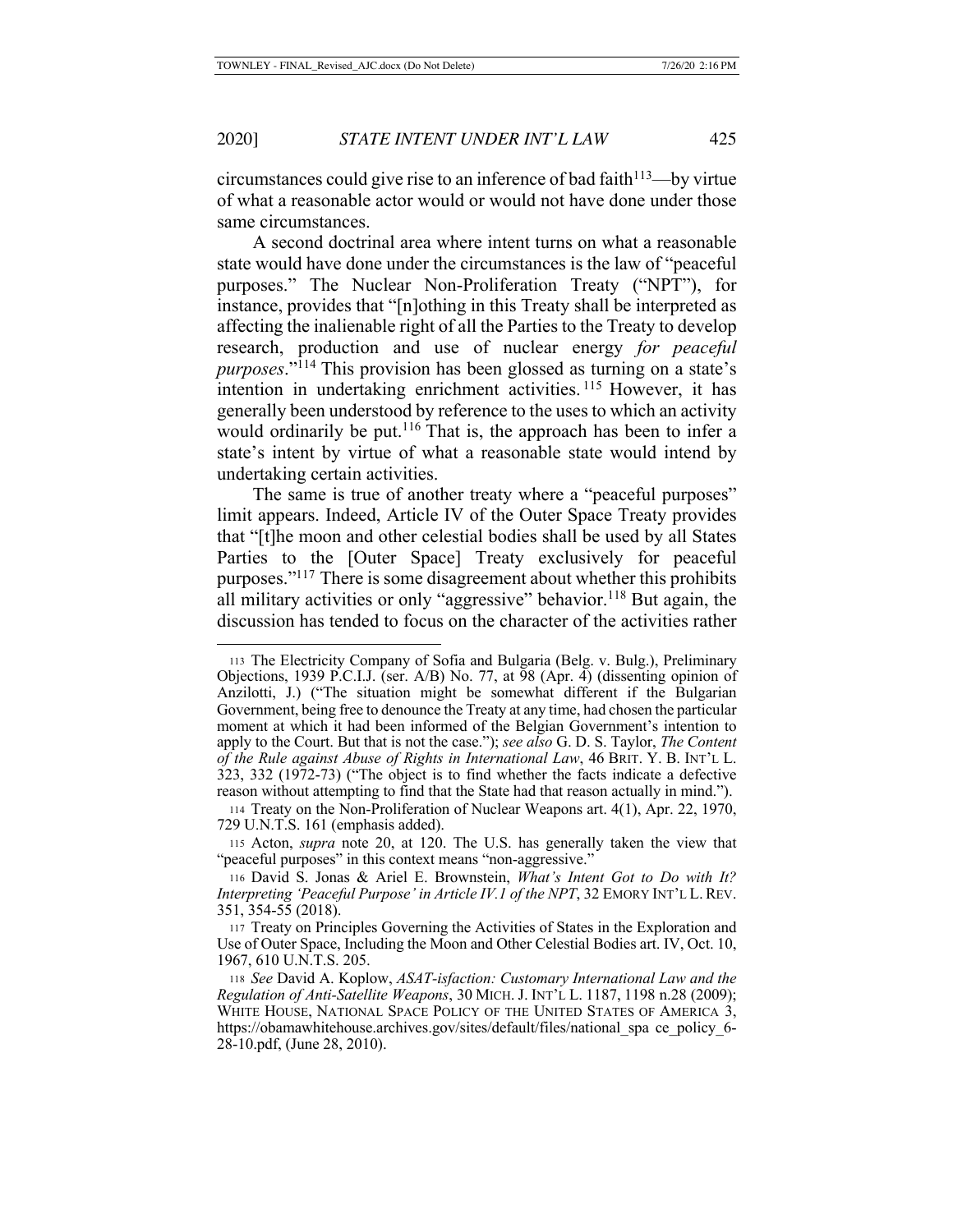than the subjective intent of the actor<sup>119</sup> with the thought that a state's "purpose" can be read back from the nature of the activities in question.<sup>120</sup>

#### *B. Intent, Reasonableness, and Regulation of Behavior*

If a reasonable observer test for intent offers a way to *understand*  the state, a reasonable actor test for intent is a way to limit its discretion. That is, sometimes intent, understood from the perspective of a reasonable actor, can be a proxy for placing bounds on conduct. The criminal law concept of negligence, to which I previously drew a parallel, is an example of this. While some have argued that criminal negligence is in fact subjective, <sup>121</sup> it is more broadly seen as an objective standard. That is, it is a way to use "intent" (at least in the sense in which the Model Penal Code uses *mens rea*122) as a way to define objective boundaries on conduct.

This is sometimes how intent—and in particular, the intent relevant to good faith and bad faith—functions in international law. Take the *Rainbow Warrior* arbitration, for example. New Zealand alleged that difficulties they had in verifying a French prisoner's medical condition amounted to a breach of France's obligation to comply in good faith with a bilateral treaty. The arbitral tribunal held otherwise, noting that there was no "questioning their[, France's,] good faith" and discussing a range of factors that made the behavior of each party reasonable. 123 In that case, intent functioned as a backdoor to assessing the reasonableness of state conduct.

<sup>119</sup> *See* Emily Taft, *Outer Space: The Final Frontier or the Final Battlefield?,* 15 DUKE L. & TECH. REV. 362, 376-77 (2017) (distinguishing passive or defensive activities from "aggressive" activities). In fact, Bin Cheng refers in one paper to peaceful *uses*. *See also* Bin Cheng, *Properly Speaking, Only Celestial Bodies Have Been Reserved for Use Exclusively for Peaceful (Non-Military) Purposes, but Not Outer Void Space*, 73 INT'L L. STUD. 81, 85-86 (2016).

<sup>120</sup> Other examples include UN Security Council sanctions exceptions for materiel "intended solely" for specific purposes, *see, e.g.*, S.C. Res. 2399 ¶ 1(b), and *animus occupandi* (the intent to occupy territory), which has traditionally been shown through objective action such as raising a flag, *cf.* Carlos Ramos-Mrosovsky, *International Law's Unhelpful Role in the Senakaku Islands*, 29 U. PA. J. INT'L L. 903, 914 & n.53 (2008).

<sup>121</sup> *See* George P. Fletcher, *The Theory of Criminal Negligence: A Comparative Analysis*, 119 PENN. L. REV. 401, 406 (1971) ("West German and Soviet theorists now hold, with equal conviction, that liability for negligent conduct is based on a subjective standard of responsibility.").

<sup>122</sup> *See* MODEL PENAL CODE § 2.02.

<sup>123</sup> N.Z. v. Fr., 20 R.I.A.A. 215, at ¶ 90 (Apr. 30, 1990).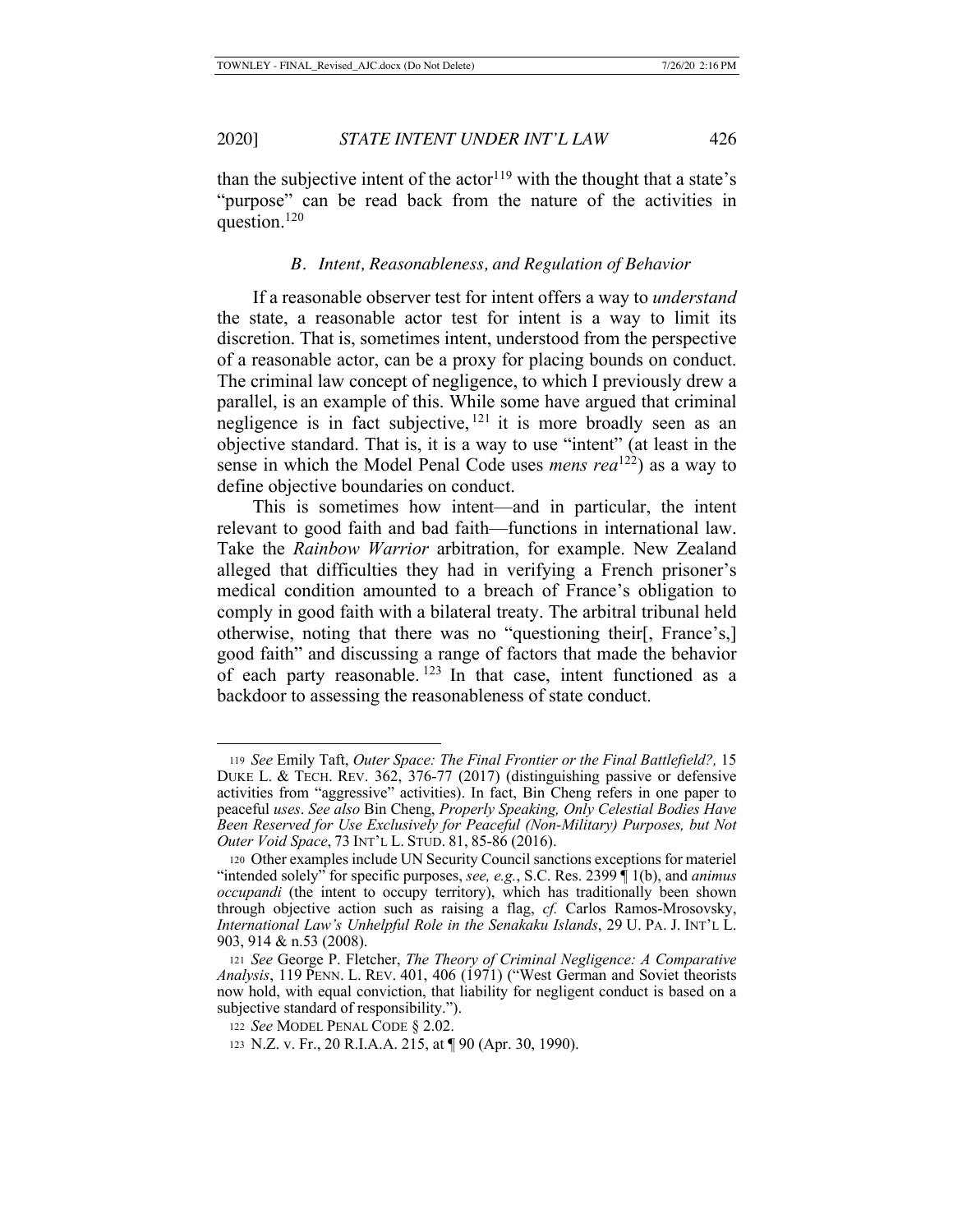One would therefore expect to see this form of intent analysis where the legal regime concerns obligations of conduct. And indeed that is the case. So, for instance, the WTO has recently applied the concept of good faith in an objective "reasonableness" sense to require respect for reasonable due process in negotiations.<sup>124</sup>

# V. INTENT AND EXCLUDED REASONS

While the prior two Parts have discussed two forms of objective intent, subjective intent is also relevant in international law. Indeed, the third form of state intent is the search for what the state (or its agents) *actually thought*.

# *A. Subjective Intent*

This form of intent is most common in international criminal law, <sup>125</sup> and the most prominent scenario in which it has arisen has been in addressing whether a state has engaged in genocide. Before embarking on the substance, a quick word on the issue of how to treat an inference of intent from knowledge. Vaughn Lowe has argued that "as a matter of general legal principle States must be supposed to intend the foreseeable consequences of their acts." 126 This Article likewise treats "intent inferred from knowledge" (meaning, when one assumes that a state "intends" a result where it knows about a relevant course of conduct and takes action in furtherance of that course of conduct) as subjective intent insofar as it turns on *actual knowledge*, and is not simply a matter of looking at statements or acts and

<sup>124</sup> Mitchell, *supra* note 6, at 353-55.

<sup>125</sup> The question of whether a state can commit a crime has historically been a thorny one. Dermot Groome, *Adjudicating Genocide: Is the International Court of Justice Capable of Judging State Criminal Responsibility?,* 31 FORDHAM J. INT'L L. 921 (2007). In concluding that states have an obligation not to engage in genocide, the ICJ relied on two principal legal arguments: first, that by classifying genocide as an "international crime," it necessarily follows that states have agreed not to commit that crime. *See Case Concerning the Application of the Convention on the Prevention and Punishment of the Crime of Genocide, ICJ REPORTS, 2007, REPORTS* OF JUDGMENTS, ADVISORY OPINIONS AND ORDERS, ¶ 166 (Feb. 26, 2007) ) ("[B]y agreeing to such a categorization ['international crime'], the States parties must logically be undertaking not to commit the act so described.") [hereinafter Genocide Case]. Second, that the obligation to *prevent* genocide carries with it the obligation of states not to commit genocide, *see id*. ("It would be paradoxical if States were thus under an obligation to prevent, so far as within their power, commission of genocide by persons over whom they have a certain influence but were not forbidden to commit such acts through their own organs.").

<sup>126</sup> Vaughan Lowe, *Responsibility for the Conduct of Other States*, 101 JAPANESE J. INT'L L. & DIPL. 1, 8 (2002).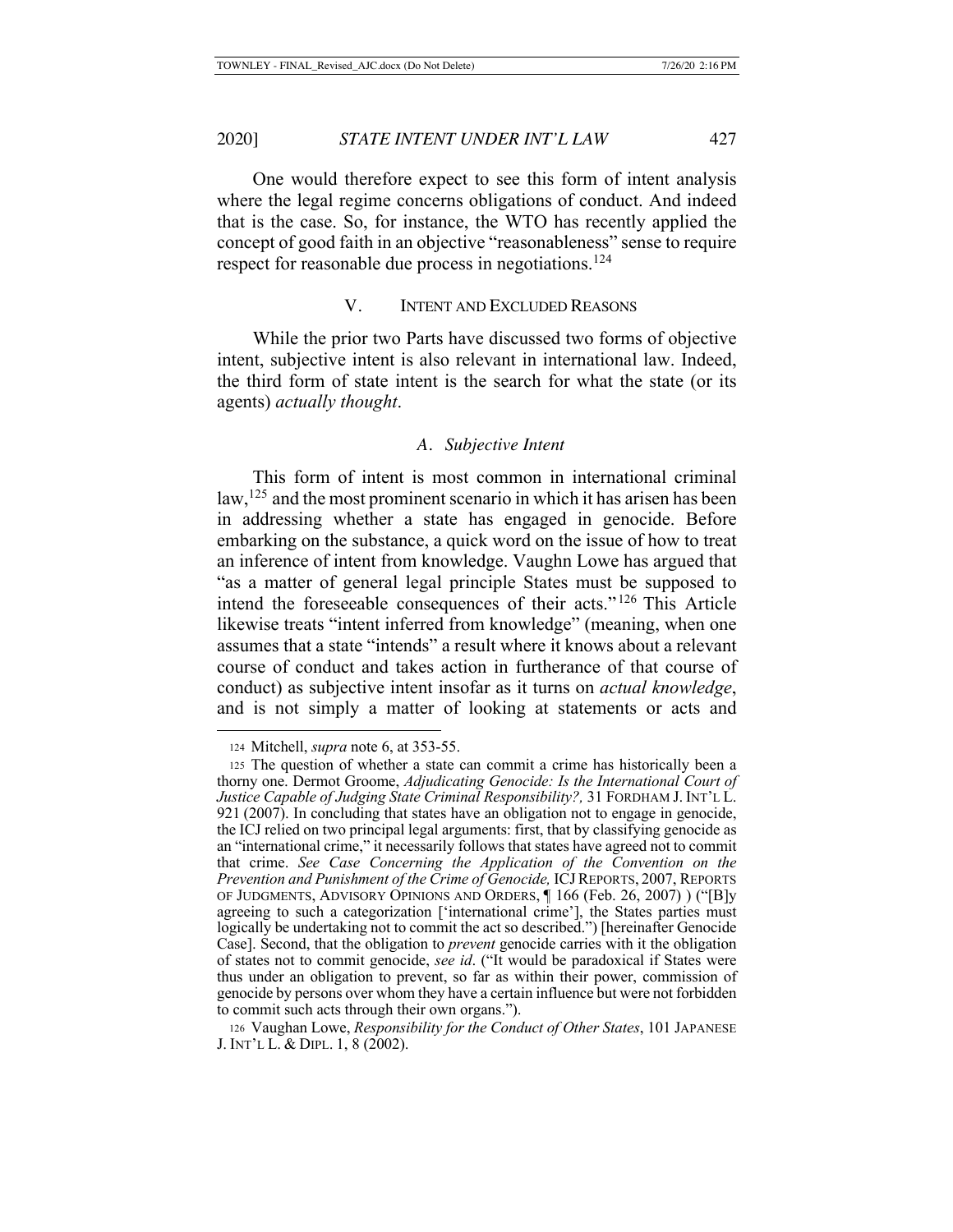assessing how a reasonable observer would understand them or how they square with what a reasonable actor would have done under the same circumstances.<sup>127</sup>

This Section first addresses how intent has been treated in connection with potential state involvement in genocide and then how state intent is discussed with respect to state liability for aiding and abetting another state's wrongful acts, before finally turning to cases concerning ulterior motives.

Beginning with the question of genocide, the blackletter law is relatively clear—at least when it comes to individual perpetrators that genocide requires specific intent. 128 Indeed, the International Criminal Tribunal for the Former Yugoslavia ("ICTY") has suggested that one can only infer intent from knowledge (e.g., that genocidal acts are underway) where knowledge is coupled with active engagement<sup>129</sup> and where intent is the only reasonable inference from conduct.<sup>130</sup> Thus, for instance, in the *Karadžić* case, the relevant intent with respect to the genocide at Srebrenica was inferred from the defendant's failure to act to stop the killings after having been informed of them.131

The ICJ has explicitly looked to this same kind analysis of leaders' intent in discerning whether a state should be held responsible for genocide—that is, the ICJ has sought to ascertain the state's subjective intent by reference to the subjective intent of its key agents. Thus, for instance, in the *Genocide Case*, the Court analyzed the

<sup>127</sup> Likewise, for instance, when the U.S. Supreme Court inferred animus from the lack of a rational relationship between any government interest and the legal rules in question in *Romer v. Evans*, this too counted as "subjective" scrutiny. 517 U.S. 620, 632 (1996). *See generally* Susannah W. Pollvogt, *Unconstitutional Animus*, 81 FORDHAM L. REV. 887, 926 (2012) ("The cases instruct that there are essentially two methods: by pointing to direct evidence of private bias in the legislative record, or by supporting an inference of animus based on the structure of a law.").

<sup>128</sup> *See, e.g.*, Kai Ambos, *What Does 'Intent to Destroy' in Genocide Mean*, 91 INT'L REV. RED CROSS 833, 837 (2009) (discussing "a 'special intent' or dolus specialis").

<sup>129</sup> Marko Milanovic, *ICTY Convicts Radovan Karadzic*, EJIL TALK! (Mar. 25, 2016), https://www.ejiltalk.org/icty-convicts-radovan-karadzic/.

<sup>130</sup> Prosecutor v. Karadžić, Case No. IT-95-5/18-T, Judgement, ¶¶ 5811, 5830 (Int'l Crim. Trib. for the Former Yugoslavia Mar. 24, 2016).

<sup>131</sup> Prosecutor v. Karadžić, *supra* note 130, ¶ 5830; *cf.* Milanovic, *supra* note 129 ("The whole reasoning rests on what inferences can be drawn from Karadzic's contacts with Deronjic."); Kai Ambos, *Karadzic's Genocidal Intent as the "Only Reasonable Inference?*,*"* EJIL TALK! (Apr. 1, 2016), https://www.ejiltalk.org/karadzics-genocidal-intent-as-the-only-reasonable-

inference/ ("[T]his transfer from knowledge to (genocidal) intent appears to be the key to the Chamber's finding of Karadzic's genocidal intent regarding Srebrenica.").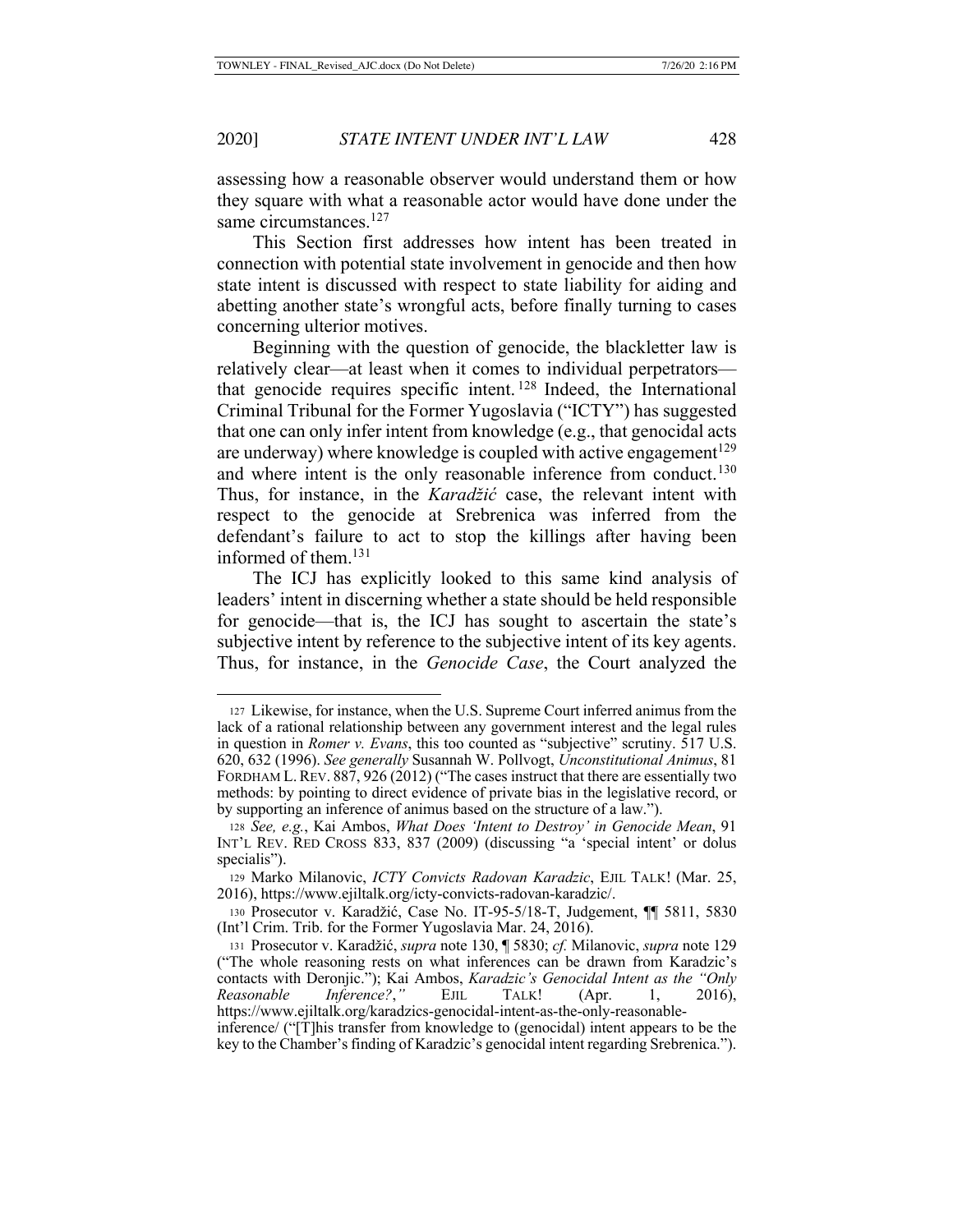Decision on Strategic Goals of the Republika Srpska to try to discern Milošević's intent, and from his intent that of the state.<sup>132</sup> Indeed, the ICJ specifically relied on prior judgments of the ICTY regarding individual defendants in analyzing whether Serbia should be deemed to have committed genocide.<sup>133</sup>

This approach stands in stark contrast to both concepts of objective intent described above. That is, the relevant intent is not inferred from how a reasonable state would have behaved.<sup>134</sup> And while semiotics play a role in understanding the way particular attacks (for instance, on cultural symbols) may evidence a subjective intent to destroy a group,  $^{135}$  the question is not how to understand what the state is trying to communicate, especially given the likelihood that much of what the state will say is to deny that it is committing genocide.

So, for instance, the Myanmar Fact-Finding Mission—which also looked to the jurisprudence of the criminal tribunals in assessing whether genocide had been perpetrated by Myanmar against the Rohingya <sup>136</sup> —relied on factors such as "specific utterances of

<sup>132</sup> Genocide Case, *supra* note 125, ¶ 371.

<sup>133</sup> *Id.* at ¶ 223 ("[T]he Court concludes that it should in principle accept as highly persuasive relevant findings of fact made by the Tribunal at trial, unless of course they have been upset on appeal."); *cf. id.* at ¶ 295 (deferring to the ICTY's determination of when specific intent was established).

<sup>134</sup> Ademola Abass, *Proving State Responsibility for Genocide: The ICJ in* Bosnia v. Serbia *and the International Commission of Inquiry for Darfur*, 31 FORDHAM INT'L L. J. 871, 899-900 (2008); *see also* Amabelle C. Asuncion, *Pulling the Stops on Genocide: The State or the Individual?*, 20 EUR. J. INT'L L. 1195, 1221 (2009). The ICJ looked to how the ICTY scrutinized a "Strategic Goals" document of the Republika Srpska and then said "for a pattern of conduct to be accepted as evidence of its existence, it would have to be such that it *could only point* to the existence of such intent." Genocide Case, *supra* note 125, ¶ 373 (emphasis added). I take no position on whether such a stringent standard is appropriate as a legal matter; my point here is descriptive.

<sup>135</sup> Beth Van Schaack, *Darfur and the Rhetoric of Genocide*, 26 WHITTIER L.REV. 1101, 1127 (Jan. 1, 2004) (discussing "acts of violence against cultural symbols associated with the group").

<sup>136</sup> Human Rts. Council, Rep. of the Detailed Findings of the Independent International Fact-Finding Mission on Myanmar, U.N. Doc. A/HRC/39/CRP.2, at 356-58 (Sept. 17, 2018) [hereinafter FFM Detailed Report]; *see also id.* at 359 ("On the basis of information before it, and mindful of the limits of its mandate, the Mission has not concluded that particular individuals committed the identified prohibited acts with the requisite special intent, giving rise to individual criminal responsibility for genocide. Instead, the Mission assessed the body of available information in light of the jurisprudence of international tribunals, and considered whether the factors that have allowed for the reasonable inference of genocidal intent in other contexts and cases, are present in the case of the Rohingya in Rakhine State.").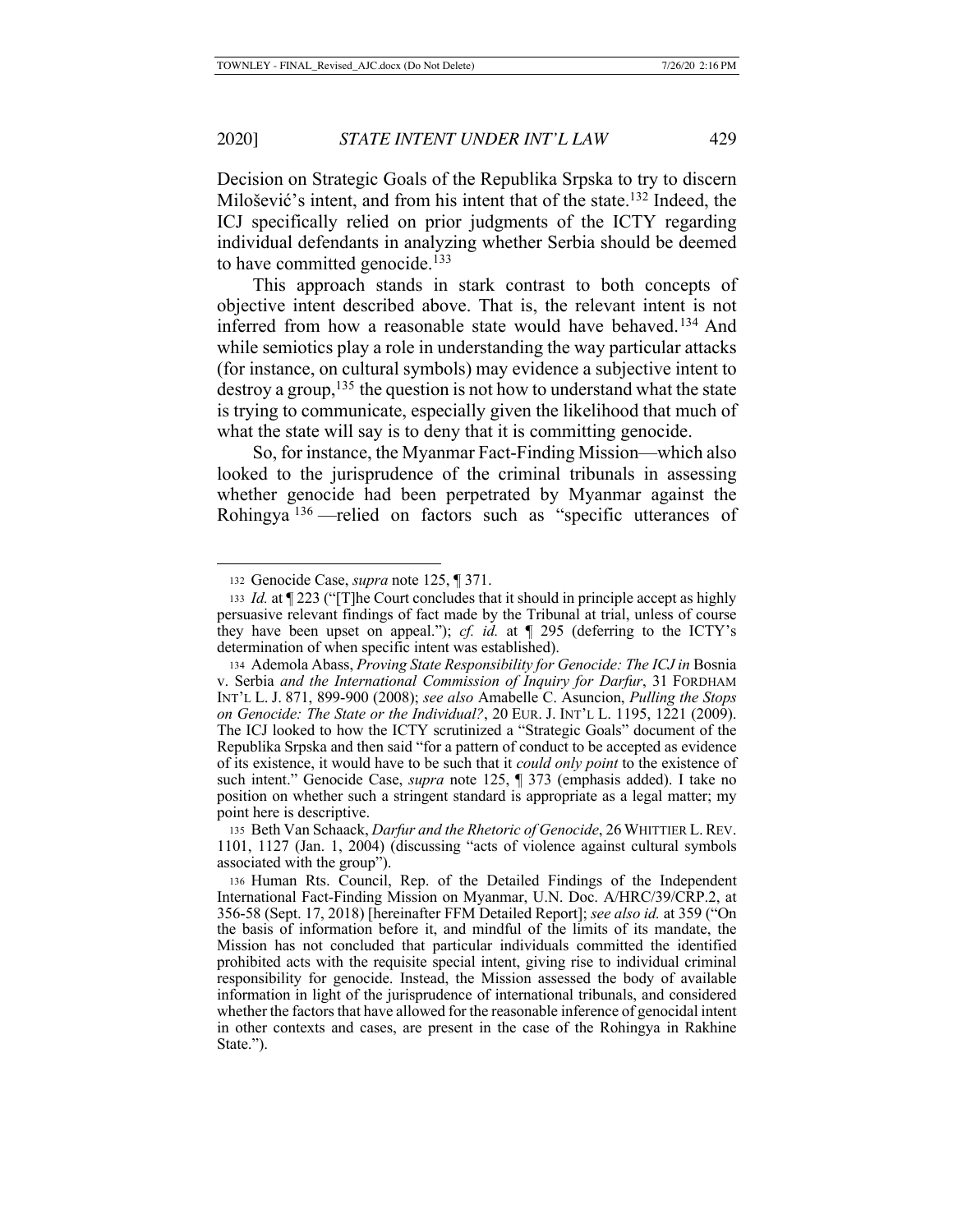commanders and direct perpetrators" in finding genocide. <sup>137</sup> Likewise, a legal assessment of the situation in Myanmar by the Public International Law & Policy Group noted that "[t]he perpetrators regularly referred to their Rohingya victims using racial and ethnic slurs."<sup>138</sup> And a recent paper on the subject pointed to the possibility that "a formal and written policy to destroy the Rohingya" may exist. $139$ 

While one may of course also look to state acts,  $140$  the Myanmar Fact-Finding Mission did not infer intent on the basis of what one might reasonably expect based on such facts, but rather found that the requisite intent existed because all other explanations for the acts in question were *unreasonable*. <sup>141</sup> This is thus different from the concept described in Part IV, insofar as circumstances are genuinely sought to be used to prove subjective intent, rather than ascribe an intent that may or may not have actually been the intent of the relevant party.<sup>142</sup>

A second area of law where state intent means—at least in the view of some—subjective intent, is the rule governing the responsibility of a state for the bad acts of another state to which it provides aid or assistance. Article 16 of the ILC's draft Articles on State Responsibility asserts that liability should attach where "[t]he assisting State has intention to facilitate and/or knowledge of the circumstances of the internationally wrongful act."143 "Intention" here is understood (at least by some) as distinct from knowledge and as a

<sup>137</sup> Human Rts. Council, Rep. of the Independent International Fact-Finding Mission on Myanmar, U.N. Doc. A/HRC/39/64, at 16 (Sept. 12, 2018) [hereinafter FFM Report].

<sup>138</sup> PILPG, DOCUMENTING ATROCITY CRIMES COMMITTED AGAINST THE ROHINGYA IN MYANMAR'S RAKHINE STATE 75 (2018), *available at* https://www.publicinternationallawandpolicygroup.org/rohingya-report.

<sup>139</sup> Beth Van Schaack, *Determining the Commission of Genocide in Myanmar: Legal and Policy Considerations*, J. INT'L CRIM. JUST. 285, 311 (2018) [hereinafter Van Schaack, *Commission of Genocide in Myanmar*].

<sup>140</sup> *See, e.g.*, PILPG, *supra* note 138, at 76; Van Schaack, *Commission of Genocide in Myanmar*, *supra* note 13939, at 18-19.

<sup>141</sup> FFM Report, *supra* note 137, at 16 ("Having given careful consideration to other possible inferences regarding intent, the mission considers that these can be discounted as unreasonable.").

<sup>142</sup> *Cf. infra* notes 175-176 and accompanying text (discussing rational basis review); Van Schaack, *supra* note 1355, at 1128 ("Evidence of genocidal intent can be obscured where alternative intents or purposes can be identified, *hypothesized*, or claimed.") (emphasis added).

<sup>143</sup> *State Responsibility*, 2001 U.N.Y.B. INT'L L. COMM'N art. 16, at 65 (2001) [hereinafter *Draft Articles on State Responsibility*].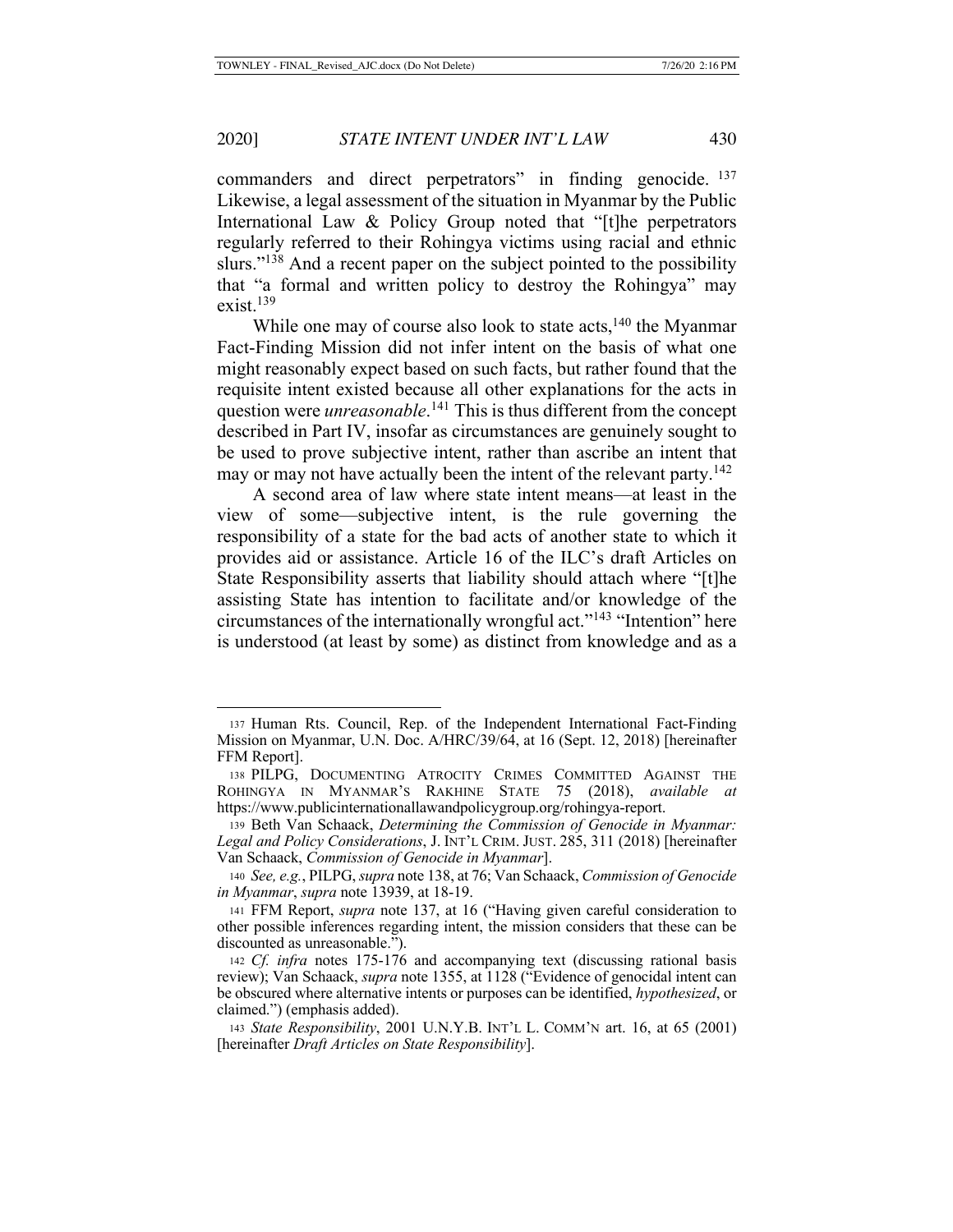subjective concept.<sup>144</sup> So, to use Yemen as an example, the question would be whether for the U.S. to bear responsibility for Saudi Arabia's indiscriminate attacks it would need to "not only intend[] the act to occur [i.e., an attack] but intend[] for it to occur in an internationally wrongful manner [i.e., indiscriminately]."<sup>145</sup> There is sufficient support for the latter view from some quarters that one author has worried that "[i]f intent is required, liability will only be found in the most limited of instances where a country makes clear its intentions to facilitate human rights abuses. Countries will rarely declare these intentions and meeting the intent requirement without these declarations will prove near impossible."146

Finally, a third area of international law that seeks to understand the state's subjective intent is cases of "ulterior motive." Both the Inter-American Convention on Human Rights and the European Convention on Human Rights contain provisions prohibiting the invocation of rules permitting the restriction of rights for ulterior motives. <sup>147</sup> These provisions are distinguishable from the rules governing bad faith that are described above, although they are closely

<sup>145</sup> *See* Hathaway et al., *supra* note 10.

<sup>144</sup> *Cf.* Genocide Case, *supra* note 125, ¶ 421 ("[T]he question arises whether complicity presupposes that the accomplice shares the specific intent (*dolus specialis*) of the principal perpetrator."); Robert Lawless, *A State of Complicity: How Russia's Persistent and Public Denial of Syrian Battlefield Atrocities Violates International Law*, 9 HARV. NAT'L SEC. J. 180, 199 & n.96 (2018); Ryan Goodman & Miles Jackson, *State Responsibility for Assistance to Foreign Forces (aka How to Assess US-UK Support for Saudi Ops in Yemen)*, JUST SECURITY (Aug. 31, 2016), https://www.justsecurity.org/32628/state-responsibility-assistance-foreign-forcesa-k-a-assess-us-uk-support-saudi-military-ops-yemen ("The third condition – the fault required of the assisting State – is the most disputed element of the rule.").

<sup>146</sup> Kate Nahapetian, *Confronting State Complicity in International Law*, 7 UCLA J. INT'L L. & FOREIGN AFF. 99, 110 (2002). Of course, even if one thinks that subjective intent is required, as with respect to the question of intent to commit genocide this intent could potentially be inferred from knowledge. *See* Goodman & Jackson, *supra* note 144 ("[W]hatever the assisting State's overall purposes, if it knows that its assistance is significantly contributing to the commission of the principal wrong it may be legally responsible."); Brian Finucane, *Partners and Legal Pitfalls*, 92 INT'L L. STUD. 407, 417 (2016), ("[I]f an assisting State continued to provide assistance to its partner with knowledge of systemic deficiencies in its partner's targeting or detention practices that render LOAC violations more likely, there is a risk that the intent by the assisting State to facilitate LOAC violations could be inferred.").

<sup>147</sup> American Convention on Human Rights art. 30, Nov. 22, 1969, O.A.S.T.S. No. 36, 1144 U.N.T.S. 123; Convention for the Protection of Human Rights and Fundamental Freedoms art. 18, Nov. 4, 1950, 213 U.N.T.S. 222.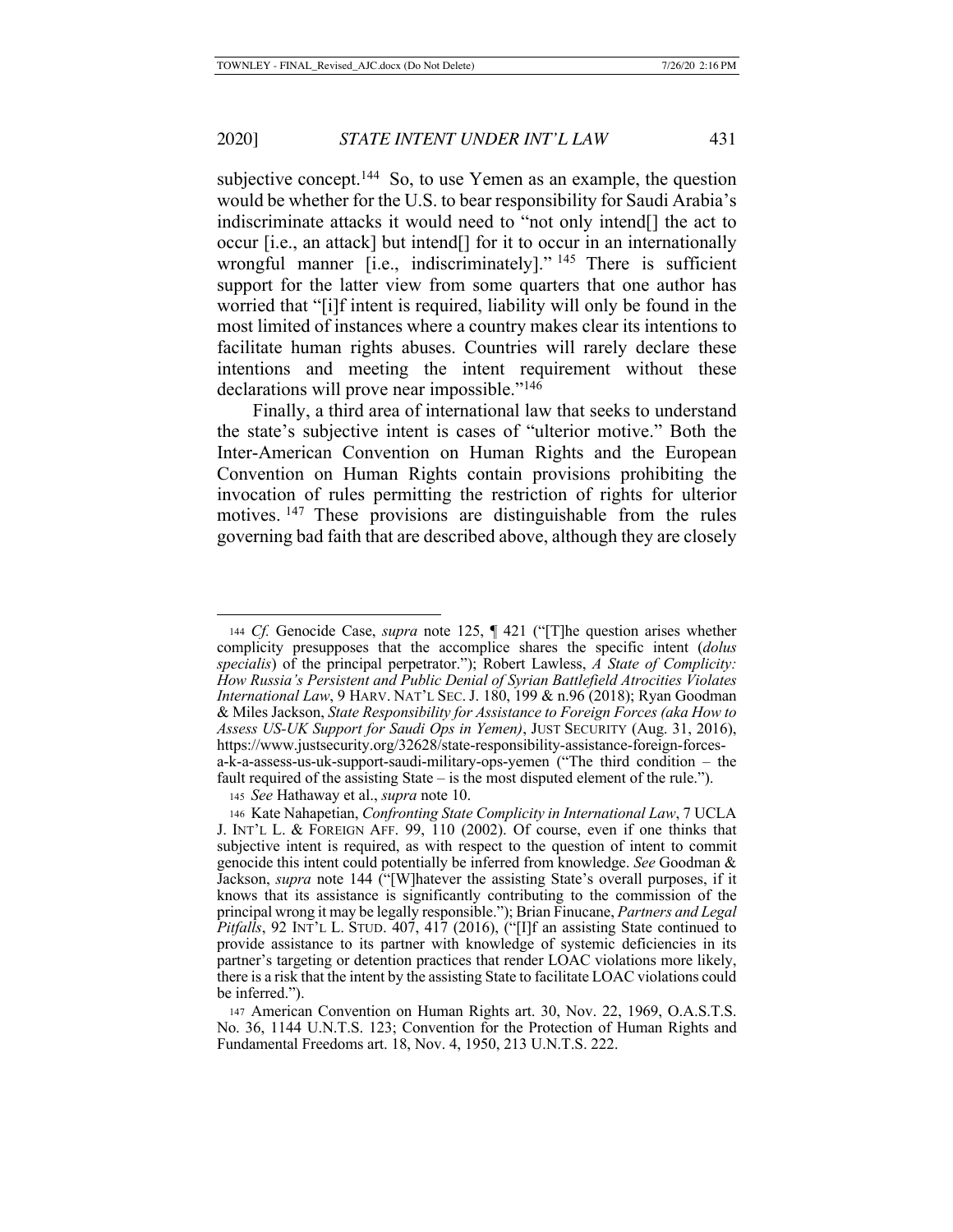related. <sup>148</sup> And they turn on whether either direct <sup>149</sup> or circumstantial150 evidence shows that the government took a decision for a reason other than the reasons prescribed by the relevant rule. Thus, for instance, paradigmatic cases before the European Court have focused on whether a government arrested an individual for the purpose of bringing them to justice, or, instead, in order to suppress speech or quash dissent. Suspicion of a crime is a basis to infringe an individual's right to liberty. However, the question is whether the state had an ulterior motive for invoking the rule permitting a restriction on liberty, and courts have sought the *subjective* reasons for action. Thus, for instance, in a recent case, the Inter-American Court found that Venezuela had decided not to renew a broadcast license for reasons relating to the content of the broadcaster's speech and not for the reasons it had claimed.151

### *B. Why Regulate Motive?*

This model of intent turns on the thought that whatever the *conduct* of a state, there are certain *reasons* for acting that are normatively disfavored<sup>152</sup>—or that render already disfavored conduct even more heinous. This concept of "smoking out" illicit motives is of course a familiar one in the  $U.S.<sup>153</sup>$  In particular, in the U.S., courts have used means-ends testing to engage in such "flushing out."<sup>154</sup>

<sup>148</sup> *Cf.* Merabishvili v. Georgia, App. No. 72508/13, Eur. Ct. H.R., at ¶ 283 (2017), *available at* http://hudoc.echr.coe.int/eng?i=001-163671.

<sup>149</sup> *Id.* at ¶ 278.

<sup>150</sup> *Id.* at ¶¶ 323-24.

<sup>151</sup> *See* Silvia Higuera, *Venezuela's Supreme Court: Inter-American Court's Ruling on RCTV is 'Unenforceable*,' KNIGHT CTR. FOR JOURNALISM IN THE AMERICAS (Sept. 22, 2015), https://knightcenter.utexas.edu/blog/00-16310 venezuelas-supreme-court-inter-american-courts-ruling-rctv-unenforceable.

<sup>152</sup> *See generally* Schwartzman, *supra* note 18; *see also* Garrett, *supra* note 26, at 7 ("[G]overnment action that intentionally discriminates is itself illegitimate: it cannot be justified as in the public interest, not just because it harms groups but because it is not in the public interest to demean or disparage a group.").

<sup>153</sup> *Cf.* Elena Kagan, *Private Speech, Public Purpose: The Role of Governmental Motive in First Amendment Doctrine*, 6 U. CHI. L. REV. 413, 441 (1994) ("These rules use objective criteria, focusing on what a law includes and excludes, on what classifications it uses, on how it is written. But in making such inquiries, the rules in fact serve as an arbiter of motive.").

<sup>154</sup> JOHN HART ELY, DEMOCRACY AND DISTRUST: A THEORY OF JUDICIAL REVIEW 146 (1980).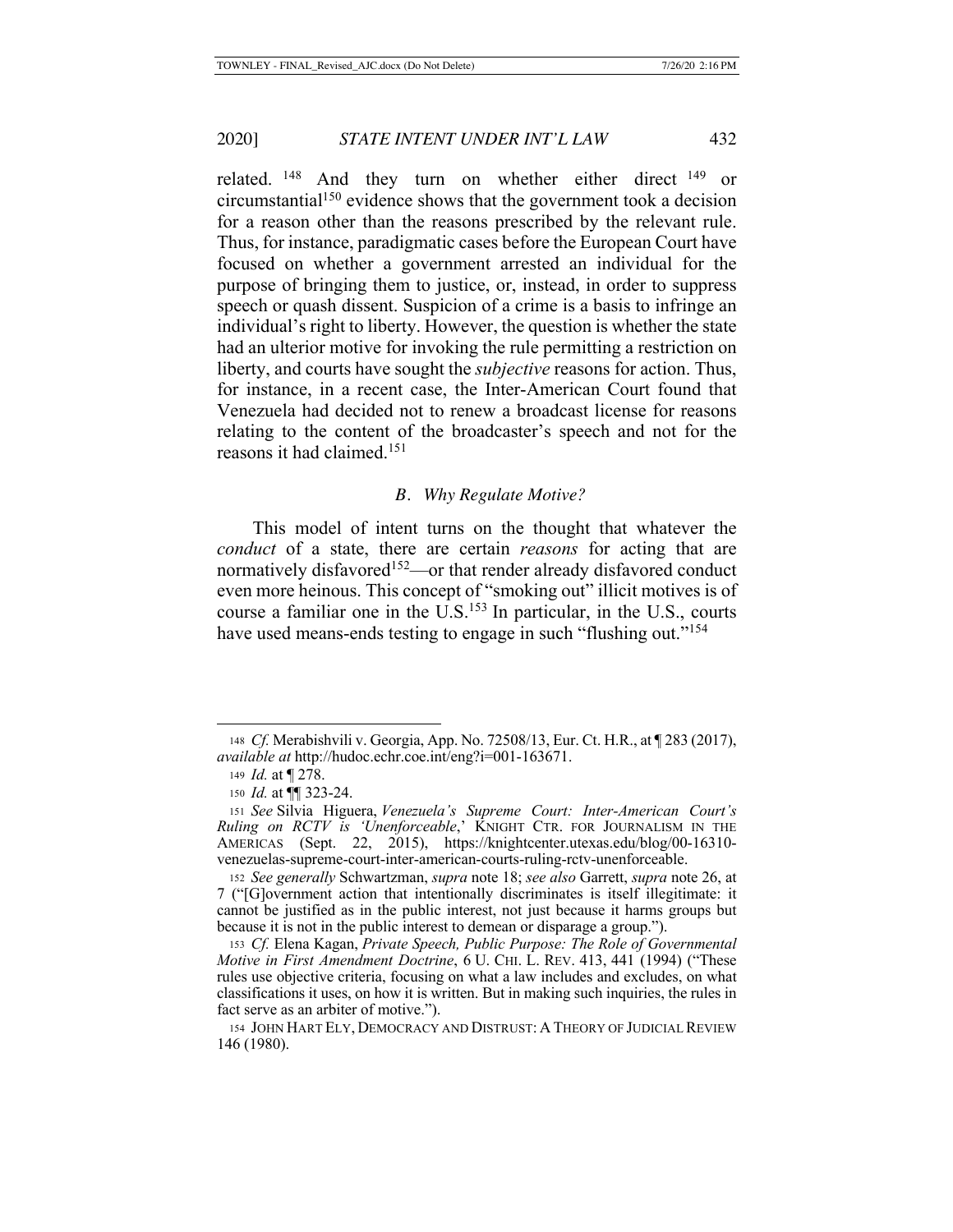While this kind of normativity with respect to reasons is more familiar to U.S. domestic<sup>155</sup> and criminal law,<sup>156</sup> the idea that there can be normative limits on the reasons for state behavior has some support in international law more broadly. Indeed, it was at the root of the debate regarding fault when the ILC's Articles of State Responsibility were being drafted—in particular, the question of state responsibility for international crimes.<sup>157</sup> As one scholar said at a time when the ILC's approach was up for debate, the difference between the proposed international-crimes regime and other forms of state responsibility turned on whether the central focus should be on restoration of the *status quo ante* or "the normative integrity of the legal system" and "the 'violation' as such."158 Indeed, in one of his reports the ILC's Special Rapporteur on State Responsibility noted that "the notion of 'objective' responsibility, which is a keynote of the draft articles, is more questionable in relation to international crimes than it is in relation to international delicts, and the case for some express and general requirement of fault (*dolus*, *culpa*) is stronger in relation to international crimes."159

Of course, the draft Articles ultimately adopted by the ILC do not purport to address fault (in the sense of blameworthiness, which in the context of criminal law is often predicated upon intent). But the idea that there should be "excluded reasons" remains relevant to other areas

<sup>155</sup> Niels Petersen, *Legislative Inconsistency and the 'Smoking Out' of Illicit Motives*, 64 AM. J. COMP. L. 121, 141 (2016) ("Courts are not able to observe the intention of the members of the legislature enacting a law. . . . Legislative inconsistency is precisely such indirect evidence."). *Compare* Moshe Cohen-Eliya & Iddo Porat, *The Hidden Foreign Law Debate in* Heller*: The Proportionality Approach in American Constitutional Law*, 46 SAN DIEGO L. REV. 367, 387 (2009) (describing means-ends testing in the U.S. as "instrumental in smoking out elicit motives"), *with id.* at 393 ("[B]alancing is viewed in Germany, and elsewhere on the Continent, as the objective, systematic, and logical implementation of constitutional rights, while realizing values in everyday life considered the quintessential task of the Court."), *and id*. at 394 ("[B]alancing [over and above means-ends testing] enjoys a central status in German constitutional law.").

<sup>156</sup> Geoff Gilbert, *The Criminal Responsibility of States*, 39 INT'L & COMP. L.Q. 345, 347 (1990) ("The classical view of crime saw it as a moral code, with morality affecting both definition and sanction.").

<sup>157</sup> *Cf.* Nollkaemper, *supra* note 21, at 617 ("The conduct of the state as a legal person is assessed against an objective standard."); Marko Milanovic, *State Responsibility for Genocide*, 17 EUR.J.INT'L L. 553, 560 (2006) ("Some of the more delicate questions of state responsibility, such as whether fault or damages comprise a necessary element of responsibility, have also been relegated to the area of primary rules.").

<sup>158</sup> Georges Abi-Saab, *The Uses of Article 19*, 10 EUR.J.INT'L L. 339, 350 (1999).

<sup>159</sup> James Crawford (Special Rapporteur on State Responsibility), *First Rep. on State Responsibility*, U.N. Doc. A/CN.4/490 and Add. 1-7, at 20 (1998).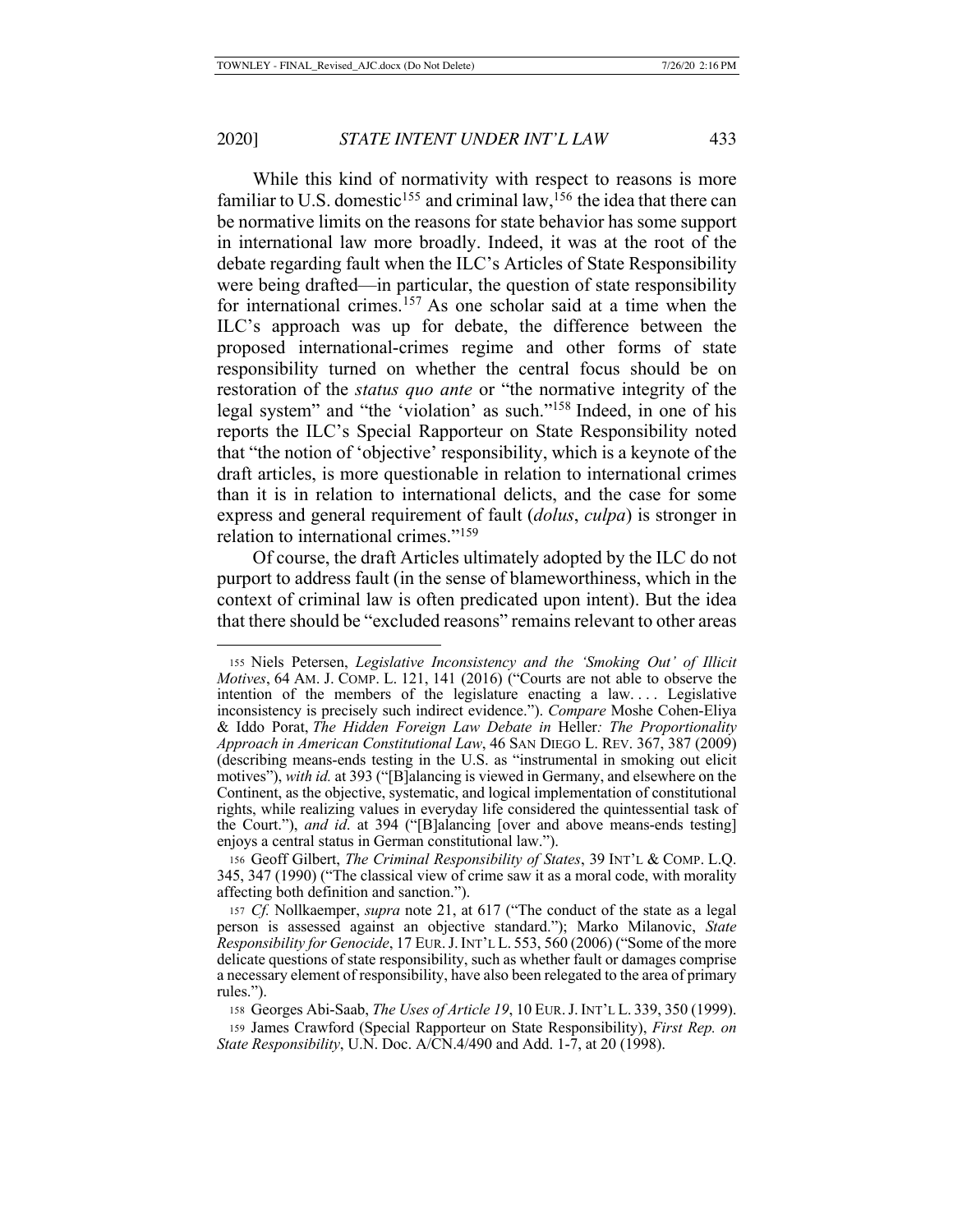of international law. Take the law of countermeasures. The ILC has suggested that these may only be taken "in order to induce that State [that has breached its obligations] to comply with its obligations."<sup>160</sup> The commentary provides little gloss on the purpose element, other than to say that "[t]he word 'only' in paragraph 1 applies equally to the target of the countermeasures as to their purpose."161 But it would make sense to think of subjective intent here because the *reason* for the intent requirement is to rule out improper purposes—such as invocation of countermeasures in order to assert dominance over another state. For instance, in a recent dispute between Macedonia and Greece, the ICJ was not convinced of the ostensible reasons asserted for Greece's objection to Macedonia's admission to NATO.<sup>162</sup> That is, subjective intent allows for disapproval of actions that, even if lawful on their face, should not be permissible because of the underlying, subjective reason for acting.

## VI. WHY THE FORM OF INTENT MATTERS

If the prior three Parts have sought to sketch a rough taxonomy of ways of understanding intent under international law, this Part seeks to show why the choice among these different models matters—that is, by briefly describing two areas of law in which the manner of interpreting the requisite state intent is unsettled (or at least more unsettled than with respect to those areas of law covered above), this Part seeks to show the normative stakes. The goal is not to argue that one way of conceptualizing intent is better or worse for each of these two areas of law; rather, the purpose is simply to demonstrate that greater thought should be given to how to understand intent, as it is a choice with consequences. This Part first addresses discrimination before turning to expropriation.

#### *A. Discrimination*

This Section seeks to show that intention in the context of discrimination is generally understood objectively, but that there are

<sup>160</sup> *Draft Articles on State Responsibility*, *supra* note 143, at art. 49(1).

<sup>161</sup> *Id.* at 130.

<sup>162</sup> Application of the Interim Accord of 13 September 1995 (the former Yugoslav Republic of Maced. v. Greece), Judgment, 2011 I.C.J Rep. 644, ¶ 164 (Dec. 5) ("[T]he Court is not persuaded that the Respondent's objection to the Applicant's admission was taken for the purpose of achieving the cessation of the Applicant's use of the symbol prohibited by Article 7, paragraph 2.").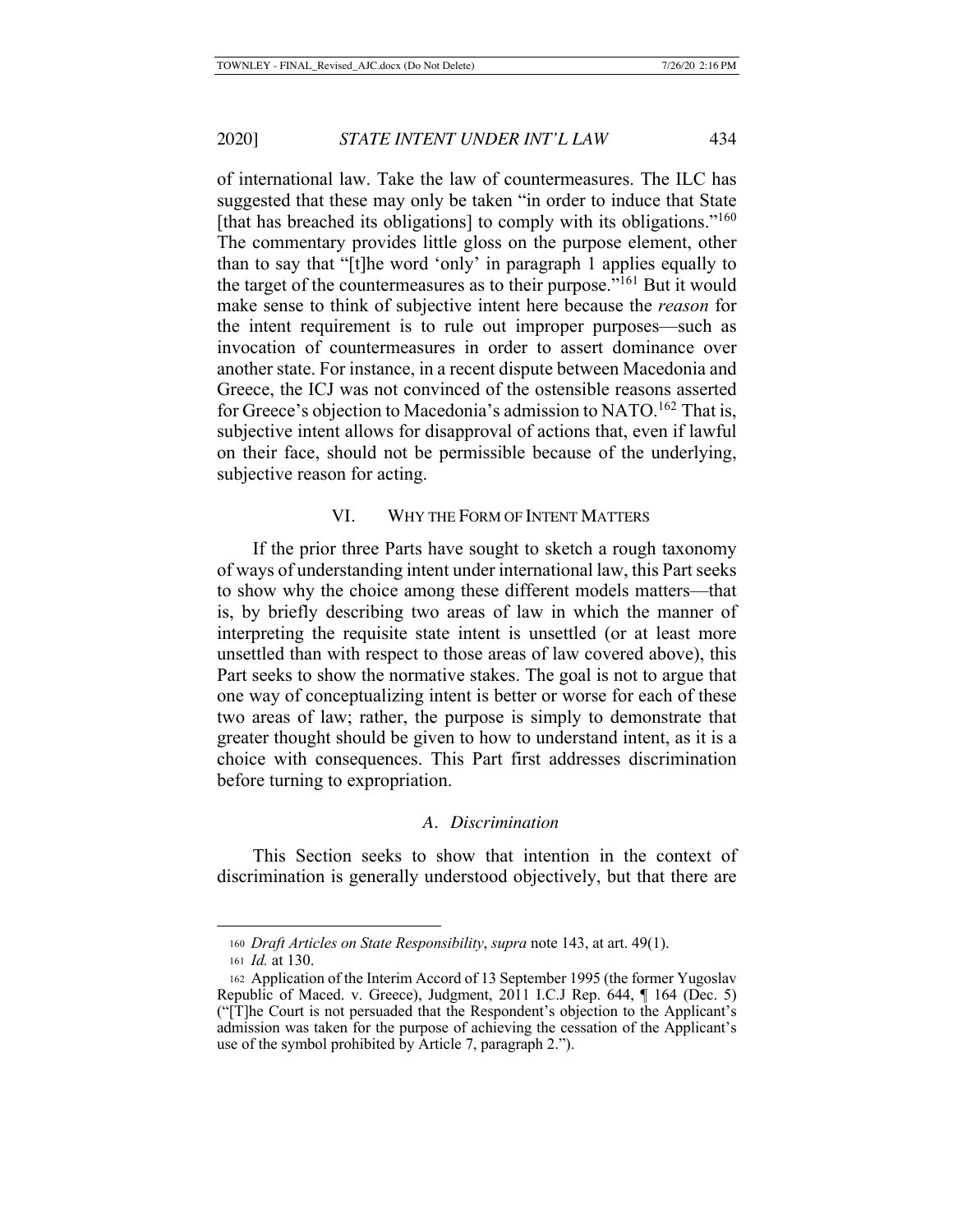still some lingering glimmers of subjectivity.<sup>163</sup> International law prohibits both direct and indirect discrimination. <sup>164</sup> "Direct discrimination" is also frequently described as differential treatment.165 "Indirect discrimination," by contrast, covers measures that have a disparate impact.<sup>166</sup> So, for instance, the Convention on the Elimination of Racial Discrimination provides that "'racial discrimination' shall mean any distinction . . . based on race, colour, descent, or national or ethnic origin which has the *purpose or effect* of nullifying or impairing the recognition, enjoyment or exercise, on an equal footing, of human rights."167 Purposeful discrimination is direct discrimination; and measures with discriminatory effect are indirect discrimination.

One might think that indirect discrimination does not entail consideration of intent at all. Indeed, a recent decision of the Committee on the Elimination of Racial Discrimination held that domestic "courts' insistence that the petitioner prove discriminatory intent is inconsistent with the Convention's prohibition of conduct

<sup>163</sup> This may simply be a function of change over time—in that the more subjective approach had previously been favored—but it also could have something to do with the dominant status of the U.S. on the international stage and the role it ascribes to subjective intent in the law of discrimination (as a matter of domestic law). *Compare* Reva B. Siegel, *The Supreme Court 2012 Term: Foreword*, 127 HARV. L. REV. 1, 10, 19 (2013) (noting that early more-protective Equal Protection decisions focused on "the harms of segregation," but that later the Supreme Court focused on whether decision-makers were motivated "because of" discriminatory impact), *with* Julie C. Suk, *Disparate Impact Abroad*, *in* A NATION OF WIDENING OPPORTUNITIES: THE CIVIL RIGHTS ACT 50, 283, 300-01 (E. Katz & S. Bagenstos eds., 2015) ("[T]he European law of indirect discrimination . . . did not begin as an evidentiary dragnet for racism, ethnic animus, or any other evil."). Ironically, other states appear to have potentially adopted disparate impact tests on the basis of U.S. jurisprudence. *See generally* Rosemary C. Hunter & Elaine W. Shoben, *Disparate Impact Discrimination: American Oddity or Internationally Accepted Concept?*, 19 BERKELEY J. EMP. & LAB. L. 109 (1998).

<sup>164</sup> Dinah Shelton, *Prohibited Discrimination in International Human Rights Law*, *in* THE DIVERSITY OF INTERNATIONAL LAW: ESSAYS IN HONOUR OF PROFESSOR KALLIOPI K. KOUFA 261, 279 (Aristotle Constantinides & Nikos Zaikos eds., 2009) ("Most treaties, like ICCPR Article 26, address measures having the purpose *or* the effect of nullifying or impairing the equal recognition, enjoyment or exercise by all persons of their rights and freedoms.").

<sup>165</sup> *Cf.* Jack M. Balkin & Reva B. Siegel, *Symposium: Fiss's Way: The Scholarship of Owen Fiss: I. Equality: The American Civil Rights Tradition: Anticlassification or Antisubordination?*, 58 U. MIAMI L. REV. 9, 10 (2003) (discussing the ways in which discrimination law seeks to prohibit classifications on the basis of race).

<sup>166</sup> *See* Hunter & Shoben, *supra* note 1633, at 109 & n.1.

<sup>167</sup> International Convention on the Elimination of All Forms of Racial Discrimination art. 1(1), Dec. 21, 1965, 660 U.N.T.S. 195 (emphasis added).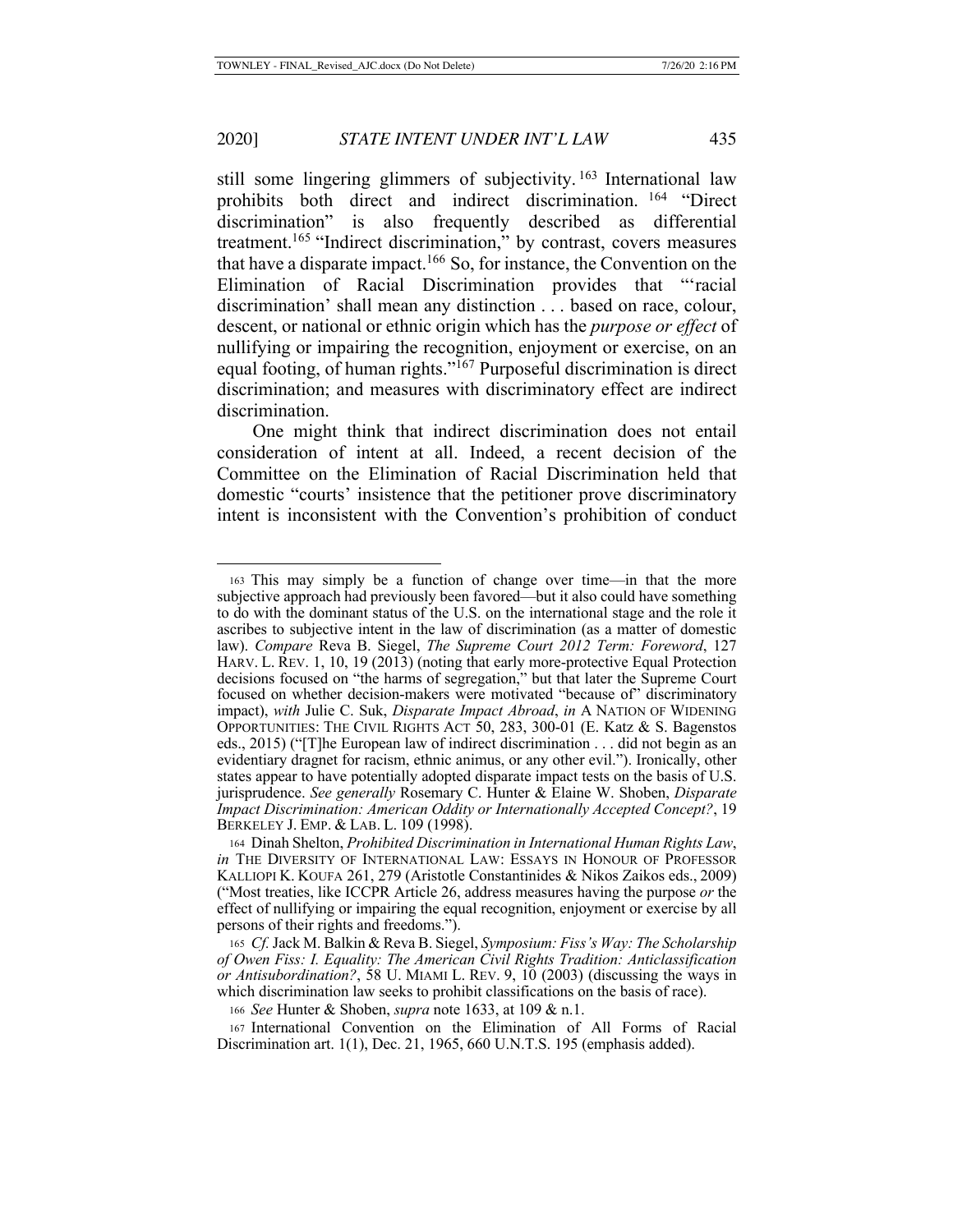having a discriminatory effect."<sup>168</sup> The same is true under the European Convention. 169 Thus, for instance, in *D.H. v. Czech Republic*, the Court explained that it had "already accepted in previous cases that a difference in treatment may take the form of disproportionately prejudicial effects of a general policy or measure which, though couched in neutral terms, discriminates against a group .... [and that] such a situation may amount to 'indirect discrimination.""170

And yet, while direct and indirect discrimination sound conceptually distinct, insofar as the latter could be conceptualized as independent of intent, courts and other human rights bodies have approached them in a somewhat similar way. That is, once a threshold is reached—in the former class of cases, where a distinction on the basis of a protected class is identified, and in the latter cases, where statistics or other evidence show uneven impact—the government's asserted justification for the measure is evaluated as to whether it provides "objective and reasonable" grounds for the distinction or effect at issue.<sup>171</sup> And it is there that intent re-enters the picture with respect to indirect discrimination—as the governmental "purpose" needs to be identified to be weighed against the harms caused by the distinction.

With respect to both direct and indirect discrimination, there is little effort to ascertain whether the government's stated justification is in fact the real reason for the measure at issue. Sometimes bodies

<sup>168</sup> V.S. v. Slovk., Opinion, Comm. on the Elimination of Racial Discrimination, Communication No. 56/2014, at ¶ 7.4, U.N. Doc. CERD/C/88/D/56/2014 (Dec. 4, 2015).

<sup>169</sup> *See* Oddný Mjöll Arnardóttir, *Non-Discrimination Under Article 14 ECHR: The Burden of Proof*, 51 SCANDINAVIAN STUD. L. 13, 26 (2007) ("Generally, there is no express requirement under the Convention to establish intent to discriminate against particular groups."); *see also* Rupert Althammer et al. v. Austria, Human Rights Comm., Commc'n No. 998/2001, ¶ 10.2 (Aug. 8, 2003) (explaining in the context of the ICCPR that "a violation of article 26 can also result from the discriminatory effect of a rule or measure that is neutral at face value or without intent to discriminate").

<sup>170</sup> D.H. and Others v. Czech Republic, 2007-IV Eur. Ct. H.R. 313 (2007).

<sup>171</sup> Proposed Amendments to the Naturalization Provisions of the Constitution of Costa Rica, Advisory Opinion OC-4/84, Inter-Am. Ct. H.R. (ser. A) No. 4, ¶ 56 (Jan. 19, 1984). Sometimes this amounts to something akin to full blown proportionality analysis. *See, e.g.*, Abdulaziz et al. v. U.K., App. Nos. 9214/80; 9473/81; 9474/81, 7 Eur. Ct. H.R. 471, at ¶ 72 (1985)) (noting that a measure will be considered unlawful "if it does not pursue a 'legitimate aim' or if there is not a 'reasonable relationship of proportionality between the means employed and the aim sought to be realised.'").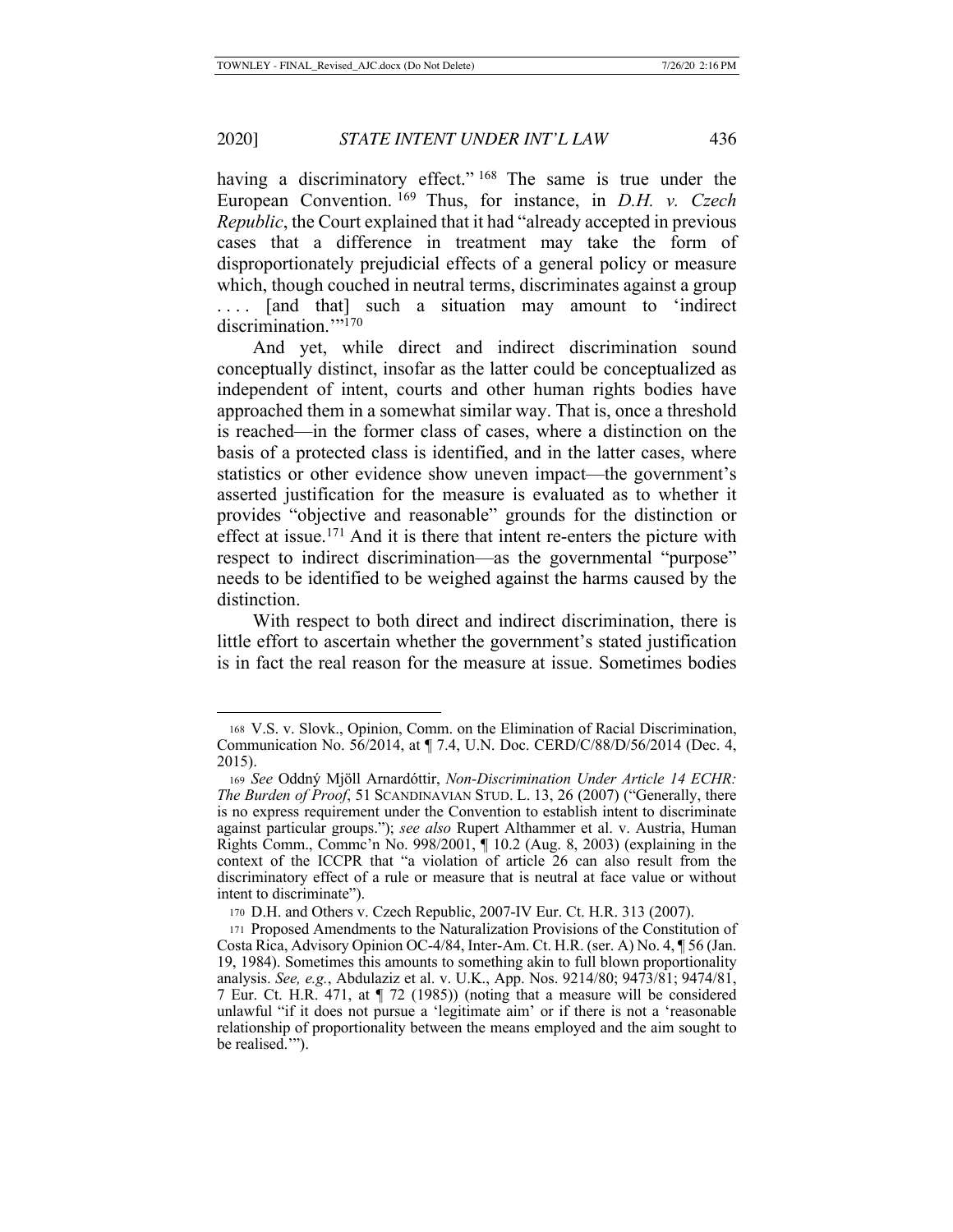suggest that it is simply a question of reviewing proffered reasons; $172$ in some systems, there are even limited lists of valid potential reasons for discriminatory measures, which must be clearly invoked in legislation. 173 Other courts and bodies even go beyond simply evaluating the government's asserted purpose; they ask what a rational actor *might have intended* (i.e., they rely on objective intent from the perspective of the reasonable actor). Thus, for instance, the Inter-American Court has suggested *possible reasons* for a measure.<sup>174</sup>

Overall, this kind of review bears some similarity to U.S. rational basis review,<sup>175</sup> where courts will identify objective reasons for a measure (without such reasons even being asserted by the legislature). $176$ 

That said, there is also some evidence that courts look to subjective intent in discrimination cases.<sup>177</sup> For instance, in one case, the European Court of Human Rights examined whether there was "any conclusive evidence to contradict [the purpose asserted by the government] in the Parliamentary debates."178 Likewise, Ted Meron

<sup>172</sup> Shirin Aumeeruddy-Cziffra et al. v. Mauritius, Human Rights Committee, Communication No. 35/1978, ¶ 9.2 b(2)(i)(8) (Apr. 9, 1981) ("No sufficient justification for this difference has been given."); *see also Abdulaziz*, 7 Eur. Ct. H.R. at ¶¶ 84-85 (rejecting the approach of a minority of the Commission that had sought to discern the true purpose of legislation in favor of accepting the government's stated rationale).

<sup>173</sup> Justyna Maliszewska-Nienartowicz, *Direct and Indirect Discrimination in European Union Law – How to Draw a Dividing Line?*, 3 INT'L J. SOC. SCI. 41, 51 (2014) ("The traditional approach in this regard is that direct discrimination can be justified only by particular reasons clearly set out in legislation.").

<sup>174</sup> Proposed Amendments to the Naturalization Provisions of the Constitution of Costa Rica, *supra* note 171, ¶ 61 ("The provisions in question *may*, however, have been . . . .") (emphasis added).

<sup>175</sup> Alec Stone Sweet & Jud Mathews, *All Things in Proportion? American Rights Doctrine and the Problem of Balancing*, 60 EMORY L. REV. 797, 802 (2011) ("This mode of scrutiny is broadly akin to what Americans call 'rational basis' review."); *cf.* U.S. R.R. Ret. Bd. v. Fritz, 449 U. S. 166, 179 (1980) ("Where . . . there are plausible reasons for Congress' action, our inquiry is at an end.").

<sup>176</sup> Thomas B. Nachbar, *Rational Basis 'Plus*,*'* 32 CONST. COMMENT. 449, 454 (2017) ("Rational basis scrutiny doesn't require a rational relationship to the legislative end, though—it requires a relationship to any conceivable end."); *see, e.g.*, Heller v. Doe, 509 U.S. 312, 320 (1993).

<sup>177</sup> Even direct discrimination could in theory be understood in this way. *Cf.* Pers. Adm'r v. Feeney, 442 U.S. 256, 272 (1979) ("Certain classifications . . . in themselves supply a reason to *infer antipathy*. Race is the paradigm.") (emphasis added).

<sup>178</sup> *Abdulaziz*, 7 Eur. Ct. H.R. at ¶ 78. One author has described recourse to legislative history as part of "step one" of proportionality analysis—that is, identifying the purpose of the measure at issue. *See* Dieter Grimm, *Proportionality in Canadian and German Constitutional Jurisprudence*, 57 U. TORONTO L. REV.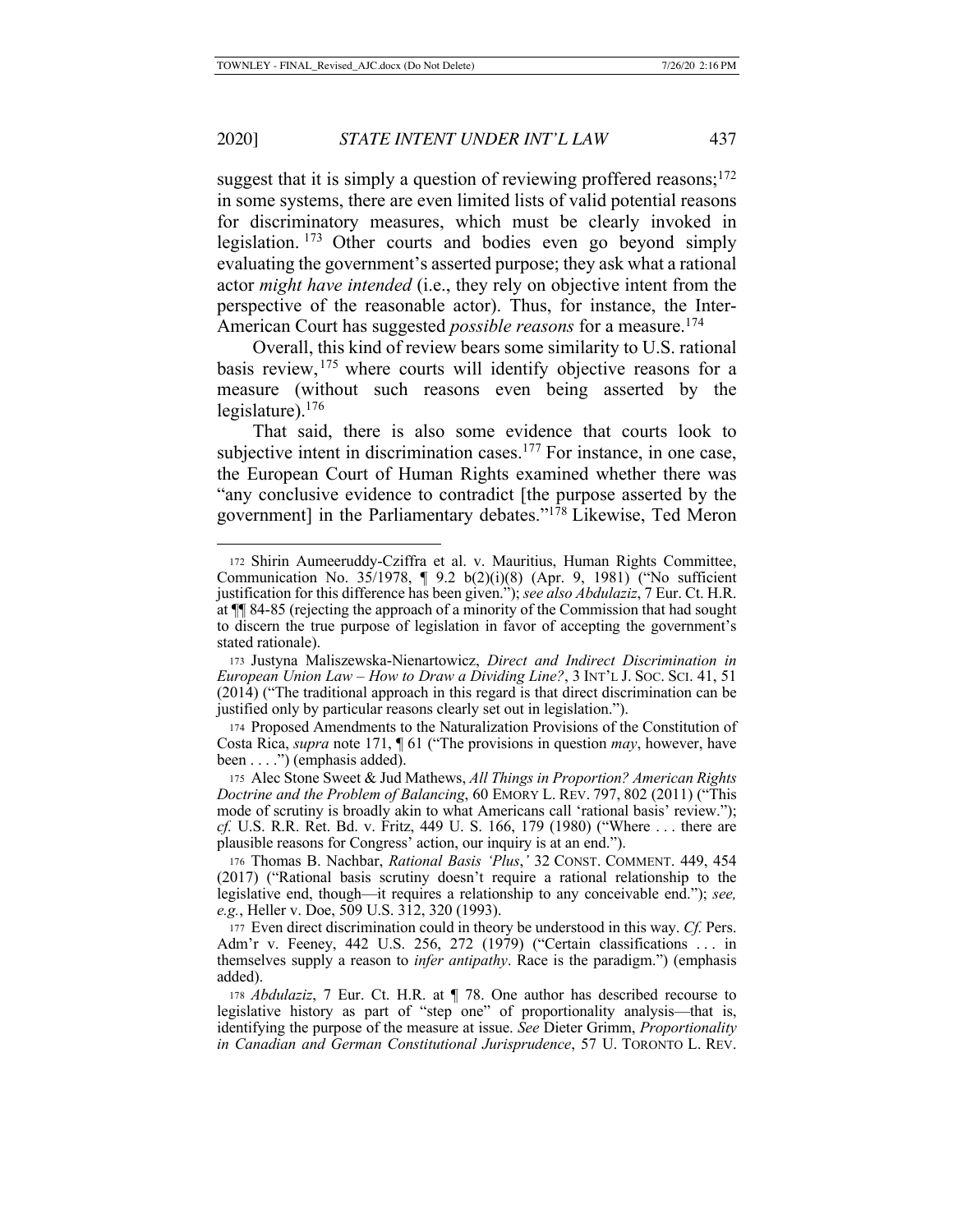has argued with respect to "distinctions [that] are made on the explicit basis of race" that "the discriminatory purpose may be apparent," and noted that "[a]n authoritative commentator has described purpose as the subjective test, and effect as the objective test of discrimination." <sup>179</sup> Some scholars have likewise suggested that indirect discrimination should be understood as a way to "smoke out" illegitimate motives.<sup>180</sup> Indeed, one has said of the European approach that "indirect discrimination is an effect-related concept . . . [and] [t]herefore, it is a useful tool in combating covert forms of discrimination."<sup>181</sup>

There is also a sense among some commentators that the concept of objective intent can be taken too far. That is, for instance, the European Court of Justice ("ECJ") held in a recent case challenging a rule prohibiting the wearing of religious symbols (including headscarves) that "[t]he rule must . . . be regarded as treating all workers of the undertaking in the same way by requiring them, in a general and undifferentiated way, inter alia, to dress neutrally."182 But to some, the ECJ failed to reckon with the way in which ostensible neutrality might mask an invidious intent.183

<sup>181</sup> Maliszewska-Nienartowicz, *supra* note 173, at 43.

<sup>182</sup> Case C‑157/15, Achbita v. G4 Secure Solutions, 2017 E.C.R. 203.

<sup>383, 389 (2007) (&</sup>quot;Determining the purpose of a law has not been a particularly difficult part of applying the proportionality principle in Germany. Usually the legislative history contains sufficient information about the purpose.").

<sup>179</sup> Theodor Meron, *The Meaning and Reach of the International Convention on the Elimination of All Forms of Racial Discrimination*, 79 AM. J. INT'L L. 283, 287 (1985).

<sup>180</sup> Arnardóttir, *supra* note 169, at 37 (in an article written before *D.H. v. Czech Republic*, asserting that "in cases where the discrimination ground is covert the operative concepts of direct and indirect discrimination alike still seem to be conceptualised by the Court by requiring intent in the terms of a subjective motive to discriminate"); Meron, *supra* note 179, at 288 (discussing the CERD and arguing that "[t]he word 'effect' may thus bring actions for which discriminatory purpose could not be established within the scope of the Convention by allowing the inference of purpose from effect").

<sup>183</sup> *See, e.g.*, Eva Brems, *European Court of Justice Allows Bans on Religious Dress in the Workplace*, IACL-AIDC BLOG, Mar. 25, 2017 ("Neutrality can be an easy cover-up for prejudice."), *available at* https://blog-iacl-aidc.org/test-3/2018/5/26/analysis-european-court-of-justice-allows-bans-on-religious-dress-inthe-workplace; Solon Solomon, *The Right to Religious Freedom and the Threat to the Established Order as a Restriction Ground: Some Thoughts on Account of the*  Achbita *Case*, EJIL TALK! (Mar. 23, 2017), https://www.ejiltalk.org/the-right-toreligious-freedom-and-the-threat-to-the-established-order-as-a-restriction-groundsome-thoughts-on-account-of-the-achbita-case/ ("[T]he teleological reasons behind the imposition of such religious neutrality restrictions must be taken also into

account. On this, *Achbita* and the other aforementioned judgments largely differ. In the latter, a policy of religious neutrality is imposed in the name of respect for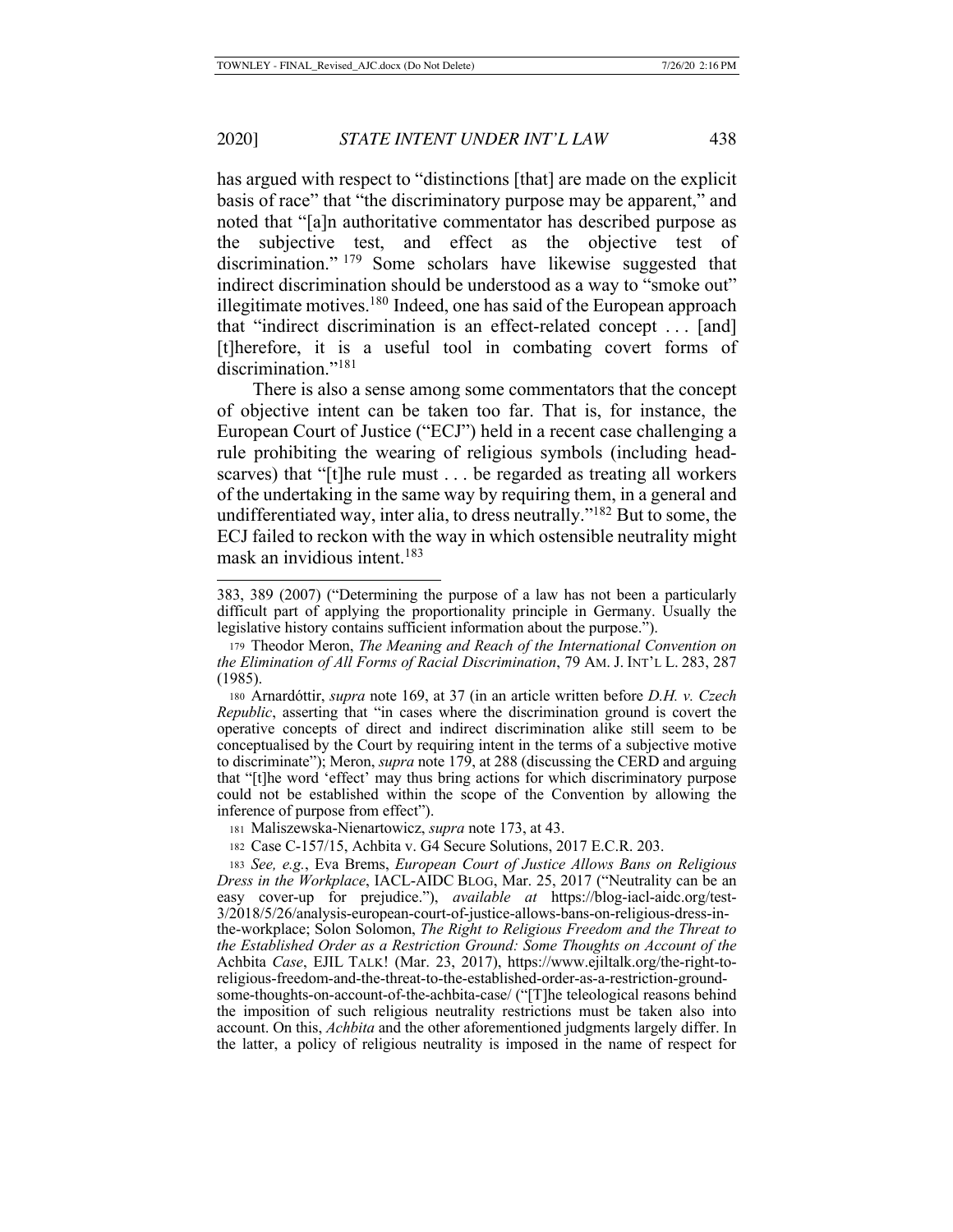And in other areas of law that apply discrimination concepts, there are also elements of subjectivity. This is true with respect to the non-discrimination norm in bilateral investment treaties.184 And it is likewise true of the concept of discrimination reflected in the crimes against humanity of persecution and apartheid. <sup>185</sup> The former explicitly requires intent to discriminate.<sup>186</sup> And while there is more willingness (objectively) to infer intent to discriminate than there is intent to destroy in the context of genocide,  $187$  there remains some sense that subjective intent is required.<sup>188</sup> The same is true of the crime of apartheid, which requires that "systematic oppression and domination not only have the effect, but moreover the purpose of maintaining a regime by one racial group over another racial group,"189 and which has been interpreted as turning on the same kind

legality and the rule of law. On the contrary, in *Achbita*, such a policy is linked with the subjective and ideologically-loaded perceptions of a firm's owner and his opposition to any change to his firm's image or to the dynamics at work.").

<sup>184</sup> Christopher H. Schreuer, *Protection Against Arbitrary or Discriminatory Measures*, *in* THE FUTURE OF INVESTMENT ARBITRATION 183, 196, 198 (C. A. Rogers & R.P. Alford eds., 2009) ("Despite *some cases pointing to discriminatory intent*, . . . [i]n general tribunals seem to favor an objective approach.") (emphasis added).

<sup>185</sup> I take no position on the question of whether states are prohibited from committing these crimes other than to note that the logic of the ICJ in the *Genocide Case* would seem applicable to a range of crimes. *See supra* note 125.

<sup>186</sup> Antonio Cassese, *Crimes Against Humanity*, *in* THE ROME STATUTE OF THE INTERNATIONAL CRIMINAL COURT: A COMMENTARY 364 (Antonio Cassese et al. eds., 2002). For instance, in the *Krnojelac* case before the ICTY, the trial chamber held that "[t]he crime of persecution also derives its unique character from the requirement of a specific discriminatory intent. It is not sufficient for the accused to be aware that he is in fact acting in a way that is discriminatory; he must consciously intend to discriminate." Prosecutor v. Krnojelac, Case No.: IT-97-25-T, Judgment, ¶ 435 (Int'l Crim. Trib. Former Yugoslavia Mar. 15, 2002).

<sup>187</sup> *See, e.g.*, Prosecutor v. Karadžić, Case No. IT-95-5/18-T, Judgment, ¶ 500 (Int'l Crim. Trib. Former Yugoslavia Mar. 24, 2016); Prosecutor v. Kvočka et al., Case No. IT-98-30/1-A, Judgment, ¶ 366 (Int'l Crim. Trib. Former Yugoslavia Feb. 28, 2005).

<sup>188</sup> Thus, for instance, the Fact-Finding Mission on Myanmar found "[o]n the basis of the overall pattern of conduct, . . . [that] there are reasonable grounds to conclude that the perpetrators carried out these actions with the intent to discriminate." FFM Detailed Report, *supra* note 136, at 372-73. However, the UN Commission of Inquiry on Eritrea on the other hand appears to have focused on statements and plans of the government. *See e.g.*, Human Rts. Council, Rep. of the Detailed Findings of the Commission of Inquiry on Human Rights in Eritrea, U.N. Doc. A/HRC/29/CRP.1, 162 (June 5, 2015) (discussing radio statements); *id.* at 164 (discussing a plan document).

<sup>189</sup> Carola Lingaas, *The Crime Against Humanity of Apartheid in a Post-Apartheid World*, 2 OSLO L. REV. 86, 102 (2015).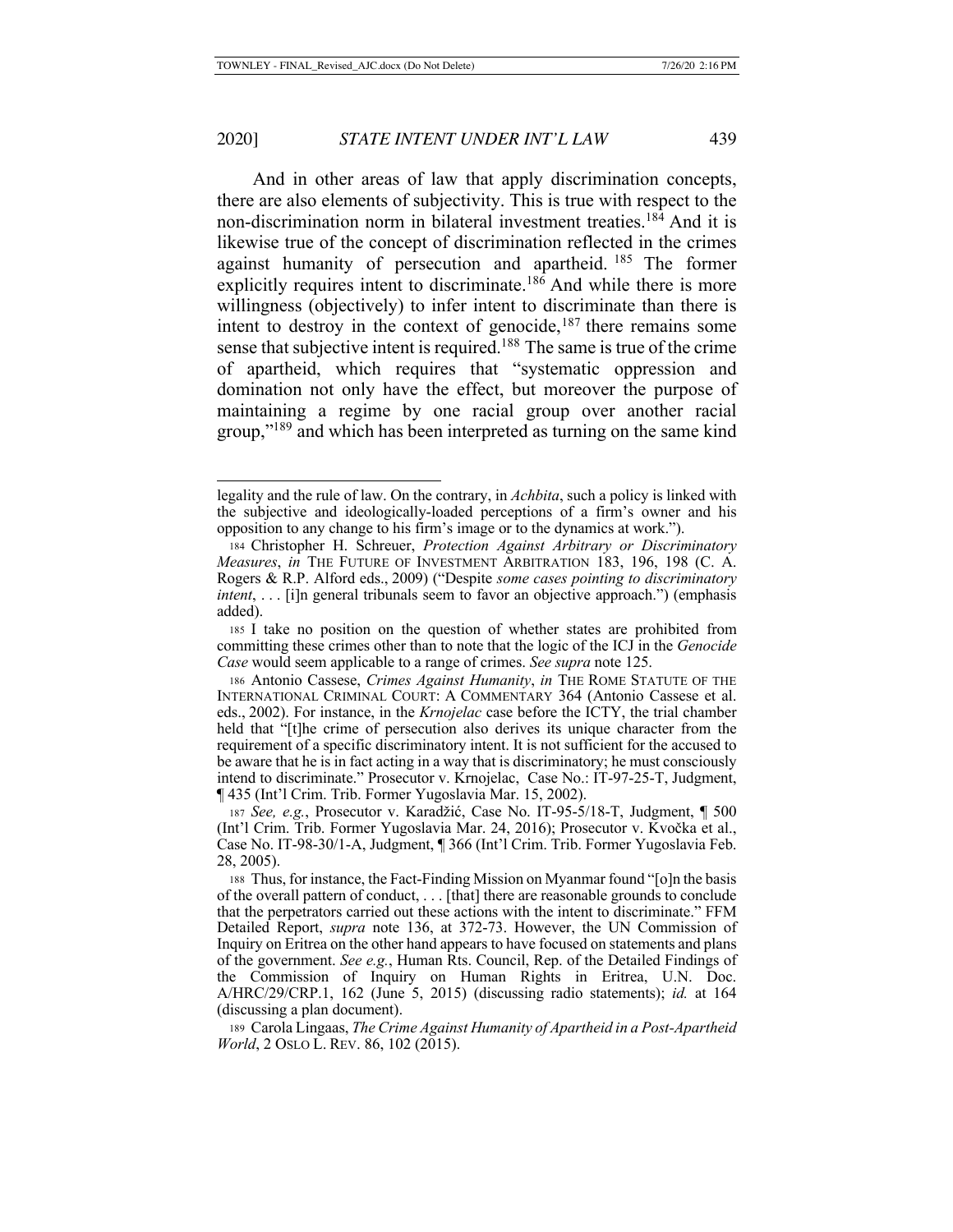of subjective-intent-from-knowledge approach as has been taken with respect to genocide.<sup>190</sup>

All this to say that the question of how to understand intent for purposes of establishing discrimination under international law remains a contested question. I will next show that the same is true with respect to the law of expropriation before offering some thoughts regarding how these debates show that the model of intent selected has normative consequences.

### *B. Expropriation*

Describing the role of intent in the law of expropriation is challenging because intent is relevant in two different ways. In general, a state may only take property for a "public purpose."191 But the question of intent is also relevant to whether a taking has occurred in the first place. That is, courts and scholars have wrestled with the question of how to determine whether a regulatory action should be considered a taking (often described as a "regulatory taking") and, while they have sometimes sought to analyze the *effects* of the regulatory action (e.g., how significantly did it diminish a foreign

<sup>190</sup> So, for instance, the UN Commission of Inquiry on Myanmar concluded that "those who designed and implemented the discriminatory policies and practices were aware of their *manifest impact* on the welfare and quality of life of the Rohingya. In this context, a finding that the perpetrators who went on to imprison, rape and kill on a mass scale were intending to maintain the institutionalized regime is not a significant leap." FFM Detailed Report, *supra* note 136, at 379.

<sup>191</sup> *See* RESTATEMENT (THIRD) OF FOREIGN RELATIONS LAW § 712(1)(a) (AM. LAW INST. 1987). I do not address here difficult questions about compensation for takings nor do I address discriminatory takings. *Id.* at (1)(b)-(c).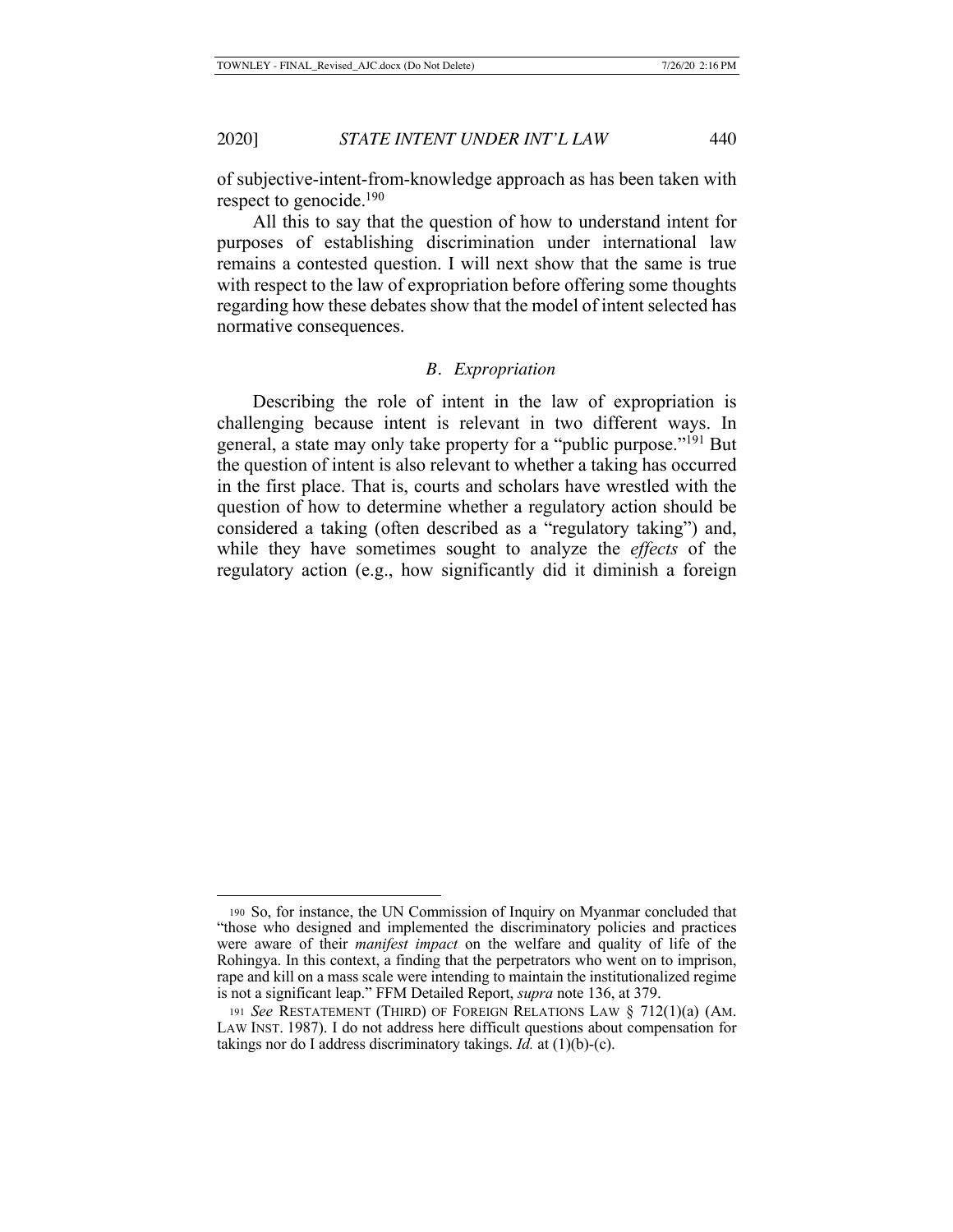entity's investment vis-à-vis its expectations), $192$  in other cases they have looked to the "taking" state's intent.<sup>193</sup>

But how to discern the "aim" or purpose of regulations has been less than clear. In *Sea-Land Services Inc. v. Iran*, the Iran-U.S. Claims Tribunal considered a claim that Iran effectively expropriated Sea-Land's port service (by, for instance, requiring dismissal of any non-Iranian employees and limiting the cargo that could be brought into port). <sup>194</sup> It ultimately held that proof of intent was key. <sup>195</sup> And it appeared to focus on the state's *subjective* purpose.196 *S.D. Meyers* is to a similar effect. There, the panel noted that "[t]he intent of government is a complex and multifaceted matter. Government decisions are shaped by different politicians and officials with differing philosophies and perspectives."<sup>197</sup> It then went on, however, to scrutinize the actions and words of various government officials before concluding that "[i]nsofar as intent is concerned, the

<sup>192</sup> Justin R. Marlles, *Public Purpose, Private Losses: Regulatory Expropriation and Environmental Regulation in International Investment Law*, 16 J. TRANSNAT'L L. & POL'Y 275, 283 (2007) ("These statements indicate that in instances where government regulatory action achieves a complete taking, the purpose of this taking is more or less irrelevant."). Thus, for instance, in the *Metalclad* arbitration brought under NAFTA Article 1110 (an article that deals with expropriation), an arbitral panel relied on the *effect* of a state's action and explicitly disclaimed the relevance of the state's purpose. *See* Metalclad Corp. v. United Mex. States, ICSID Case No. ARB(AF)/97/1, Award, ¶ 103 (Aug. 2000) (expropriation includes "covert or incidental interference with the use of property which has *the effect* of depriving the owner, in whole or in significant part, of the use or reasonably-to-be-expected economic benefit of property even if not necessarily to the obvious benefit of the host State") (emphasis added); *id.* at  $\P$  111 ("The Tribunal need not decide or consider the motivation or intent of the adoption of the Ecological Decree.").

<sup>193</sup> Peter D. Isakoff, *Defining the Scope of Indirect Expropriation for International Investments*, 3 GLOBAL BUSINESS L. REV. 189, 199 (2013) ("In lieu of the 'sole effect' test, many arbitral tribunals apply a broader standard by examining the purpose of a government action in addition to its effects on an investor."); L. Yves Fortier & Stephen L. Drymer, *Indirect Expropriation in the Law of International Investment: I Know It When I See it, or Caveat Investor*, 13 ASIA PAC. L. REV. 79, 84 (2005); *see also id.* at 85 ("Another approach is to test *the purpose* of a measure in order to determine its true nature.") (emphasis added).

<sup>194</sup> Sealand Serv. v. Iran, Iran-U.S. Cl. Trib., Award No. 135-33-1, at \*5 (June 22, 1984).

<sup>195</sup> *See id.* at \*13 ("Nothing has been demonstrated here which might have amounted to an intentional course of conduct directed against Sea-Land."); *see also* Katherine A. Byrne, *Regulatory Expropriation and State Intent*, 38 CAN. Y.B. INT'L L. 89, 92 (2000) ("In the tribunal's view, proof of intent was fundamental to a finding of expropriation.").

<sup>196</sup> *But see* Fortier & Drymer, *supra* note 193, at 100 ("It bears noting that the majority decision in *Sea-Land* has not been followed in any subsequent case of the Iran-United States Claims Tribunal, and has been expressly contradicted.").

<sup>197</sup> *S.D. Meyers v. Government of Canada*, Partial Award, ¶ 161 (Nov. 2000).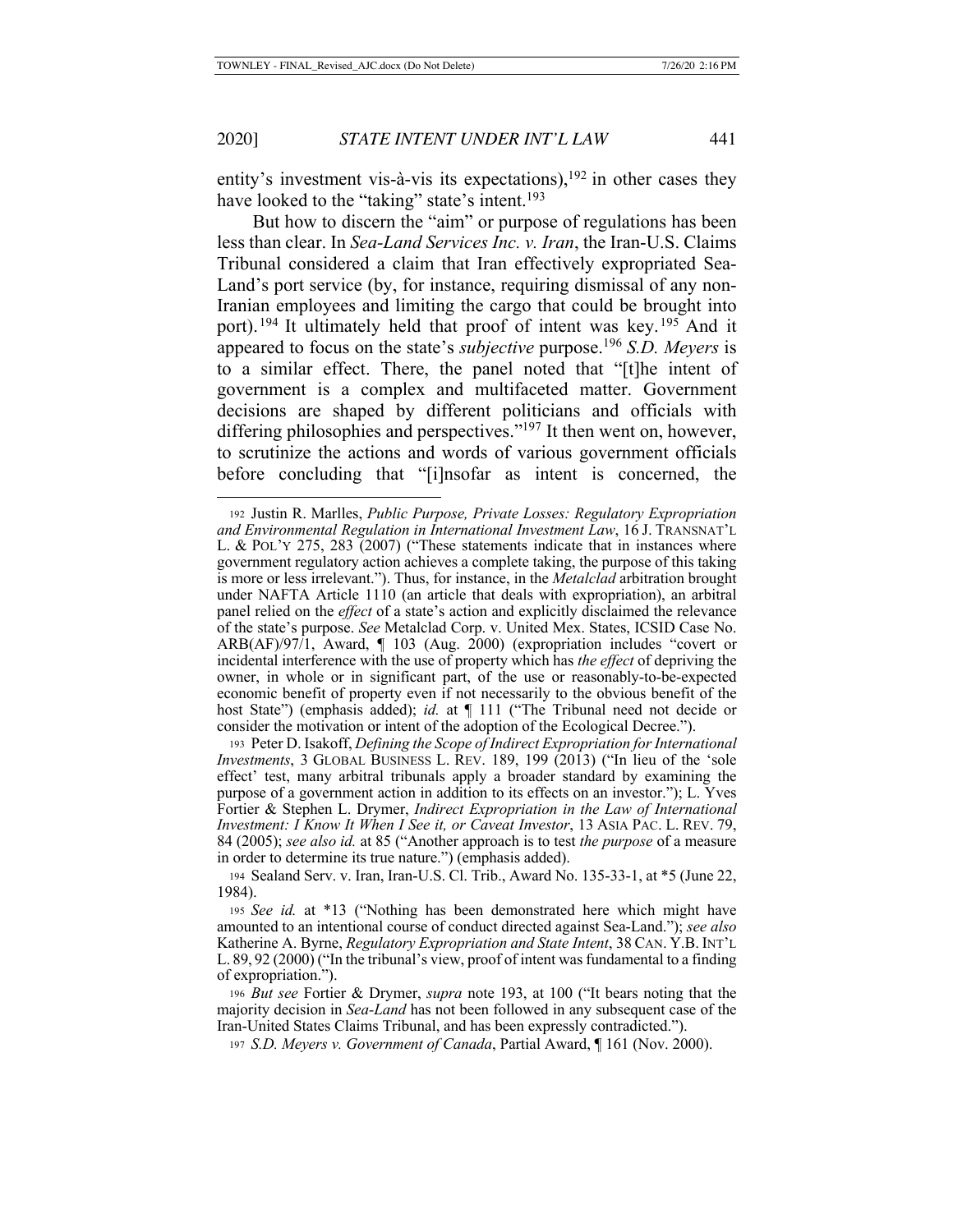documentary record as a whole clearly indicates that the Interim Order and the Final Order were intended primarily to protect the Canadian PCB disposal industry from U.S. competition."<sup>198</sup>

On the other hand, the U.S. Model Bilateral Investment Treaty ("BIT") appears to suggest that the appropriate test is that of a reasonable observer. That is, in determining whether a policy constitutes indirect expropriation, the Model BIT refers to the "character" of the action and regulatory actions "designed" to protect legitimate public welfare objectives.<sup>199</sup> The use of "character" and "design" suggest an extrinsic test.

Intent is also, of course, relevant to the question of whether an expropriation (including a regulatory taking) is for a public purpose.<sup>200</sup> U.S. courts, in connection with long-running litigation regarding the interplay between the act of state doctrine, sovereign immunity, and expropriatory actions have sometimes suggested that the (*subjective*) *intent* of the state should be key to this question. So, for instance, in the *Sabbatino* case, before it reached the Supreme Court and was dismissed on act of state grounds, $201$  the Second Circuit looked to whether there was a "retaliatory purpose"<sup>202</sup> and ultimately concluded "we have no doubt that one of the basic reasons for the seizure here involved was to retaliate against the reduction by the United States in the sugar quota it had allotted to Cuba."203 Likewise, the Restatement notes (presumably on the theory that "public purpose" is a rather subjective measure) that "[t]he requirement that a taking be for a public purpose . . . has not figured prominently in international claims practice, perhaps because the concept of public purpose is . . . not subject to effective reexamination by other states." $2\overline{0}4$  But there are also precedents to the contrary. So, for instance, in *ADC Affiliate v. Hungary*, an arbitral panel appeared to take the view that it would be sufficient for a state to advance a public interest that a policy *might*

<sup>198</sup> *Id.* at ¶ 194.

<sup>199</sup> OFF. OF U.S. TRADE REPRESENTATIVE, U.S. MODEL BILATERAL INVESTMENT TREATY, at Annex B 4(a)(iii), (b) (2012) [hereinafter U.S. MODEL BIT], *available at*

https://ustr.gov/sites/default/files/BIT%20text%20for%20ACIEP%20Meeting.pdf. <sup>200</sup> *See also* U.S. MODEL BIT art. 6(1)(a).

<sup>201</sup> Banco Nacional de Cuba v. Sabbatino*,* 376 U.S. 398 (1964).

<sup>202</sup> Banco Nacional de Cuba v. Sabbatino, 307 F.2d 845, 864 (2d Cir. 1962), rev'd 376 U.S. 398 (1964).

<sup>203</sup> *Id.* at 865. *Cf.* Note, *Expropriation in International Law*, 48 IOWA L. REV. 878, 881 (1963) ("It would seem, therefore, that the court in *Sabbatino* was confusing 'motive' with 'purpose.'").

<sup>204</sup> RESTATEMENT (THIRD) OF FOREIGN RELATIONS LAW § 712 cmt e.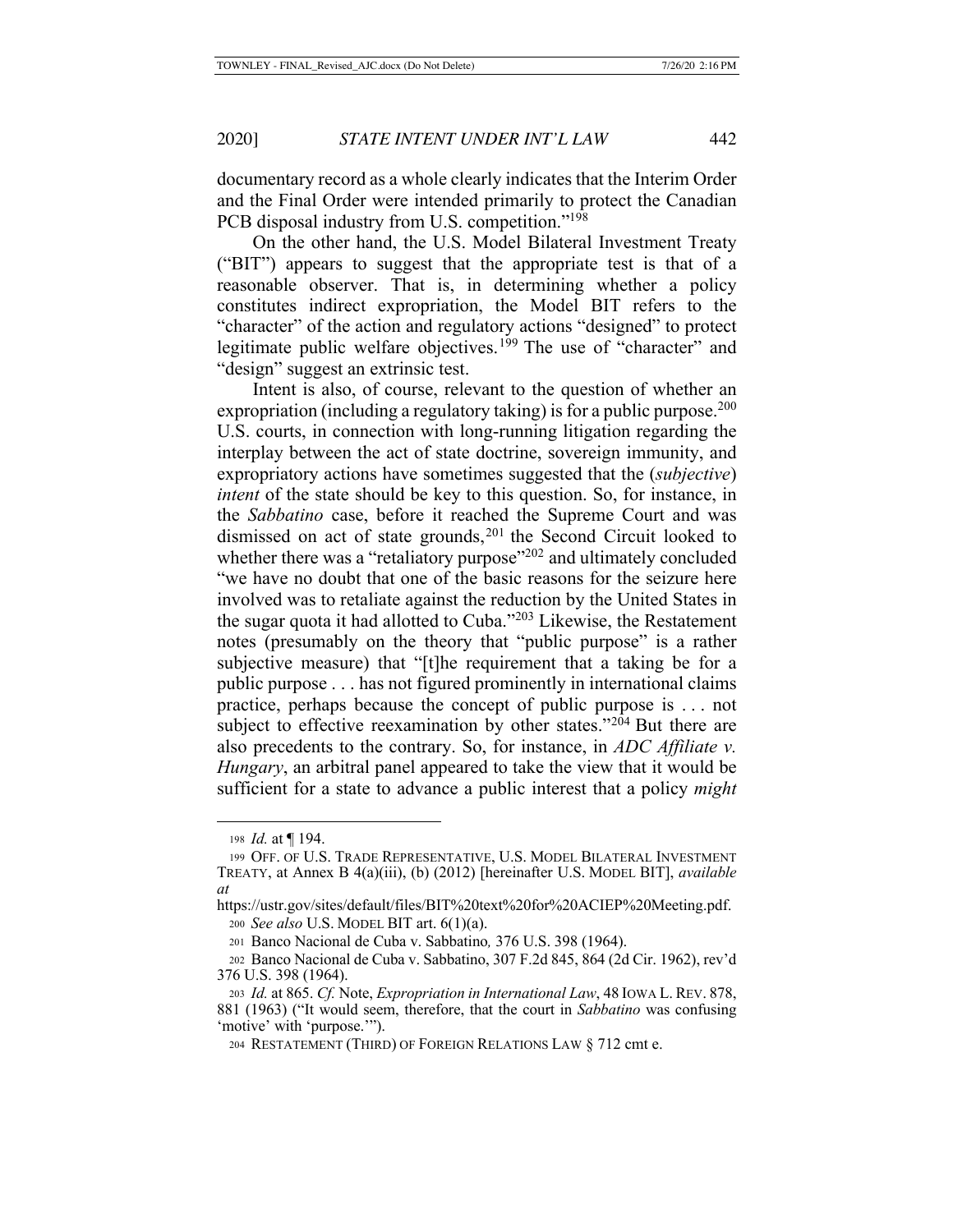serve,  $205$  more akin to rational-basis type objective intent.  $206$  Thus, as is the case with respect to discrimination claims, understanding intent in the context of expropriation is a complex task.

# *C. Applying the Taxonomy*

If different ways of understanding intent serve different purposes, it means that there is something at stake in areas of uncertainty such as those this Article has sought to identify.<sup>207</sup> That is, for instance, the way in which discriminatory intent is to be understood will have consequences for whether anti-discrimination is in fact an anticlassification or an anti-subordination principle (to use U.S. parlance). 208 For instance, should the headscarf cases be conceptualized as turning on whether rules meant to instantiate secularism reflect animus toward religion or how legislatures may lawfully balance competing objectives?<sup>209</sup>

<sup>205</sup> ADC Affiliated Ltd. v. Rep. of Hungary, ICSID Case No. ARB/03/16, Award of the Tribunal, ¶¶ 432-33 (Oct. 2, 2006) ("If mere reference to 'public interest' can magically put such interest into existence and therefore satisfy this requirement, then this requirement would be rendered meaningless . . . . the claimed 'public interest' [is] unproved.").

<sup>206</sup> Both approaches have historical antecedents. Thus, for instance, in the *Upper Silesia* case, the Permanent Court of International Justice, in seeking to understand the "purposes" served by large rural estates looked to the needs identified by the industries with which they were affiliated, including asserted future needs. Certain German Interests in Polish Upper Silesia (Ger. v. Pol.), Judgment, 1926 P.C.I.J. (ser. A) No. 7, at ¶ 129 (May 25) ("[F]uture needs cannot be ignored, since it is not only legitimate but necessary for every industrial undertaking to provide in good time for future requirements."). But in the *Walter Fletcher Smith* arbitration, the tribunal looked to the "features" of an expropriation—including how it was carried out—in ruling that property had not been taken for a public purpose. Walter Fletcher Smith Claim (Cuba v. U.S.), 2 R.I.A.A. 913, 917 (May 2, 1929).

<sup>207</sup> *Cf.* Leslie Kendrick & Micah Schwartzman, Comment, *The Etiquette of Animus*, 132 HARV. L. REV. 133 (2018) (contrasting what the authors describe as a concern with etiquette—i.e., subjective intent—and scrutiny of reasons—i.e., objective intent).

<sup>208</sup> Reva B. Siegel, *Equality Talk: Antisubordination and Anticlassification Values in Constitutional Struggles over* Brown, 117 HARV. L. REV. 1470, 1472-73 (2004) (describing the view of some that "anticlassification embodies the [antidiscrimination] tradition's fundamental value, the value of individualism" and contrasting it with the antisubordination principle, which stands for "the conviction that it is wrong for the state to engage in practices that enforce the inferior social status of historically oppressed groups.").

<sup>209</sup> *Cf.* Catherine Warin, *Two Opinions on Discrimination Based on Religion: Opinion of AG Kokott in C-157/15*, Achbita *and Opinion of AG Sharpston in C-188/15*, Bougnaoui, RSIBLOG (Sept. 6, 2016), https://rsiblog.blogactiv.eu/2016/09/06/two-opinions-on-discrimination-based-on-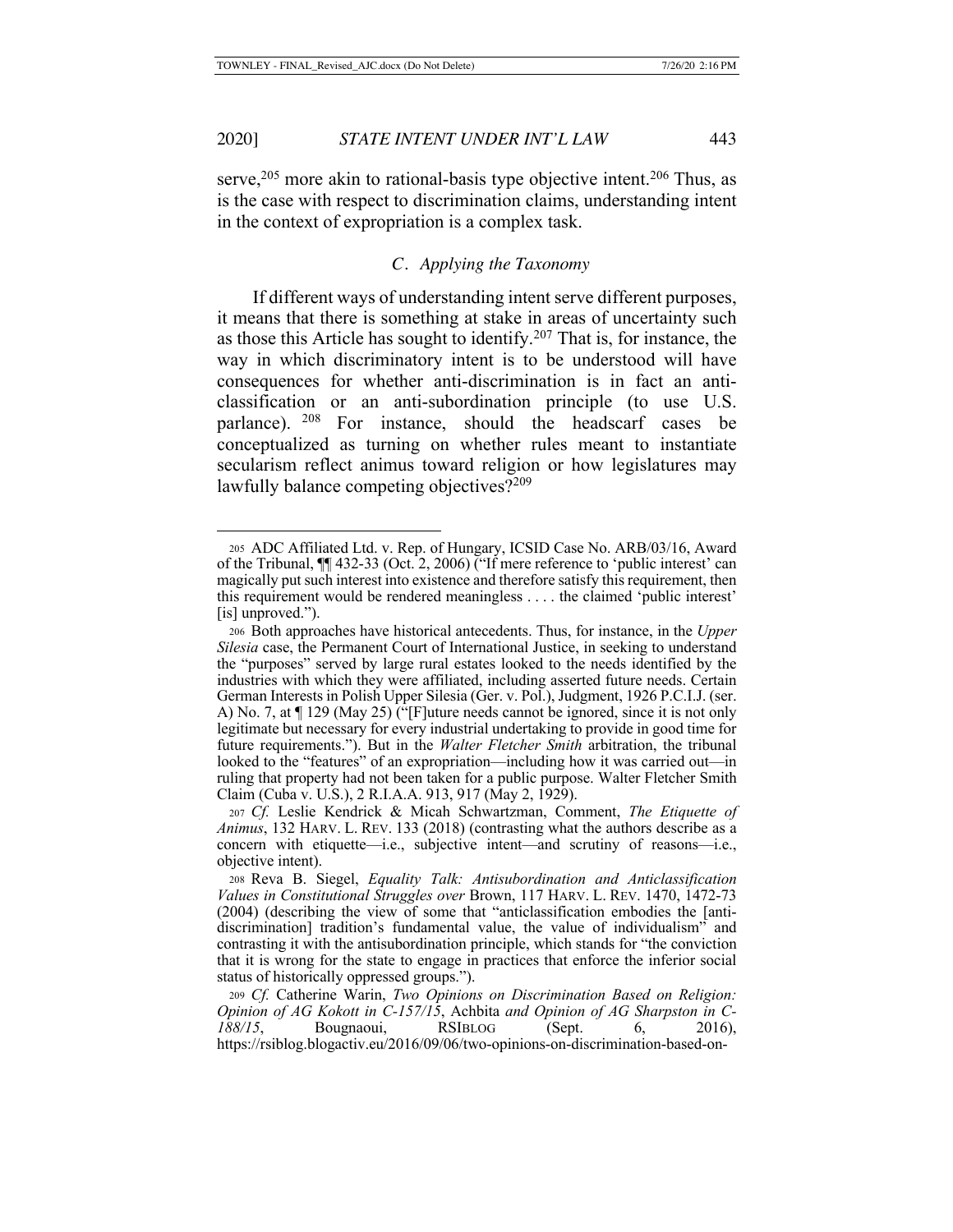Likewise, the question of how to understand the intent of a regulation (for purposes of assessing whether it is a taking) will affect the government's scope of authority to regulate, for instance the environment.<sup>210</sup> That is, focusing on intent rather than on effect is likely to mitigate the risk of arbitral challenge to regulations; moreover, focusing on subjective intent rather than objective intent would presumably further mitigate the risk of such challenges. Take, for instance, the arbitral award in *Methanex v. United States*. There, Methanex sought to have the tribunal accept a "conspiratorial thesis" (i.e., that there had been improper subjective intent); but the tribunal noted that the history of the measure in question, which Methanex alleged had effected a regulatory taking, did not support such an inference.211 While *Methanex* was not entirely clear on whether it would take an objective or subjective approach to the question of intent, it has been widely seen as narrowing the scope of regulatory takings under NAFTA Article 1110, at least by refocusing on intent and away simply from the effect of the measure.<sup>212</sup>

Moreover, by understanding the purposes for which one might wish to look to intent, one can also construct reticulated regimes involving different kinds of intent. Take for instance the jurisprudence of the European Court of Human Rights regarding Article 18 of the European Convention, which concerns ulterior motive; 213 in cases brought under Article 18, there is often a first assessment as to whether an objective intent is satisfied (that is, whether the predicate to a restriction of a right exists) before subsequently looking to whether (subjectively) there is a second, ulterior motive for the action. Thus, for instance, in a recent seminal case on the topic, the court acknowledged that there had been a basis to detain the applicant (i.e., that there was appropriate objective intent), but also that his claim that

religion-opinion-of-ag-kokott-in-c-15715-achbita-and-opinion-of-ag-sharpston-inc-18815-bougnaoui-by-c-warin/.

<sup>210</sup> *Cf.* Vicki Been & Joel C. Beauvais, *The Global Fifth Amendment? NAFTA's Investment Protections and the Misguided Quest for an International 'Regulatory Takings' Doctrine*, 78 N.Y.U. L. REV. 30, 61, 70 (2003) (noting the narrowness of the U.S. regulatory takings jurisprudence and contrasting that with a more expansive balancing before NAFTA tribunals).

<sup>211</sup> Methanex Corp. v. United States, Final Award of the Tribunal on Jurisdiction and Merits, Part IV, Chapter D, p. 6 (Aug. 2005).

<sup>212</sup> Kara Dougherty, *Methanex v. United States: The Realignment of NAFTA Chapter 11 with Environmental Regulation*, 27 NW. J. INT'L L. & BUS. 735, 746-47 (2007); *see also* PEDRO J. MARTINEZ-FRAGA & RAYN REETZ, PUBLIC PURPOSE IN INTERNATIONAL LAW: RETHINKING REGULATORY SOVEREIGNTY IN THE GLOBAL ERA 78 (2015).

<sup>213</sup> *See supra* notes 148-150 and accompanying text.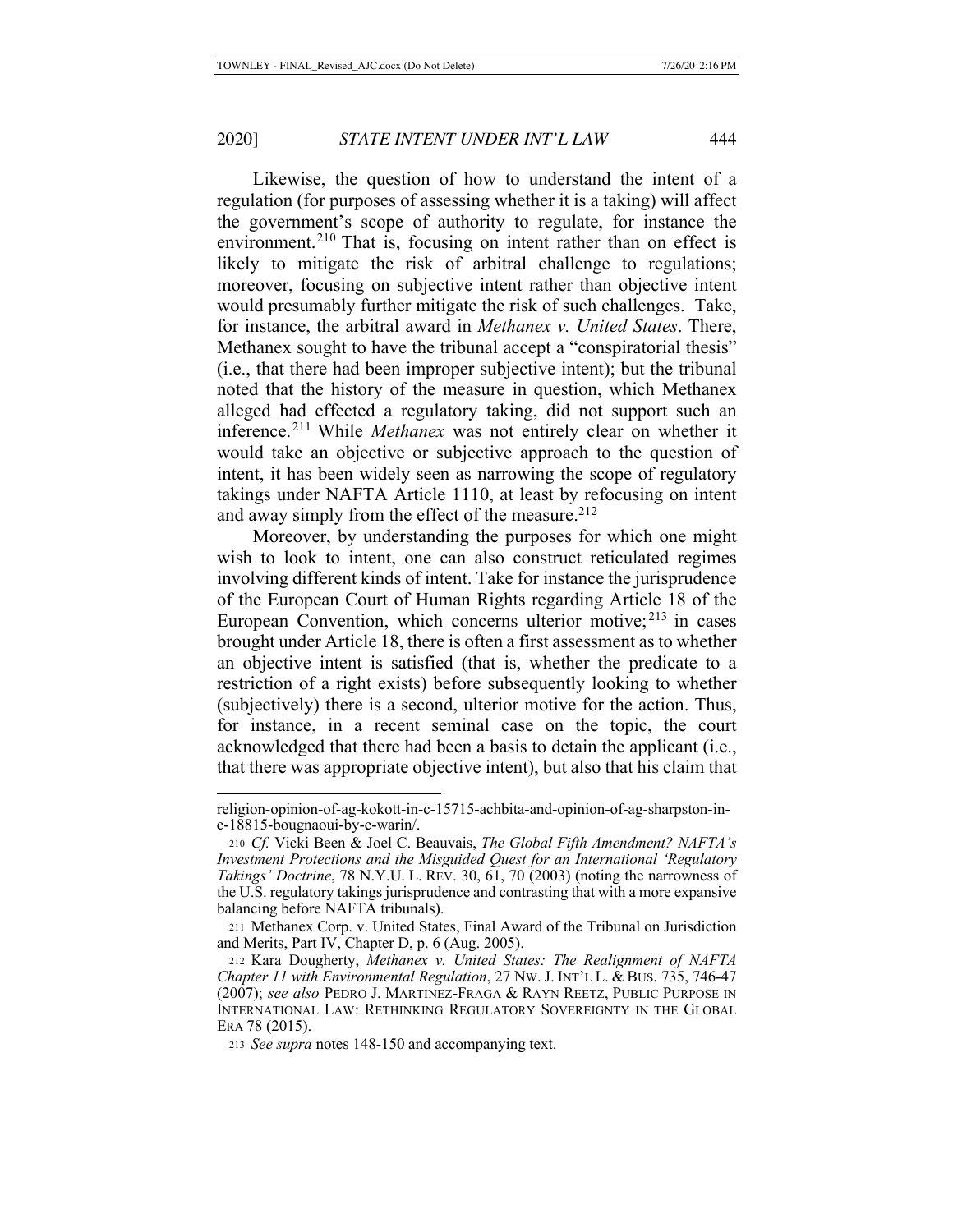the government had had an ulterior (subjective) motive had merit. That is, the purpose of an arrest must be to bring a person before a "competent legal authority,"<sup>214</sup> which the Court found had been established, but it went on to note that there may a "plurality of purposes,"215 including an unacceptable ulterior motive. This kind of multi-faceted inquiry permits both a reasonableness inquiry *and* an overlay of excluded reasons.

# VII. DIFFICULTIES IN ASCERTAINING STATE INTENT

If the prior Parts have sought to describe the different ways in which state intent is understood under international law, and show that these differences have consequences, this Part takes a step back and sketches some of the many difficulties in assessing state intent—and in particular subjective intent. That is, even if state intent is a useful tool, the next question is whether it is possible to ascertain. This Part argues that we should not rule out that it might be. Indeed, the idea that a legal entity might have subjective intent is not so foreign after all (insofar as we imagine corporations to have intent), and a policy shift already underway might assist with the unenviable task of understanding state intent.

# *A. The Problems*

Before seeking to respond to concerns, though, this Section first describes them. That is, it is indeed the case that it can be difficult to identify the intent of a state. That is so even if it is to be assessed objectively. So, for instance, statements, which could be parsed from the perspective of a reasonable observer, may be expressed by a variety of agents—whether the President or Prime Minister, the Foreign Minister, an Ambassador, etc., <sup>216</sup> resulting in confusion regarding "who speaks for the state." Indeed, more and more actors are now seeking to "speak for the state."217 For example, in the U.S.,

<sup>214</sup> *Merabishvili*, App. No. 72508/13 Eur. Ct. H.R., at 42.

<sup>215</sup> *Id.*

<sup>216</sup> Settlers of German Origin in Poland, Advisory Opinion, 1923 P.C.I.J. (ser. B) No. 6 (Sept. 10), ("States can act only by and through their agents and representatives.").

<sup>217</sup> Kal Raustiala, *The Architecture of International Cooperation: Transgovernmental Networks & the Future of International Law*, 43 VA.J. INT'L L. 1, 3 (2002) ("[C]onstituent parts—especially regulatory agencies tasked with elaborating upon and enforcing the laws that manage complex societies—are increasingly networking with their counterparts abroad."). I do not address here the question of whether the intent of the state is in fact becoming less relevant because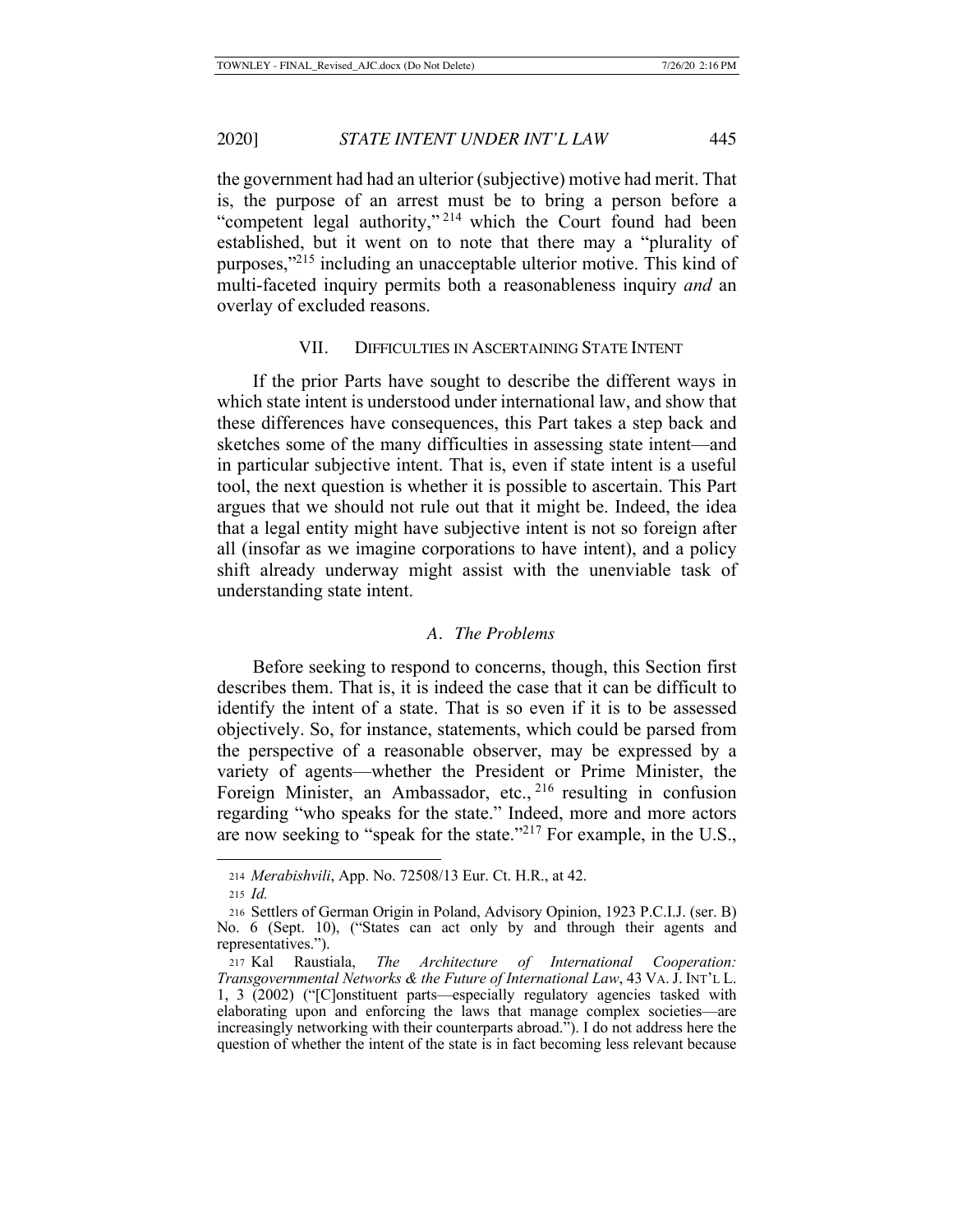much was made of when Senator Tom Cotton and other senators wrote a letter regarding the Iran deal while President Obama remained in office.<sup>218</sup> We have come a long way from the days when it was precisely true that "the President alone has the power to speak" in matters of foreign affairs, $2^{19}$  and this makes more difficult any effort simply to read over from the intent of the head of state.<sup>220</sup> Nor is it the case that public remarks necessarily represent an official position. Look no further than recent litigation regarding President Trump's tweets, in which the Department of Justice has asserted that "[t]he President's quotation of media reporting cannot be assumed to be his confirmation of the media reporting." $2^{21}$  And it remains to be seen whether even proponents of the "unitary executive" theory in the U.S. can rescue it from what has been described as an "inversion" of that theory.222

Two further complications that apply with respect to efforts to analyze state intent from the perspective of the reasonable actor are the concomitant proliferation of leaks about government decisionmaking (and their unreliability) and the increasingly complicated ways in which decisions are taken. That is, it is beyond dispute that leaks are on the rise. As David Pozen trenchantly put it, "[o]urs is a policy saturated with, vexed by, and dependent upon leaks."<sup>223</sup> Leaks can serve salutary purposes, helping to illuminate decisions that might

of the participation of sub-state entities, *cf.* Max Greenwood, *20 States, 50 Cities Sign Pledge to Abide by Paris Agreement Even If US Withdraws*, THE HILL (Nov. 11, 2017), or non-state entities, *cf*. Peter J. Spiro, *Disaggregating U.S. Interests in International Law*, 67 J. L. CONTEMP. PROB. 195, 209 (Autumn 2004) ("An aggregated approach may produce the conclusion that the 'United States' is not participating in an international regime when in fact much (or even all) of what comprises the United States has signed on.").

<sup>218</sup> *Cf.* Kristen E. Eichensehr, *Courts, Congress, and the Conduct of Foreign Relations*, 85CHI.L.REV. 609, 636 (2018); *see also id.* at 613 ("Increased familiarity with the US policy process allows foreign governments to forum shop, reaching out to potentially sympathetic audiences in US government entities other than their traditional State Department interlocutors.").

<sup>219</sup> United States v. Curtiss-Wright Export Corp*.*, 299 U.S. 304, 319 (1936).

<sup>220</sup> *Cf.* Nollkaemper, *supra* note 21, at 634.

<sup>221</sup> James Madison Project v. Dep't of Justice, No. 17-cv-00597-APM, Defs Mem. of Opp., at \*10, *available at* https://www.documentcloud.org/documents/5348154- Reply-to-opposition-to-motion.html.

<sup>222</sup> Jack Goldsmith, *Our Non-Unitary Executive*, LAWFARE (July 30, 2017), https://www.lawfareblog.com/our-non-unitary-executive. Of course, in many countries, there are few subscribers to that theory.

<sup>223</sup> *See* David E. Pozen, *The Leaky Leviathan: Why the Government Condemns and Condones Unlawful Disclosures of Information*, 127 HARV. L. REV. 513, 513 (2013).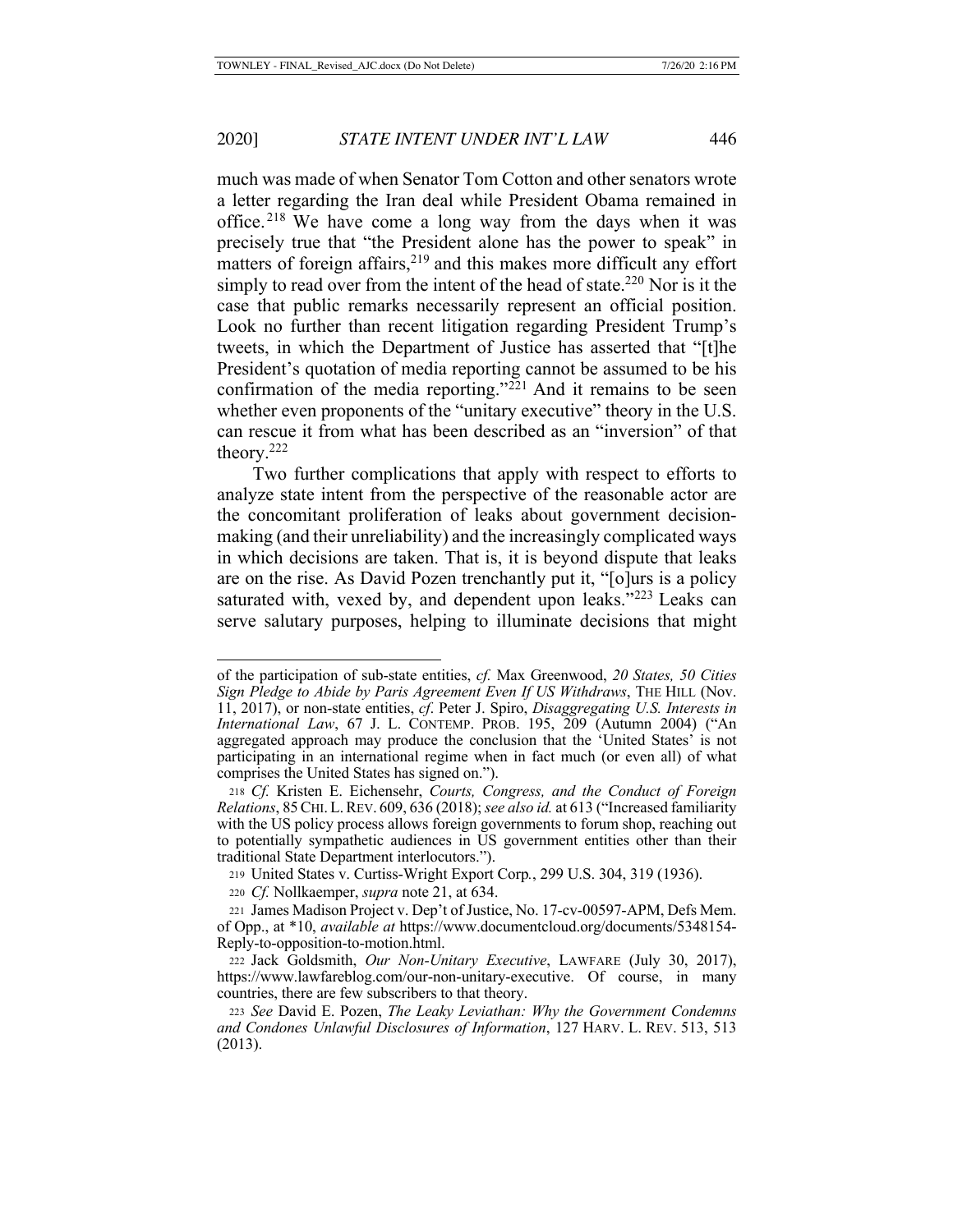otherwise be kept secret. But as leaks proliferate,  $2^{24}$  they can also be difficult to parse, with only-partially-accurate stories planted in an effort to gain status (or cause someone else to lose status).  $225$ Moreover, advances in technology are likely to further enable deepfakes and other online conspiracies.<sup>226</sup> All of this means that the effort to understand a state's decision-making will only grow more difficult, as leaks no longer serve as a reliable way to circumvent secrecy rules. The second difficulty is that as decisions are increasingly made in reliance on algorithms, this may reduce their "explainability."227

These difficulties are exacerbated when it comes to assessing subjective intent. That is, one advantage of an objective approach to intent is that it avoids aggregation problems—i.e., the difficulty in coming to a view of a state's subjective intent when that subjective intent is comprised of a number of individuals' intents.<sup>228</sup> The fraught

<sup>224</sup> *Cf.* Alex Lubben, "*Fire and Fury" Claims the Worst Leakers Were Top Advisers—and Trump Himself*, VICE NEWS (Jan. 5, 2018), https://www.vice.com/en\_us/article/qvwz3p/fire-and-fury-claims-the-worstleakers-were-top-advisersand-trump-himself.

<sup>225</sup> *Cf.* Andrea Bianchi, *On Power and Illusion: The Concept of Transparency in International Law*, *in* TRANSPARENCY IN INTERNATIONAL LAW 1, 10-11 (Andrea Bianchi & Anne Peters eds., 2013) ("The high level of manipulability of information, the risk of an information overload or of a disinformation are all potential dark sides of transparency.").

<sup>226</sup> Michael Chertoff & Eileen Donahoe, *Commentary: For Election Hackers, A New and More Dangerous Tool*, REUTERS (Nov. 12, 2018), https://reut.rs/2JYaw7n ("By the next U.S. presidential election, these tools will likely have become so widespread that anyone with a little technical knowledge will—from the comfort of their home—be able to make a video of any person, doing and saying whatever they want.").

<sup>227</sup> *Cf*. Cliff Kuang, *Can A.I. Be Taught to Explain Itself?*, N.Y. TIMES, (Nov. 21, 2017), https://nyti.ms/2hR2weQ (noting that the EU has begun "enforcing a law requiring that any decision made by a machine be readily explainable").

<sup>228</sup> Christian List & Philip Pettit, *Aggregating Sets of Judgments: An Impossibility Result*, 18 ECON. & PHIL. 89, 94 (2002). In its classic formulation, the problem can be described as follows: If taking a decision requires making a number of subsidiary judgments on a range of premises, one may end up with a different result depending on whether one aggregates views on the premises or only the ultimate question to be decided. That is, suppose the question is whether a three-judge panel should find Person A guilty of a crime, and he has been charged with murder and conspiracy. Further suppose that Judge 1 believes Person A guilty of murder, but not conspiracy; Judge 2 believes Person A to be guilty of conspiracy, but not murder; and Judge 3 believes Person A to be innocent. If one aggregates the judges' views of Person A's guilt, then he should be found guilty, but if one aggregates their views on each charge, he or she will be found innocent (as two judges think he did not commit murder and two judges think he is not guilty of conspiracy).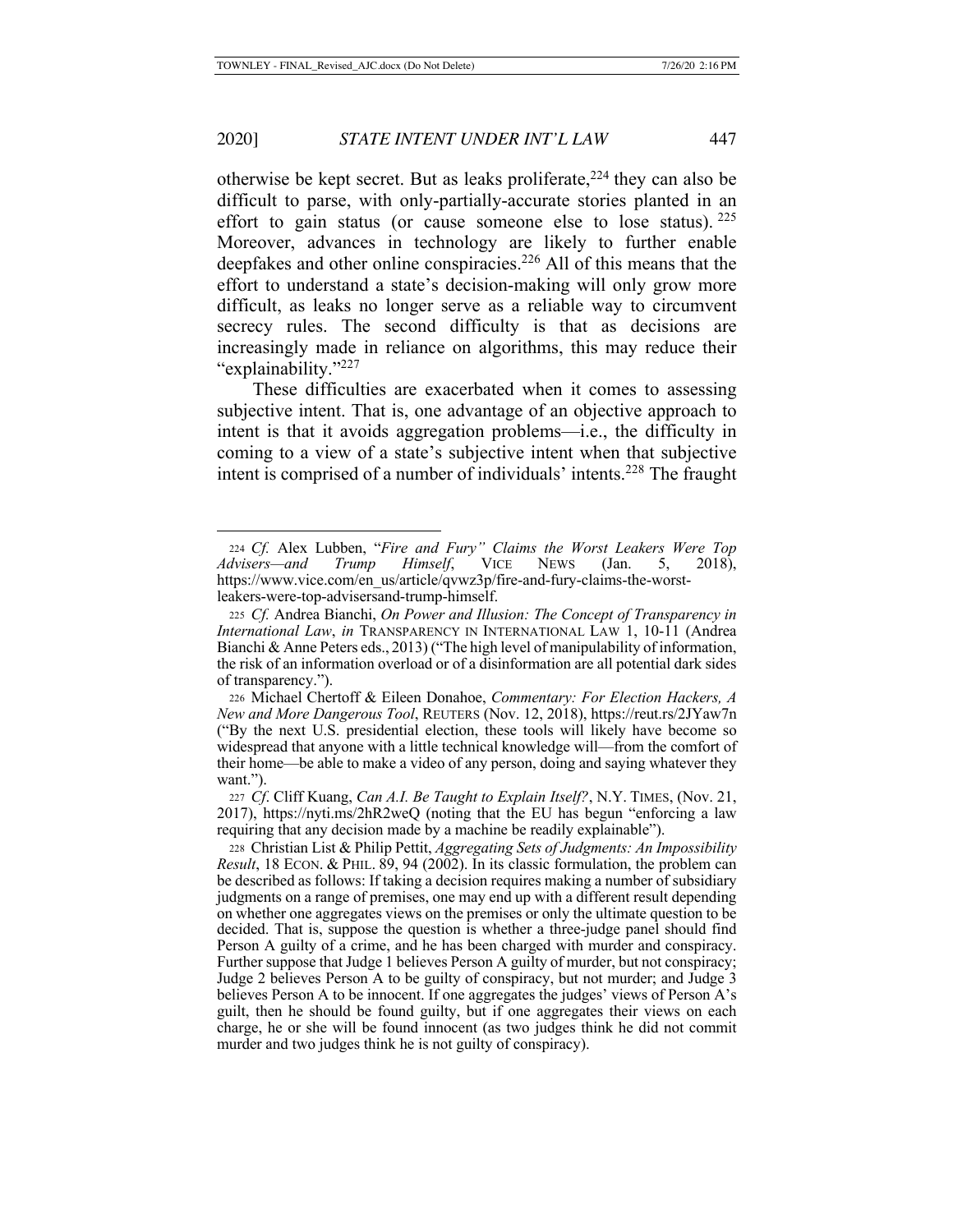enterprise of aggregating intent is less easily avoided when it comes to subjective intent.

## *B. Lessons from Corporate Intent*

But all may not be lost. That is, the search for state intent is not necessarily a fool's errand. One need to look no further than the robust scholarship surrounding corporate intent (including under international law<sup>229</sup>) to see that discussions of the intent of a legal entity, while thorny, need not be fruitless. $230$ 

Just as with respect to the question of state intent, there has long been skepticism that corporate intent can be readily discerned.231 But that has not prevented the development of various approaches to it. One scholar has helpfully divided those approaches into the "atomistic" and the "holistic."<sup>232</sup> The former tend to be characterized by a heavy emphasis on *respondeat superior*. Take for instance *United States v. Sun-Diamond Growers of California*. 233 In that case, the court held that even where the corporation might "look more like a victim than a perpetrator," an employee's conduct could nevertheless be imputed to the corporation where the employee was acting with "an intent (however befuddled) to further the interests of his employer."234 This has significant parallels under international law insofar as state intent is often a function of the intent of state officials.<sup>235</sup>

<sup>229</sup> Prosecutor v. New TV SAL et al. (Decision on interlocutory appeal concerning personal jurisdiction) STL-14-05/PT/AP/ARI26.1 (Oct. 2, 2014); *see also id.* at 30 ("[C]orporate criminal liability is on the verge of attaining, at the very least, the status of a general principle of law applicable under international law."); Sean Murphy, *Corporate Liability and Crimes Against Humanity*, JUST SECURITY (Oct. 24, 2017), https://www.justsecurity.org/46242/corporate-liability-crimeshumanity/. I take no position here on the various questions that have been raised with respect to corporate criminal liability under international law. I simply note that there are precedents for its application.

<sup>230</sup> *Cf.* Caroline Kaeb, *The Shifting Sands of Corporate Liability Under International Criminal Law*, 49 GEO. WASH. INT'L L. REV. 351, 384-85 (2016) (discussing advantages to a collective knowledge approach with respect to liability for atrocity crimes).

<sup>231</sup> Thus, for instance, Justice Kennedy's opinion in a recent Alien Tort Statute case cited the Nuremberg dictum that "'[c]rimes against international law are committed by men, not by abstract entities.'" *See* Jesner v. Arab Bank, PLC, 138 S. Ct. 1386, 1402, 200 L. Ed. 2d 612 (2018).

<sup>232</sup> Mihailis E. Diamantis, *Corporate Criminal Minds*, 91 NOTRE DAME L. REV. 2049, 2071 (2016).

<sup>233</sup> United States v. Sun-Diamond Growers of California, 138 F.3d 961, 970 (D.C. Cir. 1997), *aff'd*, 526 U.S. 398 (1999).

<sup>234</sup> *Id.*

<sup>235</sup> *See, e.g.*, *Draft Articles on State Responsibility*, *supra* note 14343, art. 5.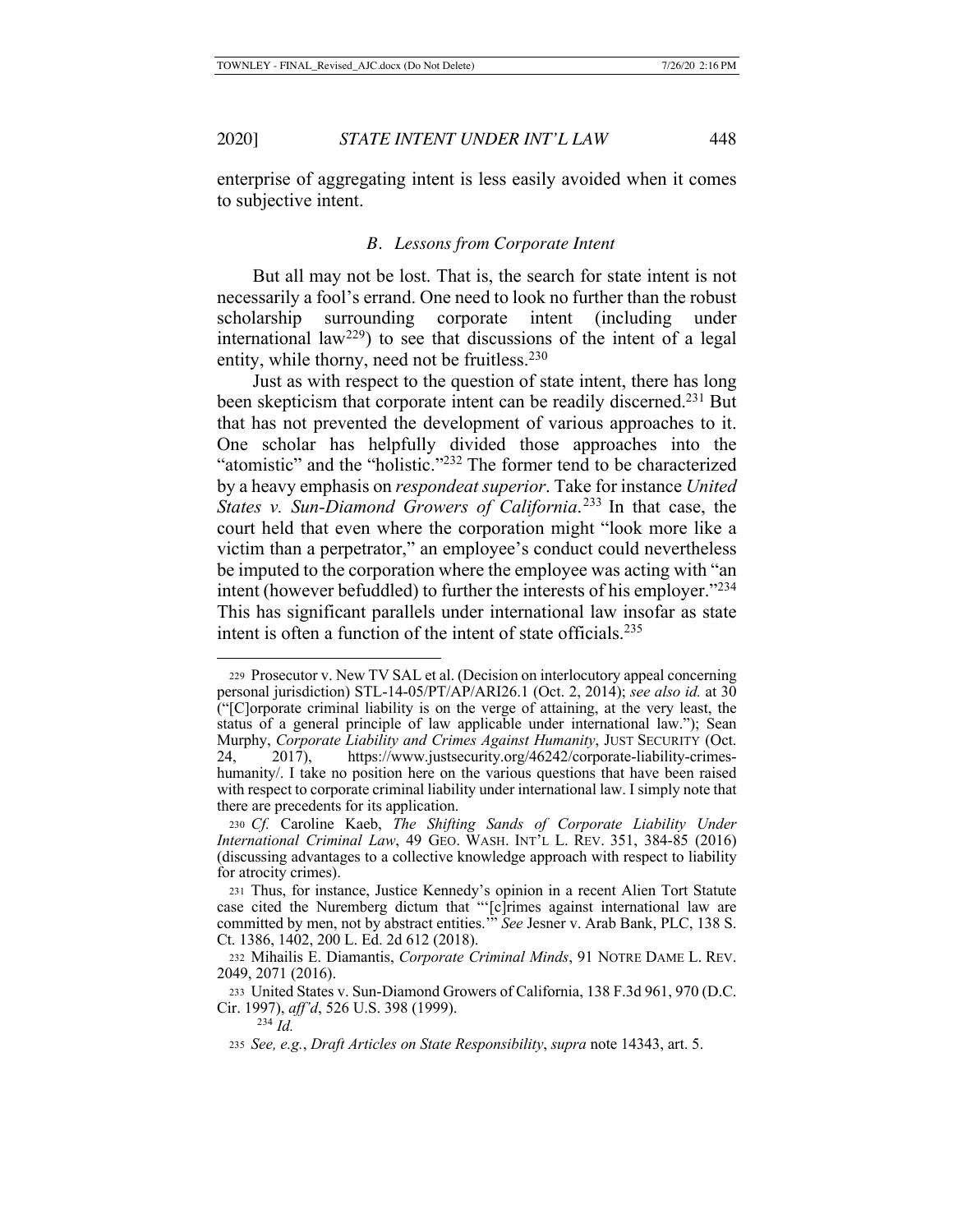There are variants on this, too, just as there are variants on similar constructs under international law.236 For instance, the Model Penal Code emphasizes the role of the "inner circle" in divining corporate intent.237 Just so, Andre Noelkamper argues that "[i]t might be said that the intent of a state is directly contingent on the intent of, for instance, the head of state, and that his or her intent can directly be attributed to the state."238

On the other hand, some take the view that corporate intent should be derived from the intent or knowledge of multiple employees, whose views/knowledge can be aggregated and imputed to the corporation. Take for instance *United States v. Bank of New England, N.A.*, in which the trial court held that a "bank's knowledge is the totality of what all of the employees know within the scope of their employment,"  $239$  a conclusion that was upheld on appeal. $240$  Others have offered variants on this, such as the idea of inferring intent based on a collection of actions.241

So, for instance, one might suggest that corporate intent can be found in the "empathetic collectivity of the organization," meaning the "organizational objective or purpose which explains the membership." <sup>242</sup> The corollary at the international level would presumably be that state intent can be inferred from the state's broader course of conduct, even if effected by a variety of state actors.

All this suggests that there are ways to approach the question of intent of a state, including subjective intent. That's not to say that these theories of corporate intent—or any analogous theories of state intent—are beyond reproach. Thus, for instance, as one scholar has said of the "atomistic" approach, *respondeat superior* "provide[s] a relatively consistent answer in the vast majority of cases" where there

<sup>236</sup> It bears noting however that "[s]tate responsibility neither depends on nor implies the legal responsibility of individuals." Nollkaemper, *supra* note 21, at 616.

<sup>237</sup> MODEL PENAL CODE § 2.07(1)(c) (2019); *see also* Diamantis, *supra* note 232, at 2068.

<sup>238</sup> Nollkaemper, *supra* note 21, at 634; *see also* Kai Ambos, *What Does 'Intent to Destroy' in Genocide Mean*, 91 INT'L REV. RED CROSS 833, 845 (2009) (proposing a distinction between high- and low-level figures for purposes of individual-liability intent).

<sup>239</sup> 821 F.2d 844, 854-56 (1st Cir. 1987).

<sup>240</sup> *Id.* at 856 ("The aggregate of those components constitutes the corporation's knowledge of a particular operation. It is irrelevant whether employees administering one component of an operation know the specific activities of employees administering another aspect of the operation.").

<sup>241</sup> Diamantis, *supra* note 232, at 2082.

<sup>242</sup> Suzanne Corocoran, *Bad Faith and Bad Intentions in Corporate Law*, *in* INTENTION IN LAW AND PHILOSOPHY 255, 259 (Ngaire Naffine et al. eds., 2001).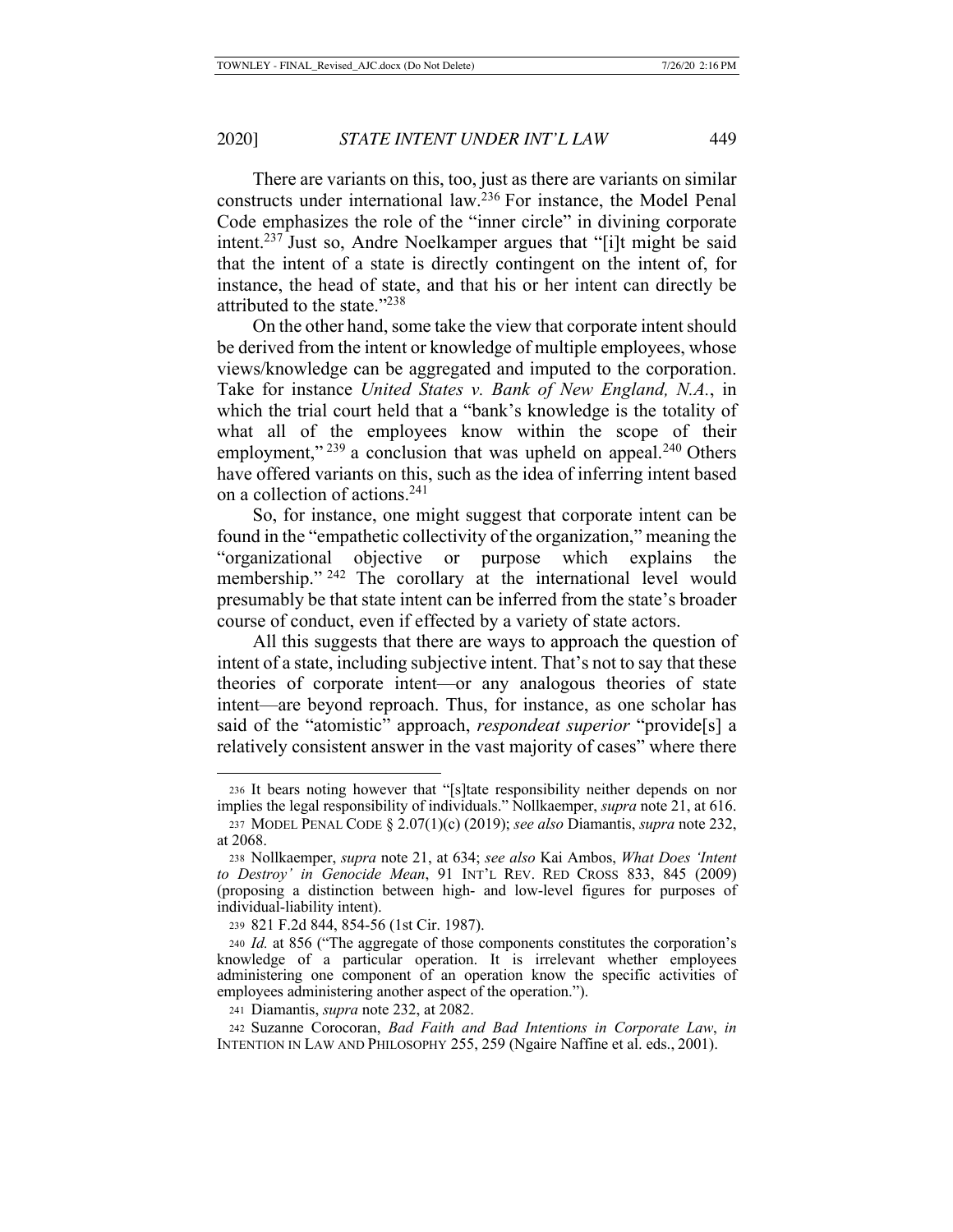are only a "few employees running the corporation."243 That situation is no longer the case in today's business world, nor of course in the case of the modern state. Likewise, the problem with the "holistic"' approach is that while it may be possible to aggregate knowledge, aggregating intention is a considerably more difficult proposition.<sup>244</sup> However, the point is only to suggest that further work on the question of state intent must be feasible—if comparable work is being done on the question of corporate intent.

# *C. Transparency*

Finally, this Section lays out another practical way to facilitate the inquiry into state intent: getting states to explain themselves and make their decision-making processes more transparent. Indeed, there is a trend in what some call "global administrative law" toward requiring states to disclose the reasons for their decisions. This would go a long way toward better understanding state intent—and achieving the objectives that scrutiny of state intent may serve. Explanations are crucial because too often, currently, "information about relevant policy and decision-making processes is . . . unknown to all but the cognoscenti, including NGOs and business interests, who closely follow specific global regulatory issues."245

Targeted efforts to get states to explain themselves are both longstanding and on the rise. Take, for instance, Article 51 of the UN Charter. This article provides that "[m]easures taken by Members in the exercise of [the] right of self-defence shall be immediately reported to the Security Council." The thought is that, as Ashley Deeks has put it, "states that have decided to use force across borders without consent should explain their actions publicly."246 Such reporting could facilitate, for instance, analysis of whether a state's invocation of selfdefense is in "bad faith" or contributes to the development of *opinio juris* by virtue of exposing the state's view of the international law of self-defense.<sup>247</sup> Too often, though, states simply refer to Article 51

<sup>243</sup> Diamantis, *supra* note 232, at 2056.

<sup>244</sup> *Id.* at 2071.

<sup>245</sup> Eleanor D. Kinney, *The Emerging Field of International Administrative Law: Its Content and Potential*, 54 ADMIN. L. REV. 415, 429 (2002); *see also* Picciotto, *supra* note **Error! Bookmark not defined.**, at 1049.

<sup>246</sup> Ashley Deeks, *A Call for Article 51 Letters*, LAWFARE (June 25, 2014), https://www.lawfareblog.com/call-article-51-letters.

<sup>247</sup> *Cf.* James A. Green, *The Article 51 Reporting Requirement for Self-Defense Actions*, 55 VA.J. INT'L L. 563, 568 (2015) (arguing that "reporting was supposed to give the Council the opportunity to *scrutinize* claims of self-defense").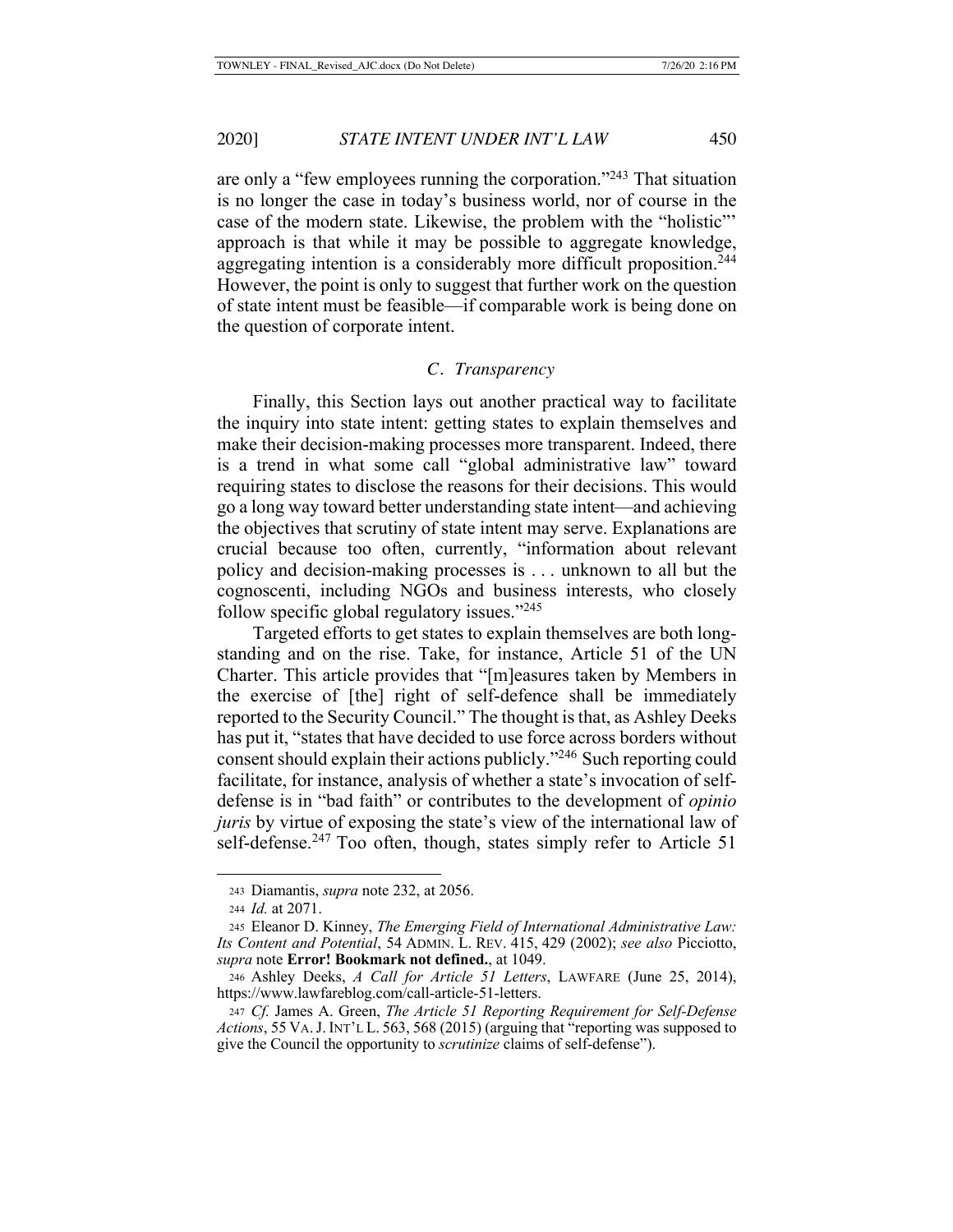without further detail.<sup>248</sup> This has prompted several states to call for more robust Article 51 reporting.<sup>249</sup> While there are sometimes sound reasons to be circumspect with respect to the facts—e.g., where classified information is at issue—additional transparency in reporting under Article 51 would seem helpful.

To give another example from an entirely different area of international law, the WTO has also focused on the need for states to explain themselves.<sup>250</sup> This is both as a matter of treaty law and of the WTO's interpretation. For instance, Article 5, section 8 of the Agreement on the Application of Sanitary and Phytosanitary Measures ("SPS Agreement"), explicitly permits one member to request an explanation from another member.<sup>251</sup> Likewise, the WTO Appellate Body has further clarified the relationship between explanations and intent in the context of a specific dispute: in the *Shrimp/Turtle* case, it held that the U.S. lack of explanation for its decisions was grounds for finding discrimination under the GATT. $252$ 

In the policy realm, this sense—that states should explain themselves—is part of what underlies the Open Government Partnership<sup>253</sup> and other such initiatives. For instance, the Extractive Industries Transparency Initiative requires states that sign up to disclose information on licensing decisions.<sup>254</sup> Collectively, these existing and emerging norms may encourage states to explain their

<sup>248</sup> Green, *supra* note 247, at 604 ("During the period 1998-2013, however, the reports submitted by states were generally extremely cursory.").

<sup>249</sup> Press Release, Gen. Assembly, Concluding Debate, Sixth Committee Stresses Importance of Special Charter Committee in Ongoing United Nations Reform, U.N. Press Release GA/L/3574 (Oct. 15, 2018), *available* https://www.un.org/press/en/2018/gal3574.doc.htm ("It is critical that States provide sufficient information regarding the attack, based on which self-defense is being invoked. . . . The flow of information toward non-members of the Council must also be improved.").

<sup>250</sup> *See generally* Jarrod Hepburn, *The Duty to Give Reasons for Administrative Decisions in International Law*, 61 INT'L & COMP. L.Q. 641, 646-49 (2012).

<sup>251</sup> Agreement on the Application of Sanitary and Phytosanitary Measures art. 5.8, Apr. 15, 1994; Marrakesh Agreement Establishing the World Trade Organization, annex 1A, 1867 U.N.T.S. 493.

<sup>252</sup> Shrimp Turtle Case, *supra* note 6, ¶¶ 183-84.

<sup>253</sup> *Open Government Declaration*, OPEN GOVERNMENT PARTNERSHIP (Sept. 2011), https://www.opengovpartnership.org/open-government-declaration ("We commit to promoting increased access to information and disclosure about governmental activities at every level of government.").

<sup>254</sup> The EITI Standard 2016, Requirement 2.2 (May 24, 2017), https://eiti.org/sites/default/files/documents/the\_eiti\_standard\_2016\_-\_english.pdf.